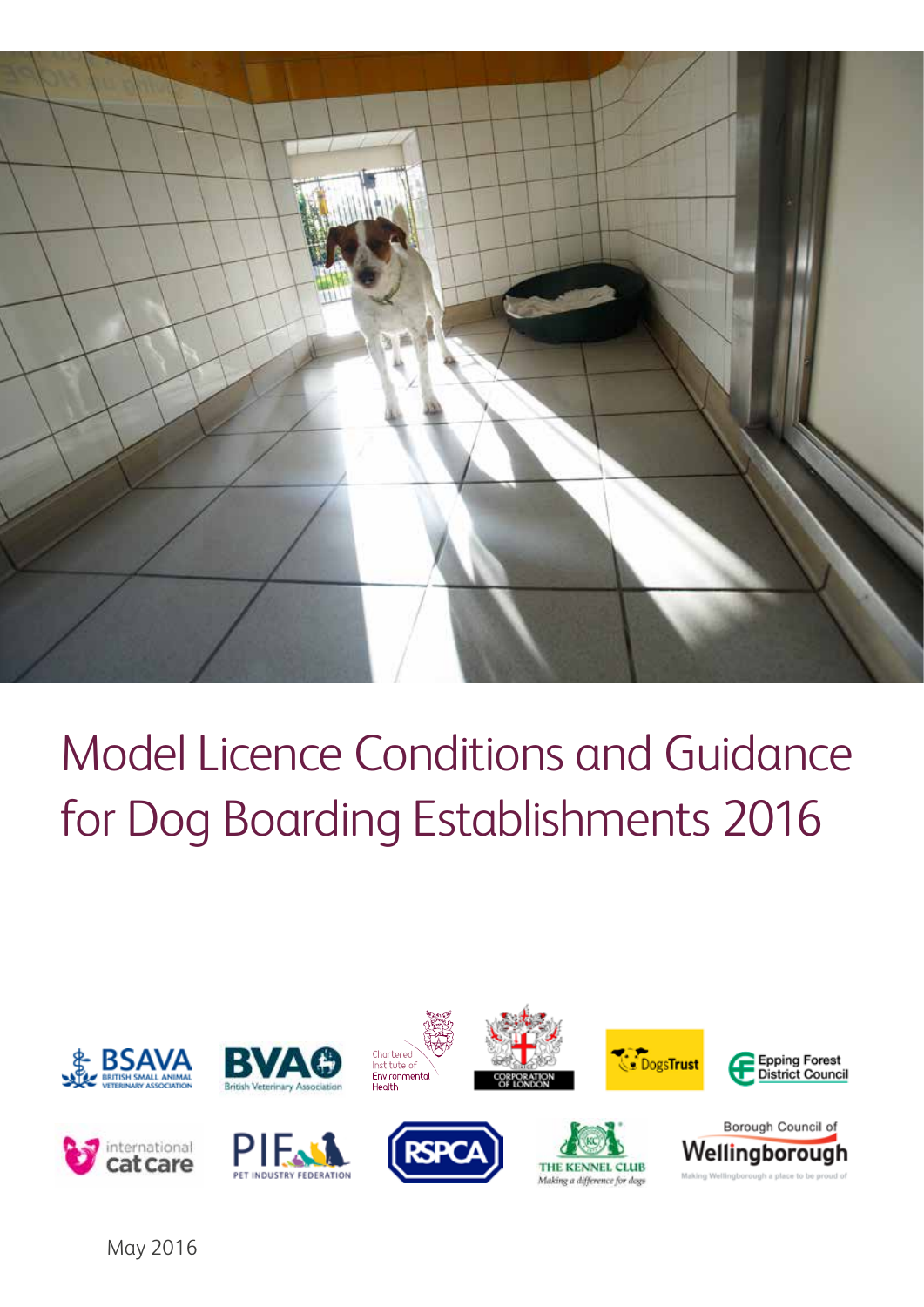This document has been prepared in the best interests of animal welfare and to advise those tasked with inspecting, advising and licensing kennels under the Animal Boarding Establishments Act 1963.

It has been reviewed for the first time in 20 years and has therefore been updated to include, and ensure compliance with, the Animal Welfare Act 2006. Equally, the contents reflect changes in training/ handling techniques during that time.

No liability rests with contributing bodies for the circumstances arising out of the application of conditions contained within the document.

The contents of this document will be kept under regular review to ensure that it remains relevant and accurate.

#### **The groups consulted included:**

Borough Council of Wellingborough

British Small Animal Veterinary Association

British Veterinary Association

Chartered Institute of Environmental Health

Corporation of London

Dogs Trust

Epping Forest District Council

International Cat Care

Pet Industry Federation (formerly Pet Care Trust)

Royal Society for the Prevention of Cruelty to Animals

The Kennel Club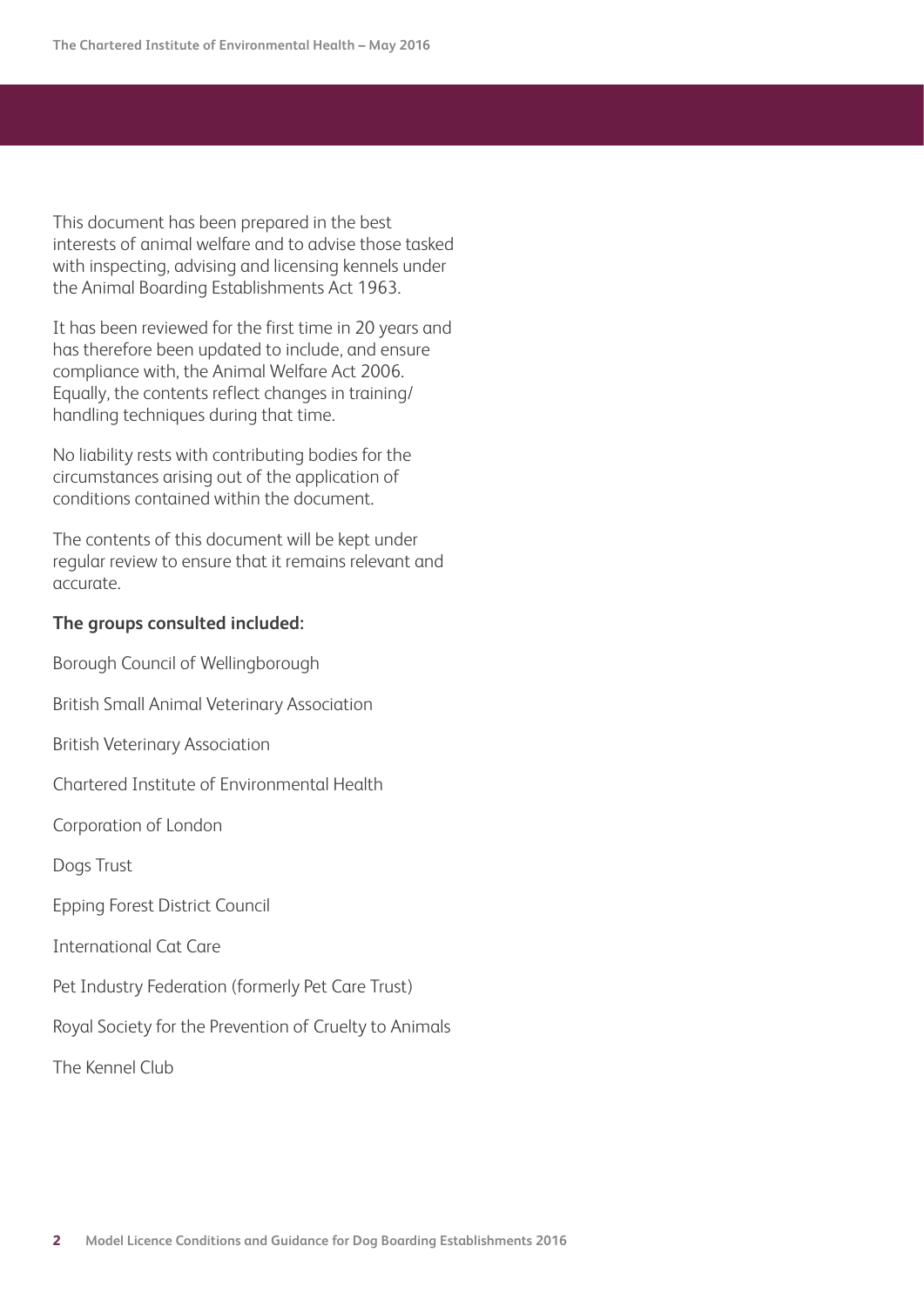# **Contents**

|                                                                     | 4  |
|---------------------------------------------------------------------|----|
|                                                                     | 8  |
| Providing the Dogs with a suitable place to live/stay               |    |
|                                                                     | 17 |
| Providing the dog(s) with an appropriate diet                       |    |
|                                                                     | 19 |
| Allowing the dog(s) to express normal behaviour patterns            |    |
|                                                                     | 21 |
| Providing the dog(s) with the appropriate company                   |    |
| Section E - HEALTH AND WELFARE                                      | 23 |
| Protecting the dog(s) from pain, suffering, injury and disease      |    |
| Annex A …………………………………………………………………                                   | 30 |
| Licence Conditions Inspection Sheet for Dog Boarding Establishments |    |
|                                                                     | 32 |
| Body condition score sheet                                          |    |
|                                                                     | 33 |
| <b>Emergency Evacuation Plan</b>                                    |    |
|                                                                     | 34 |
| Useful information: Kennel unit/run sizes                           |    |
|                                                                     | 38 |
| Guidance for New Build including doors/apertures                    |    |
|                                                                     | 40 |
| Behaviour/environmental enrichment                                  |    |
|                                                                     | 43 |
| Disease, vaccination and disinfection                               |    |
|                                                                     | 45 |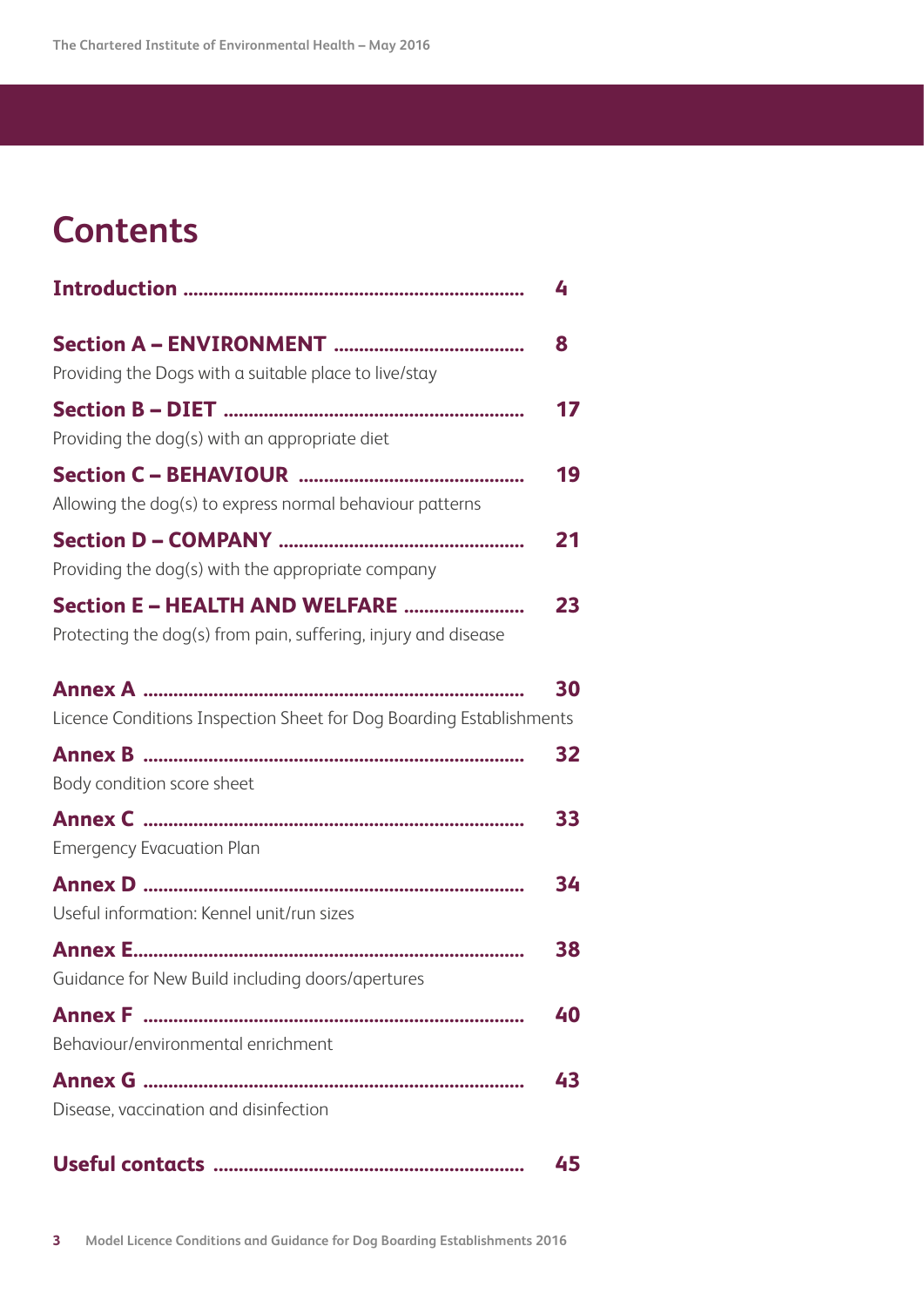# **Introduction**

The Chartered Institute of Environmental Health (CIEH) model licence conditions and guidance for dog boarding establishments was published in 1995.

Since then there have been developments in the understanding of animal welfare and also the introduction of the Animal Welfare Act in 2006. It was, therefore, felt timely to revise and update this document so that it better reflects the legal and animal welfare considerations inspectors should consider when looking at boarding kennels and making recommendations for licensing and any conditions applicable.

This document is aimed at all those who are tasked with inspecting, advising and licensing kennels under the Animal Boarding Establishments Act 1963 ('the 1963 Act'). It may also be useful to owners and managers of kennels and those planning to build boarding kennels who wish to better understand what their legal requirements are under both the 1963 Act and the Animal Welfare Act 2006 ('the 2006 Act') as well as other related legislation.

#### The main legal requirements

There are two main pieces of legislation that attention should be drawn to, namely; the Animal Boarding Establishments Act 1963 and the Animal Welfare Act 2006.

#### **1 Animal Boarding Establishments Act 1963**

The 1963 Act requires anyone who wishes to keep a boarding establishment (ie, in this context a kennel) to be licensed by the local authority and abide by the conditions of the licence. If they do not they are in breach of the law. In particular the local authority will consider the ability of the establishment to ensure:

- Accommodation is suitable as respects construction, size, number of occupants, exercising facilities, temperature, lighting, ventilation and cleanliness.
- Ensure adequate supply of suitable food, drink and bedding material for the animals and that they are adequately exercised and visited at suitable intervals.
- All reasonable precautions are taken to prevent and control the spread of infectious or contagious diseases, including the provision of isolation facilities.
- Appropriate steps are taken for the protection of animals in the case of fire or other emergency.
- A detailed register is maintained of any animals received into the establishment that is available for inspection at all time.

Those responsible for kennels must ensure that a copy of the licence and its conditions (maximum number of dogs and number of holding units) is displayed prominently in the boarding establishment.

No animals other than dogs are to be boarded within the licensed facilities without the written approval of the local authority.

#### **2 Animal Welfare Act 2006**

Sections 1 and 2 of the 2006 Act set out which animals are protected. This includes any animal (vertebrate) other than man (Section 1) which is commonly domesticated in the British Isles, or under the control of man whether on a permanent or temporary basis, or is not living in a wild state (Section 2). Thus dogs are protected by this piece of legislation.

Section 3 of the 2006 Act sets out who can be found to be responsible for an animal and this includes on a permanent or temporary basis as well as being in charge of it or owning it. Therefore, in the context of this document, the boarding establishment owner as well as their employees can be found liable under this piece of legislation. No one under the age of 16 years can be deemed to be responsible for an animal.

Section 4 of the 2006 Act sets out offences concerned with unnecessary suffering. An offence is committed here if someone's act or failure to act causes an animal to suffer, whether the person knew (or ought to have reasonably known) that the act (or failure to act) was likely to cause such suffering – it is still an offence as the suffering was unnecessary. An offence can also be committed whereby someone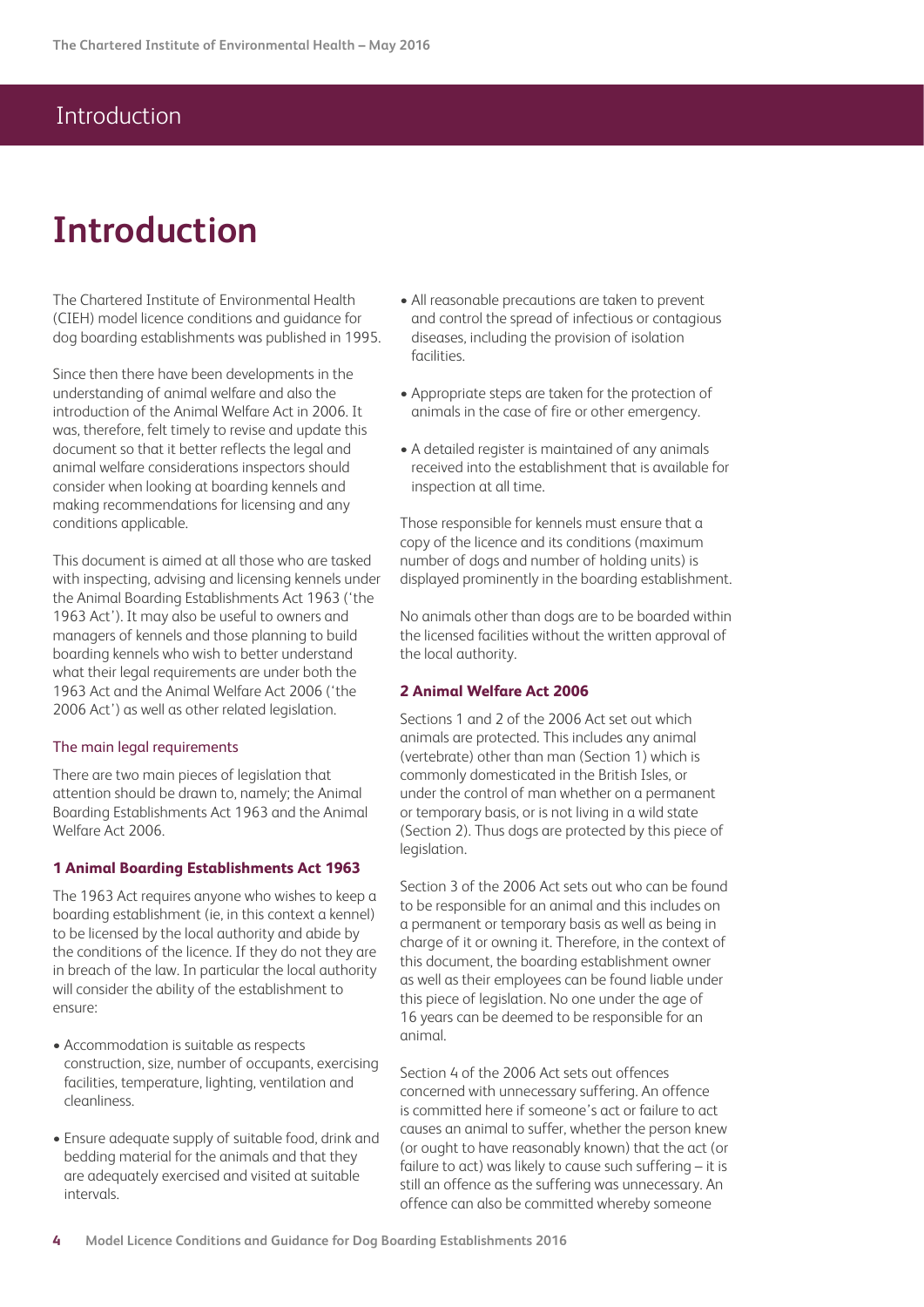permits this to happen. Again, this can apply to not just employees of an establishment but also an owner. In particular, the conduct that caused the suffering may be deemed unnecessary if it could reasonably have been avoided or reduced, if it was not in compliance with relevant legislation, licence, or codes of good practice, if it was not for a legitimate purpose, if it was not proportionate, if it was not the conduct of a reasonably competent and humane person.

Under Section 9 of the 2006 Act those responsible for animals (in England and Wales) and in the context of this document, this means the boarding establishment owner as well as their employees, have a duty to ensure reasonable steps are taken to ensure the welfare needs of the animals is met to the extent required by good practice. This includes:

- Its need for a suitable environment
- Its need for a suitable diet
- Its need to be able to exhibit normal behaviour patterns

• Any need it has to be housed with, or apart from, other animals, and

• Its need to be protected from pain, suffering, injury and disease.

This guidance also notes that additionally there are Codes of Practice concerning dogs that the Welsh Government and DEFRA have produced and they provide further information on these points. To access copies of these Codes, please see:

https://www.gov.uk/government/uploads/system/ uploads/attachment\_data/file/69390/pb13333-copdogs-091204.pdf

http://gov.wales/docs/drah/publications/081219 code-of-practice-welfare-of-dogs-part-1-en.pdf

http://gov.wales/docs/drah/publications/081219 code-of-practice-welfare-of-dogs-part-2-en.pdf

#### Other relevant regulations and legislation:

- Antisocial Behaviour, Crime and Policing Act 2014
- The Control of Dogs Order 1992
- Control of Substances Hazardous to Health (COSHH) Regulations 2002
- Controlled Waste Regulations 1992
- Dangerous Dogs Act 1991
- The Dangerous Dogs (Amendment) Act 1997
- Dog Fouling Clean Neighbourhoods and Environment Act 2005
- Electricity at Work Regulations 1989
- Environmental Protection Act 1990
- Health and Safety at Work Act 1974
- Health and Safety (First Aid) Regulations 1981
- Management of Health and Safety at Work Regulations 1999
- The Microchipping of Dogs (England) Regulations 2015
- Personal Protective Equipment at Work Regulations 1992
- Regulation on the Protection of Animals During Transport (EC) 1/2005
- The Regulatory Reform (Fire Safety) Order 2005
- Town and Country Planning Act 1990
- Workplace (Health, Safety and Welfare) Regulations 1992

Further information on the above is available from Business Link – www.businesslink.gov.uk

This document is intended to apply in England; it may be useful in Wales and Northern Ireland where separate legislation applies.

#### **Insurance**

It is strongly recommended that all proprietors of licensed boarding establishments have appropriate insurances in place.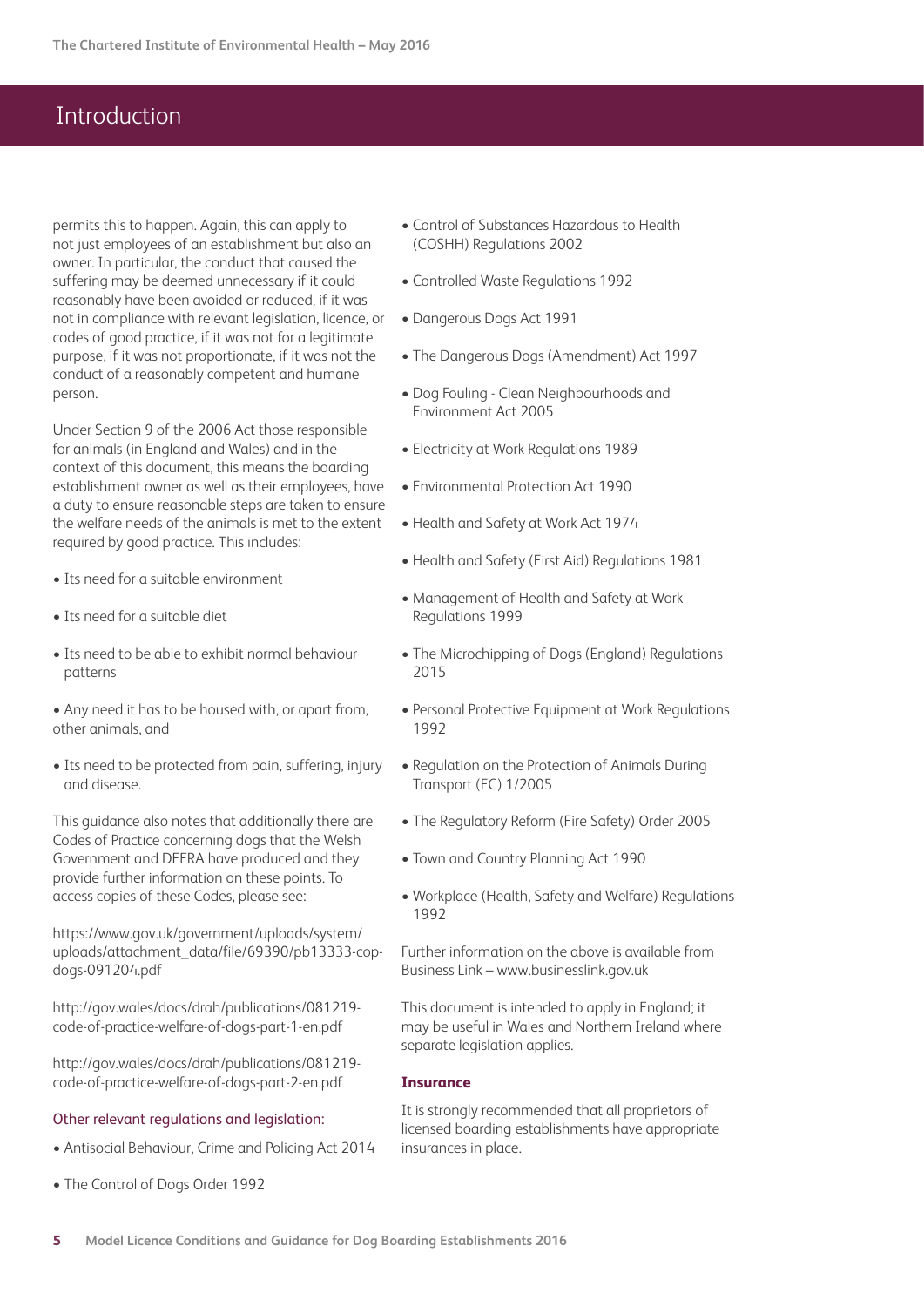#### **Policies and Procedures**

This guidance document recommends that written policies and procedures setting out how the kennels will ensure all aspects of the welfare of dogs in their care as well as their staff should be provided.

#### **Supervision**

It is strongly recommended that the kennel proprietor or a responsible person over 18 years of age lives on site or a key-holder must live within a reasonable travelling time from the kennels. An emergency contact number must be clearly displayed at the entrance to the kennels.

All staff who handle and care for dogs must be adequately trained and competent in ensuring the dogs' welfare (as per the Animal Welfare Act) as well as their safe handling.

Staff must also be trained in emergency procedures to follow, and all other aspects of the licence conditions which are pertinent to their work.

#### **Licensing**

#### **NOTE: Further to this document, Local Authorities are able to add their own licence conditions according to individual premises and in accordance with the Act.** When considering this, it is important for the Licensing Officer to bear in mind that the licence conditions are based around and need to pay particular regard to providing suitable:

- Accommodation
- Food
- Exercise
- Protection from injury and disease

In addition, a register of animals should be kept with their dates of arrival and departure and their owners' name and addresses.

A licence will contain conditions to these ends and the council may add other conditions: see Animal Boarding Establishments Act 1963 s. 1(3). See  $(a) - (e)$ . The council shall specify such additional conditions in the licence as appear to the local authority necessary or expedient in the particular

case for securing all of these 5 objects  $(a) - (e)$ .

For further information, please contact CIEH and/ or your own legal department.

#### **Training**

All staff should be adequately trained in the work they are expected to carry out and be competent in day to day boarding kennel management. Where staff are employed, whether permanent or temporary, a written training policy should be provided. The licensee must be able to demonstrate relevant training is carried out (via appropriate training records) on all aspects of the care of all ages of dogs and updated regularly.

The following are regarded as essential topics to be covered in the training programme relating to the care of dogs: Animal Health and Welfare; Behaviour; Cleanliness and Hygiene; Feeding and Food Preparation; Disease Prevention and Control; Recognition of Sick Animals; Dog Handling; Health and Safety; Emergency Procedures; Relevant Legislation.

There are a variety of animal care courses available and staff should be encouraged to attend. It is recommended that all staff have gained or be working towards relevant qualifications at minimum Level 2, and should be encouraged to attain Level 3 (within the Regulated Qualification Framework, e.g. NVQ) or an industry recognised award equivalent. At least one staff member should hold, or at least be studying towards a relevant Level 3 qualification.

#### **How to use this document**

Each of the sections relates to a Requirement, elaborating why it is important to meet this from the perspective of the dog and/or legal requirements where applicable. Good care is based on some simple principles and these are shown where relevant as bullet points (•) in the document.

In order to align the licence guidelines with the check lists for use by Licensing Officers and those involved with the licensing process, each factor which enables the associated legal requirement to be met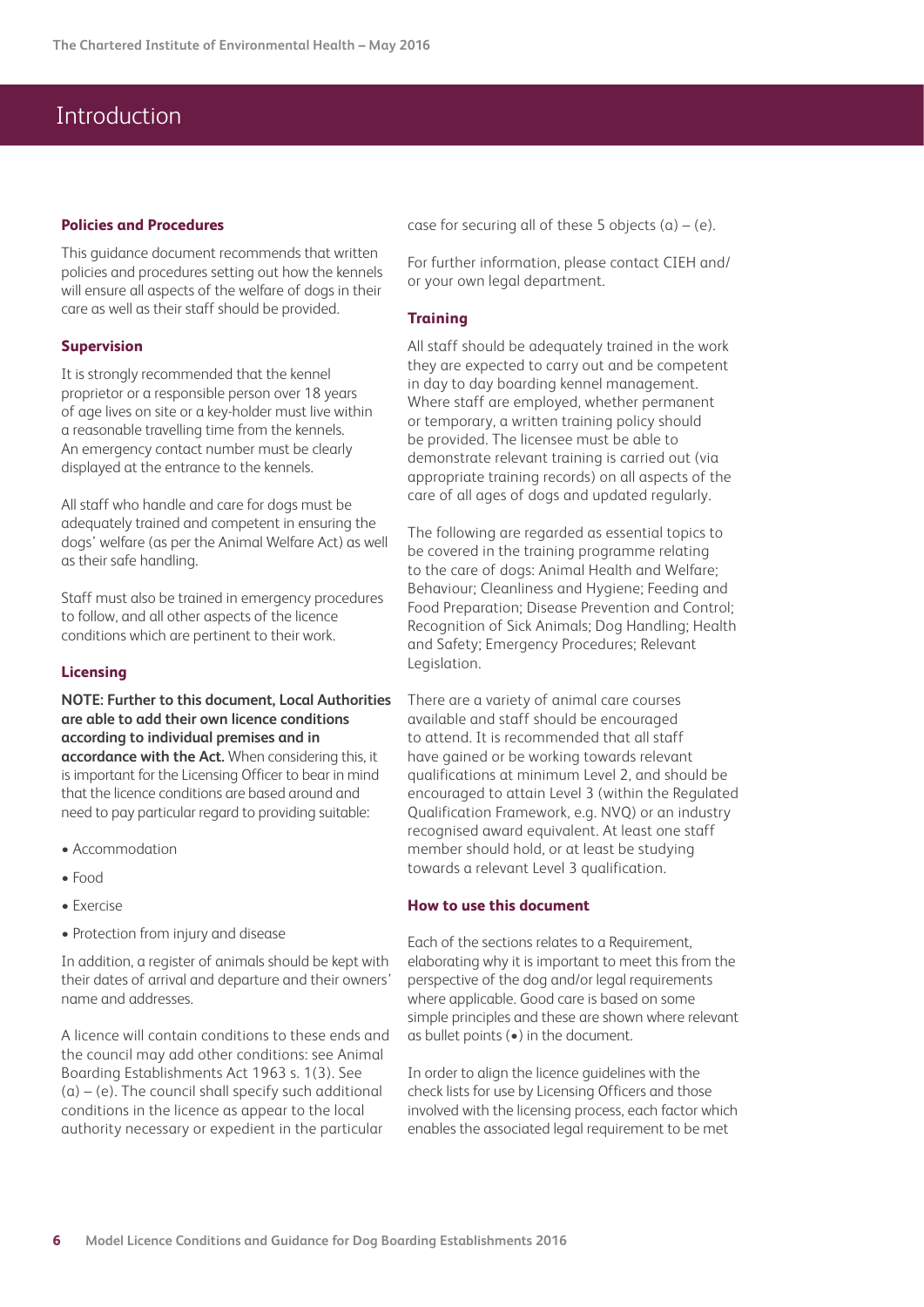has been given an individual code linking it to the appropriate section. These must be followed in order to achieve the licence. It should be noted that the order in which the requirements are listed under each section is arbitrary and does not indicate any order or importance. All requirements listed under the sections are equally important.

The document is divided into sections based on the Animal Welfare Act. Inevitably there is some duplication and cross referencing as it is most likely that sometimes Licensing Officers will refer to a specific section rather than reading through the whole document. It also ensures that an important or very relevant issue is reinforced and that a particular condition is not missed and is complied with.

The Identification code is made up of a 'letter. number' combination, the letter indicating the section (relating to each of the five welfare needs as stipulated under the Animal Welfare Act 2006), and the number relating to the requirement's numerical order within that section:

| <b>SECTION</b>     | <b>IDENTIFICATION CODE</b> |
|--------------------|----------------------------|
| Environment        |                            |
| Diet               | В                          |
| Behaviour          |                            |
| Company            |                            |
| Health and welfare |                            |

Attached at **Annex A** is a Model Licence Conditions Inspection Sheet for Dog Boarding Establishments.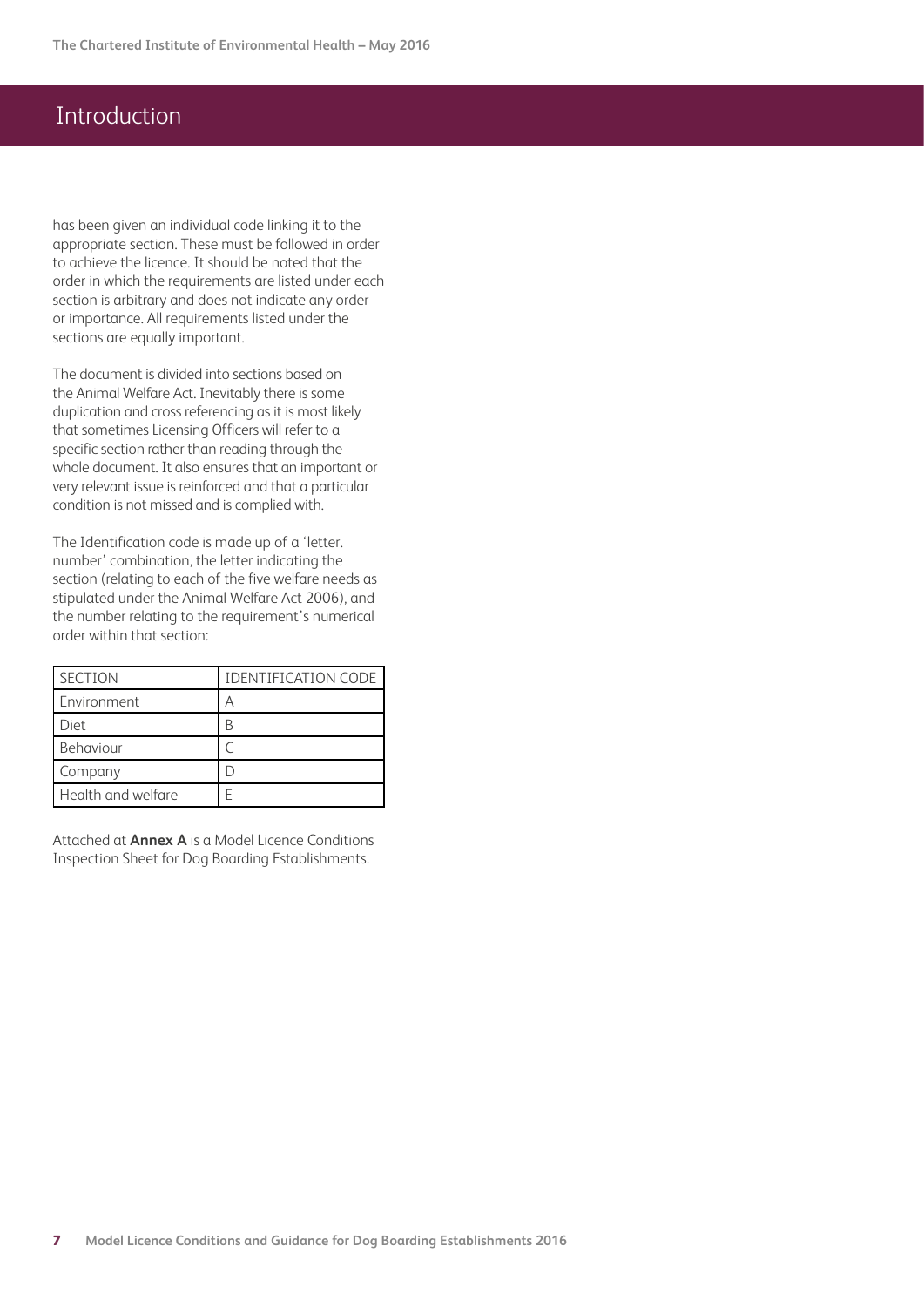# **Section A – ENVIRONMENT Providing the dog(s) with a suitable place to live/stay**

Poor housing has a substantially negative impact on both the health and wellbeing of dogs. Housing systems must be suitable for the needs of the sizes of dogs in question. The kennels must be designed, built and managed to provide a safe, disease free, comfortable, clean, draught free environment, which provides for dogs' welfare needs. The kennels should be constructed and managed to be minimally stressful and offer environmental choice and control for the dog. It can be beneficial for dogs to spend time away from the kennel unit, such as in an exercise area.

During kennel construction it is necessary to use an appropriate design and correct materials to overcome problems of noise emission. This is in order to minimise discomfort to the dog and to minimise the risk of nuisance to persons in the vicinity of the site. See section C2 and Annex E: Guidance for New Builds.

The interior and exterior of the buildings should be kept in good decorative order and repair. Outer paths, gardens, exercise areas and general surroundings should be kept in a good, clean, presentable condition.

The following requirements list what must be present in a dog's environment, and details further measures that can be taken. Please note that the requirements are not presented in any order of importance but all hold equal standing with respect to the environmental needs of dogs.

### **A1: Kennel construction and principles of design**

- The correct design and construction of kennels is vital to prevent escape, minimise disease spread and stress to the dogs, and to make maintenance and hygiene management straightforward, and achievable by kennel proprietors. It should also provide a comfortable, dry, draught free, clean and quiet place to rest.
- Contact with urine / faeces from other animals should be avoided.
- The design and layout of kennels should allow dogs to be able to control their visual access to surroundings and dogs in other kennels. It should also minimise the

number of dogs that staff disturb when removing any individual dog and should also ensure the safety of staff when passing other dogs.

- Dogs should have somewhere to go to avoid things that frighten them
- Kennels should provide a comfortable, dry, draught free, clean and quiet place to rest.
- For advice on kennel improvement, see Annex E: Guidance for new Build.
- Dog unit design usually falls into two categories;

**Outdoor** – dog units with indoor sleeping accommodation and individual, at least partially covered, outdoor runs directly adjoined to, and exclusive to, that dog unit.

**Indoor** – kennel units with indoor sleeping accommodation and indoor runs directly adjoined to, and exclusive to, that dog unit.

**NOTE: On occasion the run may be separate to the sleeping accommodation. In such instances, the run is designated to, and for the exclusive use of the occupant/s of a particular sleeping accommodation**

• A safe and secure reception area for handing over dogs should be available.



**Covered runs**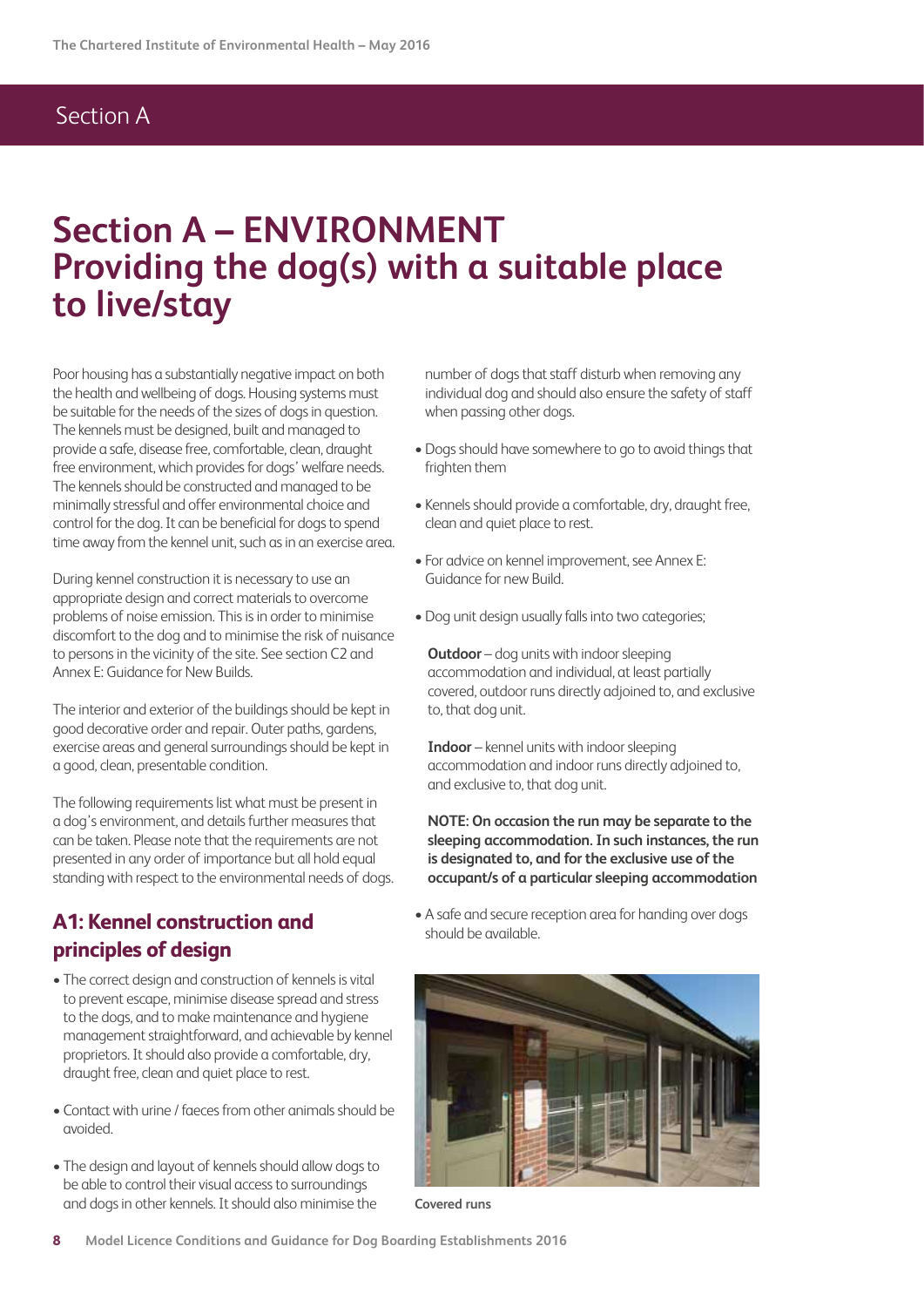#### **A1.1**

For disease control there must be no possibility of dogs within the kennel establishment (other than those from the same household), or other animals outside the kennels, coming into direct contact with each other (for further information see Section E – Health and Welfare).

#### **A1.2**

New builds and extensions must comply with the recommendations for new builds in Annex E.

## **A2: Physical Construction and Integrity: General**

• The kennels should be safe, secure and free from hazards, and minimise the risk of injury to a dog, or escape of a dog.

#### **A2.1**

The kennels must be structurally sound, and maintenance and repair of the whole establishment must be carried out regularly.

#### **A2.2**

The kennels must be constructed of materials that are robust, safe and durable, and be well maintained in good order and repair.

#### **A2.3**

Materials and paints/substances used in construction or maintenance must not expose dogs to any harmful chemicals.

#### **A2.4**

The kennels must be built in compliance with good building practice, on a concrete base with a damp proof membrane. Where Building Regulations apply these must be adhered to.

#### **A2.5**

There must not be any sharp edges, projections, rough edges or other hazards which present risk of injury to a dog.

#### **A2.6**

Windows must be escape-proof at all times.

#### **A2.7**

Doors must have secure latches or other closing devices.

See A3.16 re door apertures

#### **A2.8**

All wire mesh/fencing must be strong and rigid and kept in good repair to provide an escape and dig proof structure.

See A3.15 re mesh sizes

#### **A2.9**

Timber, if used in existing buildings, must be of good quality, well-kept and any damaged areas sealed or over-clad. Wood must be smooth and treated and properly maintained to render it impervious. It is recommended that wood should not be used in exposed construction of walls, floors, partitions, door frames or doors in the dog kennelling area.

#### **A2.10**

All exterior wood must be properly treated and of good quality.

#### **A2.11**

Any storage areas must be dry and free from vermin.

#### **A2.12**

Fixed electrical installations and all portable electrical appliances must be installed and maintained in accordance with current legislation.



**Drainage and building materials**

#### **Drainage**

• Drainage needs to be effective to ensure there is no standing water in the kennel, as this can be a reservoir for infectious agents.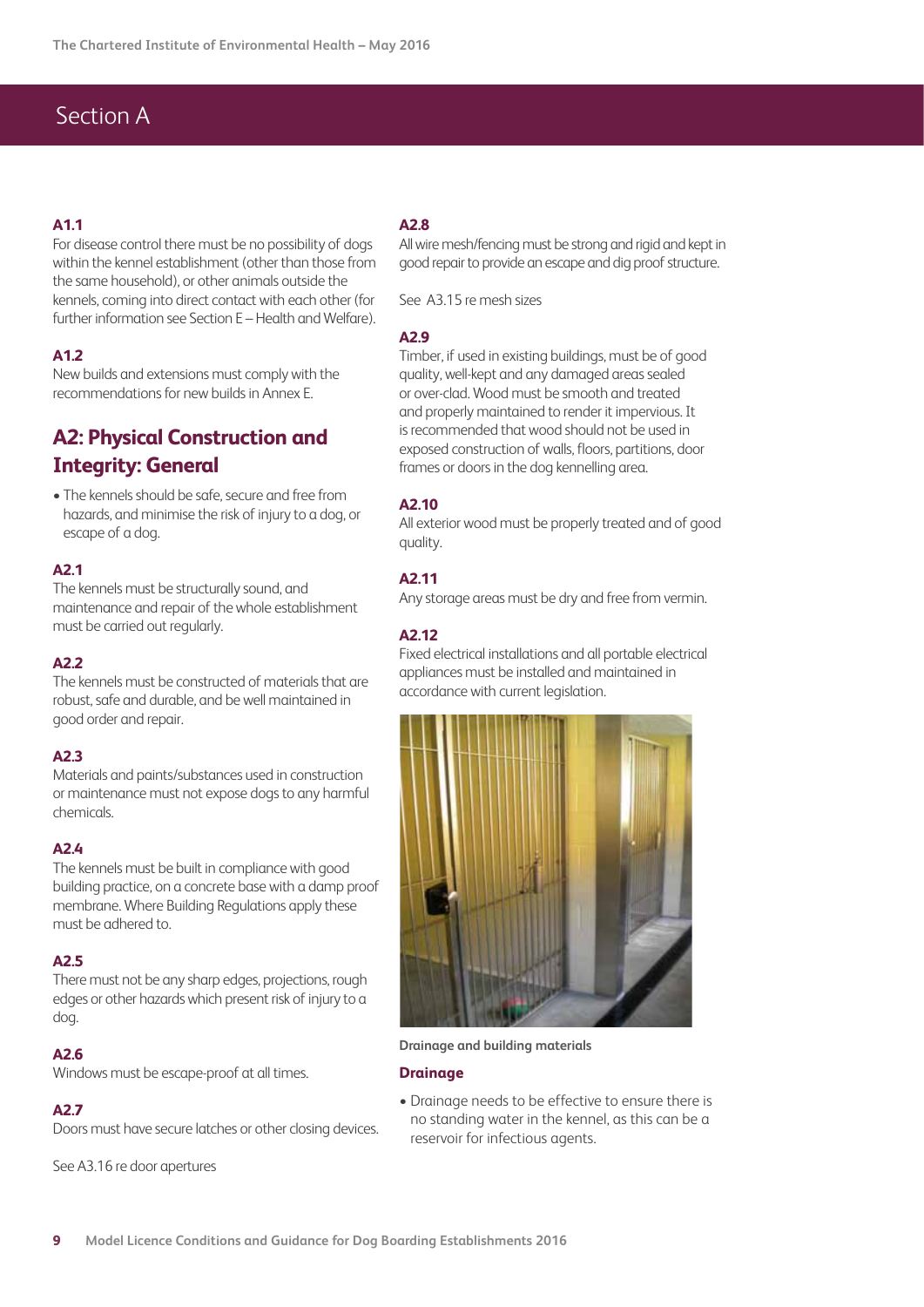#### **A2.13**

The establishment must be connected to mains drainage or an approved, localised sewage disposal system.

#### **A2.14**

Waste water must not run off into adjacent pens.

#### **A2.15**

Adequate drainage must prevent pooling of liquids. A minimum gradient of 1:80 is advised to allow water to run off.

#### **A2.16**

Any drain covers in areas where dogs have access must be designed and located to prevent toes/claws from being caught

#### **A2.17**

Drainage channels must be provided so that urine is not allowed to pass over walk areas in corridors and communal access areas. There must be no access to the drainage channels by the dogs housed in the dog units.

#### **Secure Area**

• An enclosed secure area, for example a safety corridor, is essential to ensure that if a dog manages to slip out from its individual dog unit, it is still kept safely inside the kennels.

#### **A2.18**

There must be an escape-proof area beyond the kennel unit to ensure that dogs are unable to escape from the premises.

#### **A2.19**

For kennels where there are facing units accessed by an indoor corridor, the corridor must be at least 1.2 m wide. There must be facility for a dog to be able to hide to avoid visual contact with other dogs. Compliance can be achieved in various ways such as the use of indoor kennels or partitions.

(See Section D)

#### **A2.20**

There must be a securable door from which the secure area of the kennels can be viewed from the outside and this must be kept closed when not in use.

#### **A2.21**

The door from the dog unit to the secure area must be escape-proof, securable, strong enough to resist impact and scratching, and to prevent injury. It must not be propped open.

#### **A2.22**

The floor must be finished to produce a smooth, non-slip, impervious surface which is easy to clean and disinfect. Holes or gaps between tiles or paving slabs are not acceptable.



#### **Internal cleanable flooring**

#### **A2.23**

External doors/gates must be lockable and staff must have easy access to keys in case of emergency.

#### **A2.24**

Sufficient lighting must be provided in the secure area to illuminate it all year round. Where practicable this should be natural light during the day.

#### **A2.25**

The secure area must not be used as an exercise area.

#### **Roofing**

#### **A2.26**

There must be a safe, secure, waterproof roof which should cover all of the sleeping accommodation and at least 50% of the attached individual run. For the run, roof materials used must be capable of filtering UV light and providing adequate shade.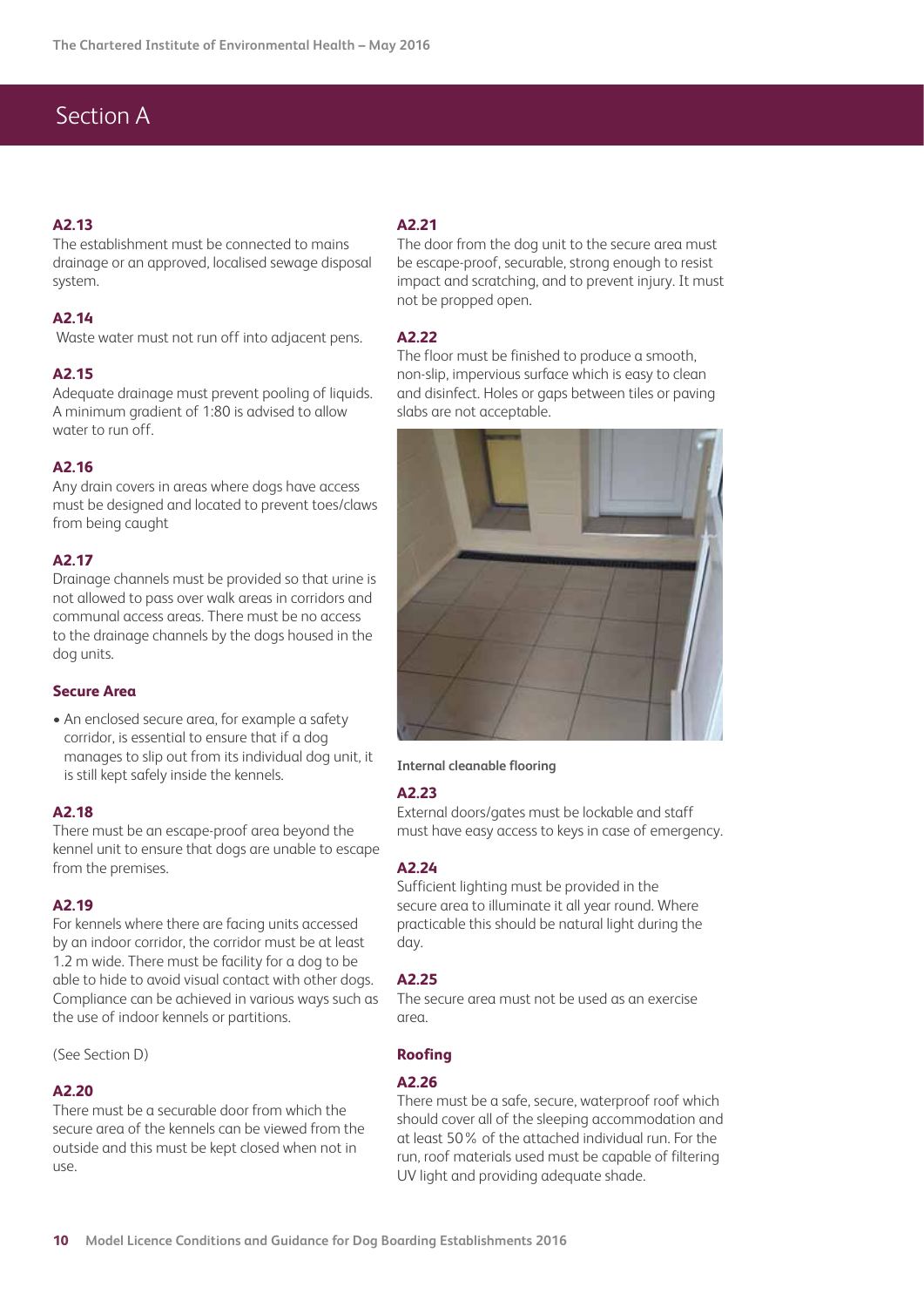## **A3: Dog Units**



#### **Kennels (new build)**

A boarded dog is accommodated in a 'unit' comprising enclosed sleeping accommodation and an adjoining or designated individual run exclusive to that dog unit.

#### **A3.1**

Dogs from different households must not share dog units.

#### **Lighting**

• Lighting enables observation of the dogs and illumination for cleaning and working in the kennels.

#### **A3.2**

There must be sufficient light in the kennel unit during the day to work and observe the dogs. Where practicable this must be natural light, but artificial light must be available.

#### **A3.3**

Lights must be turned off to provide a period of darkness overnight.

#### **Ventilation and Humidity**

• Fresh air is essential for the maintenance of good health and well-being as well as limiting the spread of infectious disease. Proper ventilation removes heat, dampness, odour, airborne microbes and pollutant gases such as ammonia. High humidity

should be avoided as it prolongs the survival of infectious agents.

#### **A3.4**

Ventilation must be appropriate all year round (both cool in hot weather and avoiding cold draughts in winter). Localised draughts in the sleeping accommodation must be avoided.

#### **Interior Surfaces**

• For disease prevention dog units need to be easy to clean and disinfect.

#### **A3.5**

All interior surfaces to which dogs have access must be durable, smooth and impervious, capable of being cleaned and disinfected, and be kept in good decorative order and repair.

#### **A3.6**

Where concrete or other building blocks or bricks are used, they must be sealed to be smooth and impervious.

#### **A3.7**

Surfaces which are peeling, scratched, chipped or in disrepair must be repaired or resealed to an acceptable standard, or replaced.

#### **A3.8**

Ceilings must be capable of being easily cleaned and disinfected.

#### **A3.9**

Junctions between sections must be coved or sealed.

#### **A3.10**

Floors must be finished to produce a smooth, non-slip, solid surface and all surfaces must be capable of being easily cleaned and disinfected. (There must be no open gaps if using concrete slabs or tiling).

In new constructions, floors must be laid to a minimum fall of 1 in 80, leading to a shallow drainage channel, or effectively covered deep drainage channel – See Annex E: guidance for new build.

#### **Accessing the Dog Units**

• Each unit needs to be easily accessible and provide a means of identification for each dog.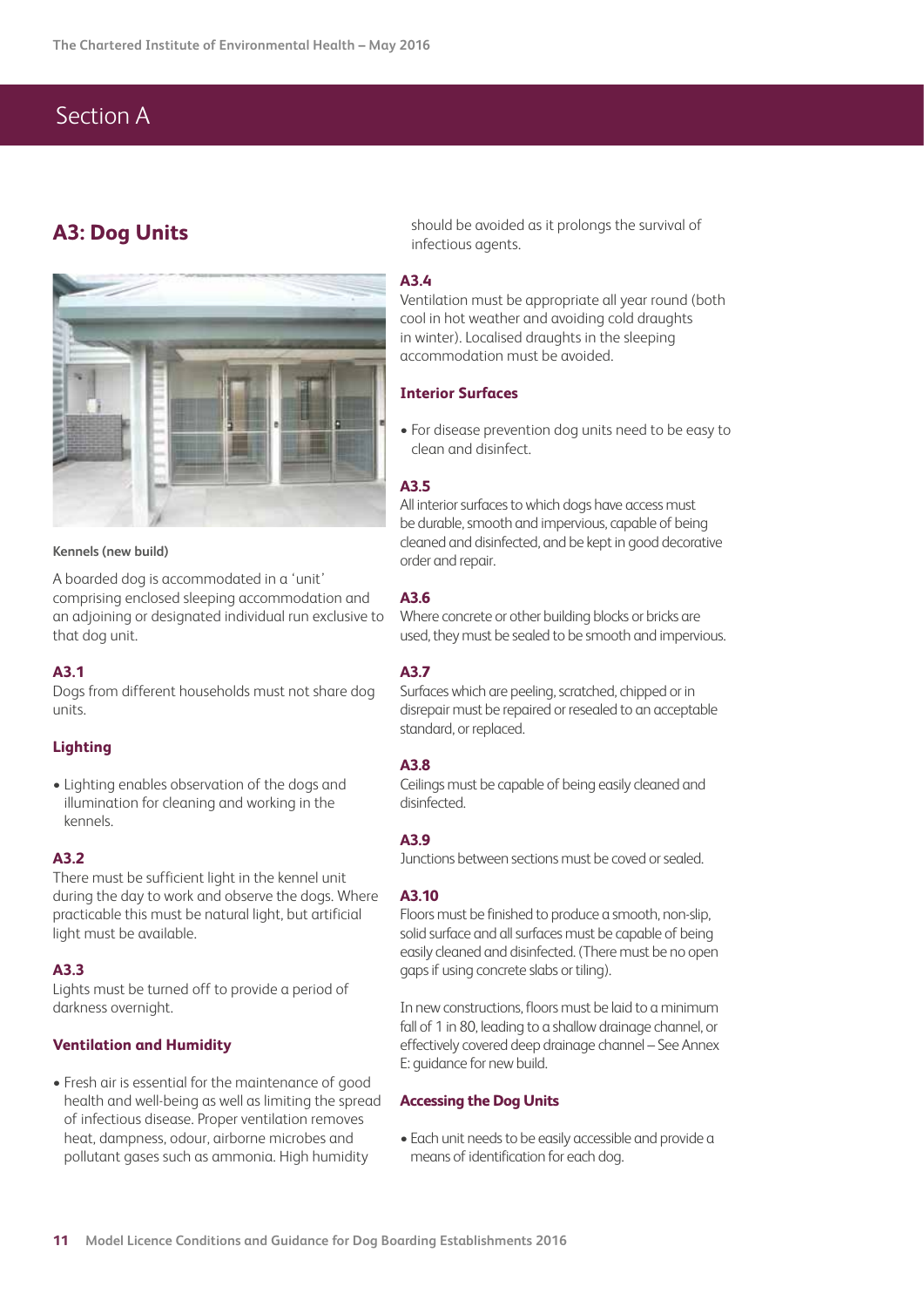#### **A3.11**

Each unit must be designed to allow staff to access and clean all parts of the dog unit safely. (For further information on cleaning see Section E – Health and Welfare).

#### **A3.12**

Each unit must be clearly marked (e.g. numbered) and a system in place which ensures that relevant information about the dog in that unit is readily available e.g. feeding or information on medicinal treatments.

#### **A3.13**

Each unit must have a securable, full height door for access.

#### **A3.14**

Kennel doors must be strong enough to resist impact, scratching and chewing. They must be fitted to ensure they can be effectively secured.

#### **A3.15**

Where metal bars and/or mesh and/or frames are used, they must be of suitable gauge (approximately British Standard 14 gauge) with spacing adequate to prevent dogs escaping or becoming entrapped. Where metal edging is used, this must not present a risk of injury to the dog.

#### **A3.16**

Gaps or apertures must be small enough to prevent a dog's head passing through, or entrapment of any limb or body parts. To protect against this any such gaps must prevent the passage of a 50mm sphere, or smaller if appropriate. Galvanised Weld Mesh must be a minimum of 2 mm (British Standard 14 gauge) in thickness.

#### **A3.17**

Large apertures in order to unlock a door must be avoided. See Annex E for further guidance

#### **A3.18**

Door openings must be constructed such that the passage of water/waste is not impeded, or allowed to gather due to inaccessibility.

#### **A3.19**

Doors must open inwards in order to protect the health and safety of attending staff.

### **A4: Sleeping Accommodation**

• Dogs need sleeping accommodation which must be separate from the run and provide somewhere for the dog to hide. Most designs fall within the guidelines detailed here. The floor should be insulated to prevent extremes of temperature.

See Annex D for guidance on kennel sizes.

• A sleeping platform can improve barrenness, improve comfort and give a vantage point to small dogs

#### **A4.1**

The following principles must be achieved in order to give dogs a suitable and appropriate comfortable space, and for ease of cleaning and management. A dog must be able to sit and stand at full height, stretch and wag its tail without touching the sides. The floor area must be a minimum of twice that required for a dog to lay out flat i.e. at least twice the area taken up by the dog and also be a minimum of at least 1.9sqm/20sq feet. For two or more dogs sharing, the total area must be at least the sum of that required for each dog.



**Full height separation kennels**

#### **A4.2**

Kennels must have a minimum head room height of 1.8m (6 ft.) to facilitate adequate space for kennel staff to clean and handle the dogs.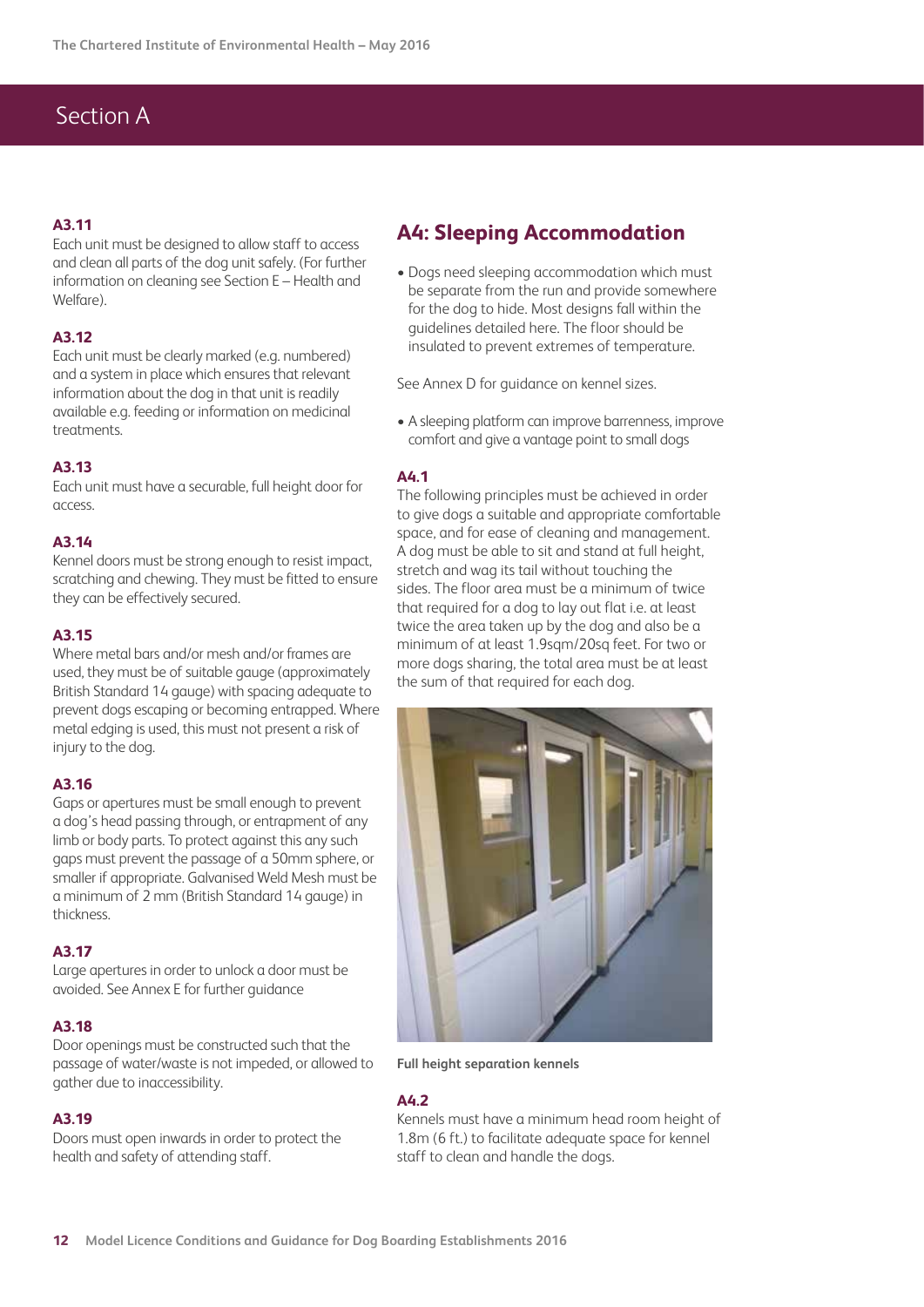#### **A4.3**

Partition walls between the sleeping accommodation of adjacent dog units must be of solid construction to a height sufficient to prevent direct nose to nose contact.

See Annex E: guidance for new build.



**Kennel (sleeping accommodation)**

#### **Temperature in Sleeping Accommodation**

• In kennels, dogs need an adequate ambient temperature and additional heating/cooling facilities if this cannot be guaranteed in times of excessively cold/hot weather. Breed, body condition, medical condition, coat and age can affect an individual's ability to maintain its body temperature.

#### **A4.4**

There must be a means of measuring, monitoring and recording temperature (maximum and minimum temperatures) representative of the temperature in the dog sleeping accommodation.

#### **A4.5**

Insulation and temperature regulation in the kennels must aim to keep the ambient temperature in the dog sleeping accommodation above an absolute minimum of 10°C and below a maximum of 26°C.

#### **A4.6**

There must be a documented policy in place for dealing with extremes of temperature and weather conditions (both hot and cold). There must be documented evidence that this is being implemented i.e. any deviations from the temperature cited in A4.5.

#### **A4.7**

Dogs must be monitored to check if they are too hot or too cold. If an individual dog is showing signs of heat or cold intolerance then steps must be taken to ensure the welfare of the dog.

#### **A4.8**

The dog must be able to remove itself from a direct source of heat e.g. lamp.

#### **A4.9**

Heaters must not be sited in a manner or location where they present a risk of burning or electrocution to dogs or humans, or a risk of fire. Open flame appliances must not be used. All heating equipment must be installed and maintained in a safe condition.

#### **A4.10**

Any electrical sockets in the sleeping accommodation must be waterproof and protected against damage e.g. out of reach or the use of safety cages.

#### **Bedding**

• Bedding is important to help animals regulate their body temperature, to give traction and to keep animals comfortable. Old or infirm dogs can have difficulty rising if surfaces are slippery, and old, very young or infirm animals may have difficulty regulating their body temperature.

#### **A4.11**

There must be a clean resting place to provide comfort and warmth which is situated out of draughts. A raised bed may aid in the avoidance of draughts.

#### **A4.12**

A dog must not be left without bedding, unless instructed otherwise by the dog's owner. Soft bedding materials must be provided and adapted if necessary for old, young or infirm dogs to help regulate their body temperature. If a dog chews or destroys its bedding, it must be replaced with an alternative.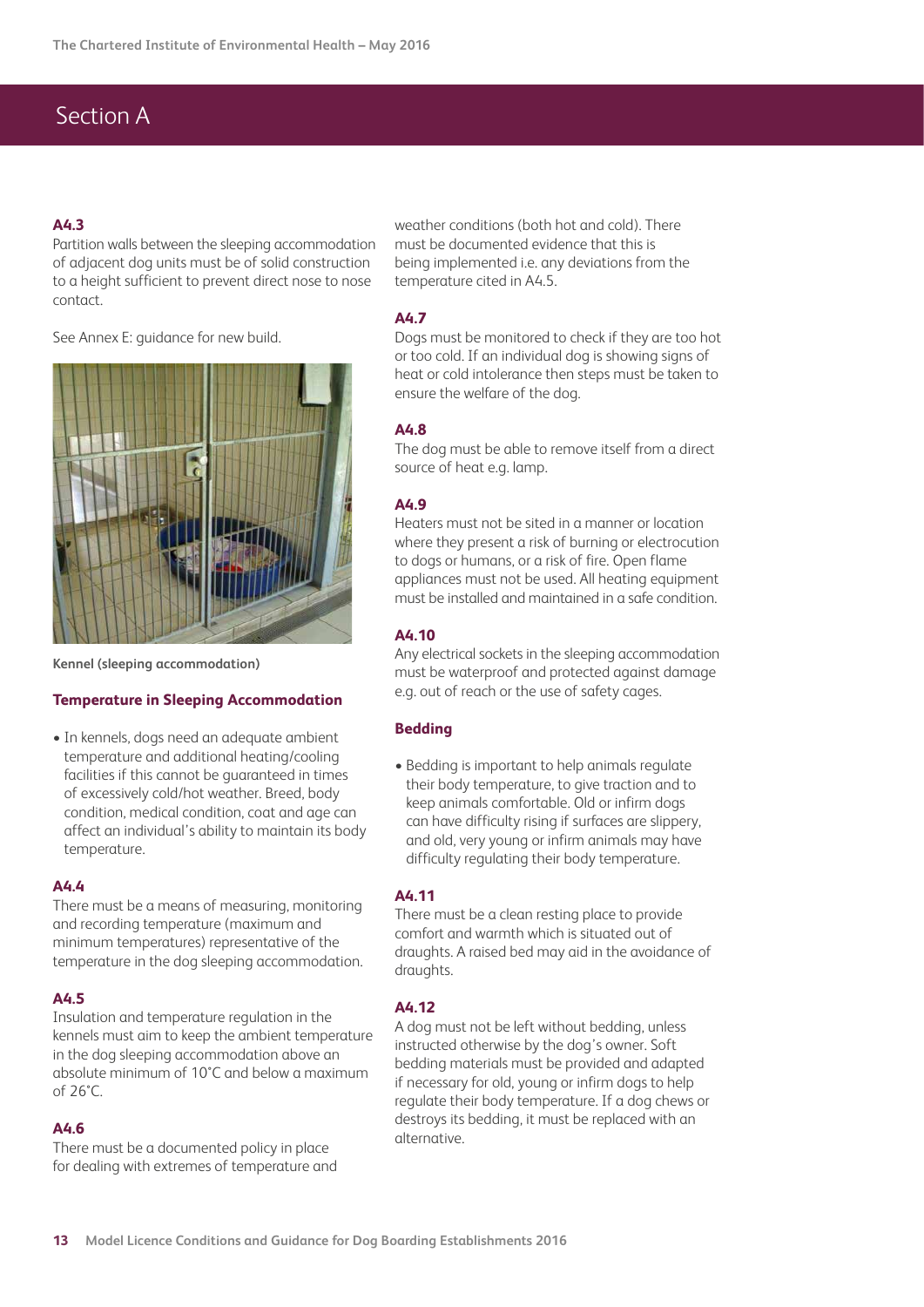#### **A4.13**

Bedding must be made of a material that is easy to wash/disinfect, or is disposable.

#### **A4.14**

Bedding must be changed between dogs. Dog units and bedding must be cleaned and disinfected on being vacated.

#### **A4.15**

All beds and bedding areas must be kept clean and dry.

# **A5: Designated run (in addition to and not including sleeping accommodation)**



**Protected external runs (showing drainage)**

- The attached run is an integral part of the individual dog unit.
- A dog should have free access, at least during working hours, between the sleeping accommodation and attached run so that it can easily and safely access all parts of its unit.
- Size of attached/designated run: This should be at least 2.42 sq m (26 sq feet) for dogs up to 60cm at the shoulder or 3.34 (36 sq feet) for larger dogs

See Annex E: guidance on new build.



**Access to different areas**

#### **A5.1**

Any part of the run to which the dog has access must be easily cleanable and maintained in good repair. Any replacement wood must be clad with a smooth impervious material.

#### **A5.2**

The floor must be finished to produce a smooth, impervious, slip-resistant surface and all surfaces must be capable of being easily cleaned and disinfected. There must not be any open gaps if using concrete slabs or tiling.

#### **A5.3**

Where dogs have access to mesh, the diameter of the wire must not be less than 2.0 mm (BS 14 gauge) welded mesh). Mesh size must not exceed 50 mm in any direction.

#### **A5.4**

The run must not be used as the primary sleeping / bedding area.

#### **A5.5**

The attached run must be roofed to a minimum of half the area, sufficient to give the dog protection against the weather. The roofing material must be translucent material capable of filtering UV light and providing shade.

#### **A5.6**

The solid partition between individual attached runs must be sufficiently high to prevent direct nose to nose contact.

#### **A5.7**

Where a dog poses a health and welfare risk to other dogs, he or she should be kept in a dog unit with full height solid partition walls (these can be temporary).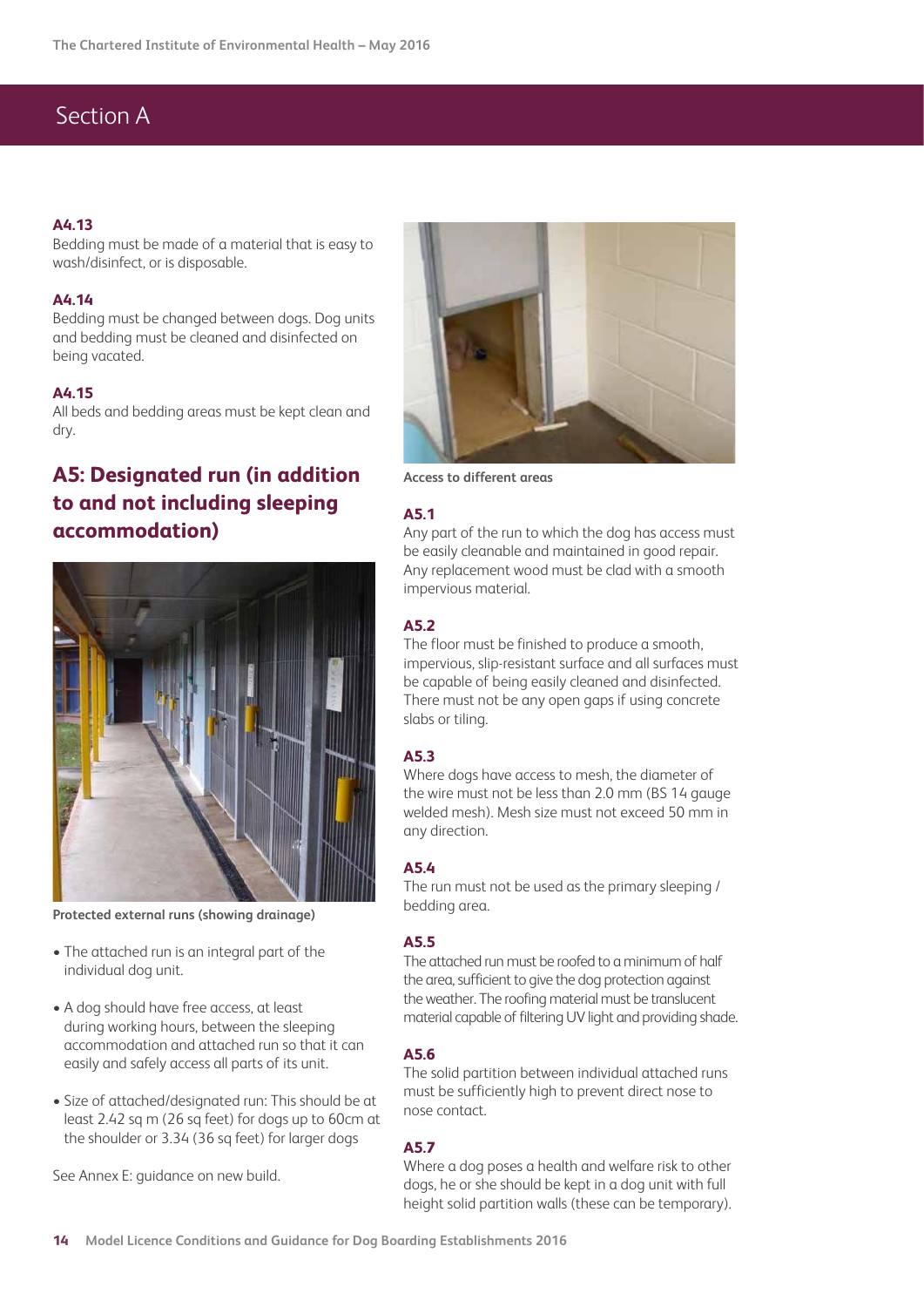## **A6: Outdoor exercise and exercise areas (separate from dog units)**



**Safe area outside kennels and hard surfacing**

- Outdoor areas can provide opportunities for dogs to exercise, explore, investigate and interact with staff. Enrichment equipment and toys should be used as they can encourage activity and exploration of the area. Outdoor areas cannot have strict temperature regulation but need to protect dogs from extremes of weather.
- Outdoor exercise areas for common use can be beneficial in terms of exercise/change of environment but increase the risk of disease spread, in particular worms, and the potential for injury.
- There is a potential for injury if dogs from different households are allowed to exercise in the exercise area at the same time. In principle this should be avoided. However, if on occasion dogs which normally mix well socially are boarded at the same time and owners wish them to be able to exercise together in this area, then it is essential that informed consent for named dogs is sought.
- All areas should be provided with an impervious, cleanable surface at least at the entrances (concrete, laid to a suitable fall to prevent ponding and promote drainage).

#### **A6.1**

Dogs must be monitored whilst in outdoor exercise areas.

#### **A6.2**

Exercise areas must not be used by more than one dog at any one time unless they are from the same household or prior written consent has been obtained from owners, in accordance with the documented Standard Operating Procedure (SOP). The owner must stipulate what mixing is to take place i.e. whether it is mixing with dogs selected by the proprietor or with named dogs only.

#### **A6.3**

Exercise areas must be cleared of all potential hazards between dogs. Faeces must be picked up between dogs/occupancy and at least daily to prevent the roundworm *Toxocara canis* and other parasites from being established.

#### **A6.4**

Dogs must not be restricted to such an area when climatic conditions may cause them distress. They must have constant access to fresh, clean water and shade and shelter so that they can seek protection from the weather.

#### **A6.5**

Informed written consent from owners must be obtained to enable a dog to be walked outside the kennel facility.

#### **A6.6**

An outdoor exercise area must be safe. For example dogs should not be exercised on grass which has been treated with a chemical dangerous to dogs. Where artificial turf is used, it must be maintained in good repair to avoid ingestion hazards.

#### **A6.7**

Exercise areas for common use, if used, must be suitably drained. Surface ponding of water must not occur and land drainage should be provided where necessary if normal site drainage proves inadequate.

#### **A6.8**

Equipment such as tunnels, platforms and toys must be safe and maintained in a safe and clean condition.

#### **A6.9**

For Exercise: see Section C.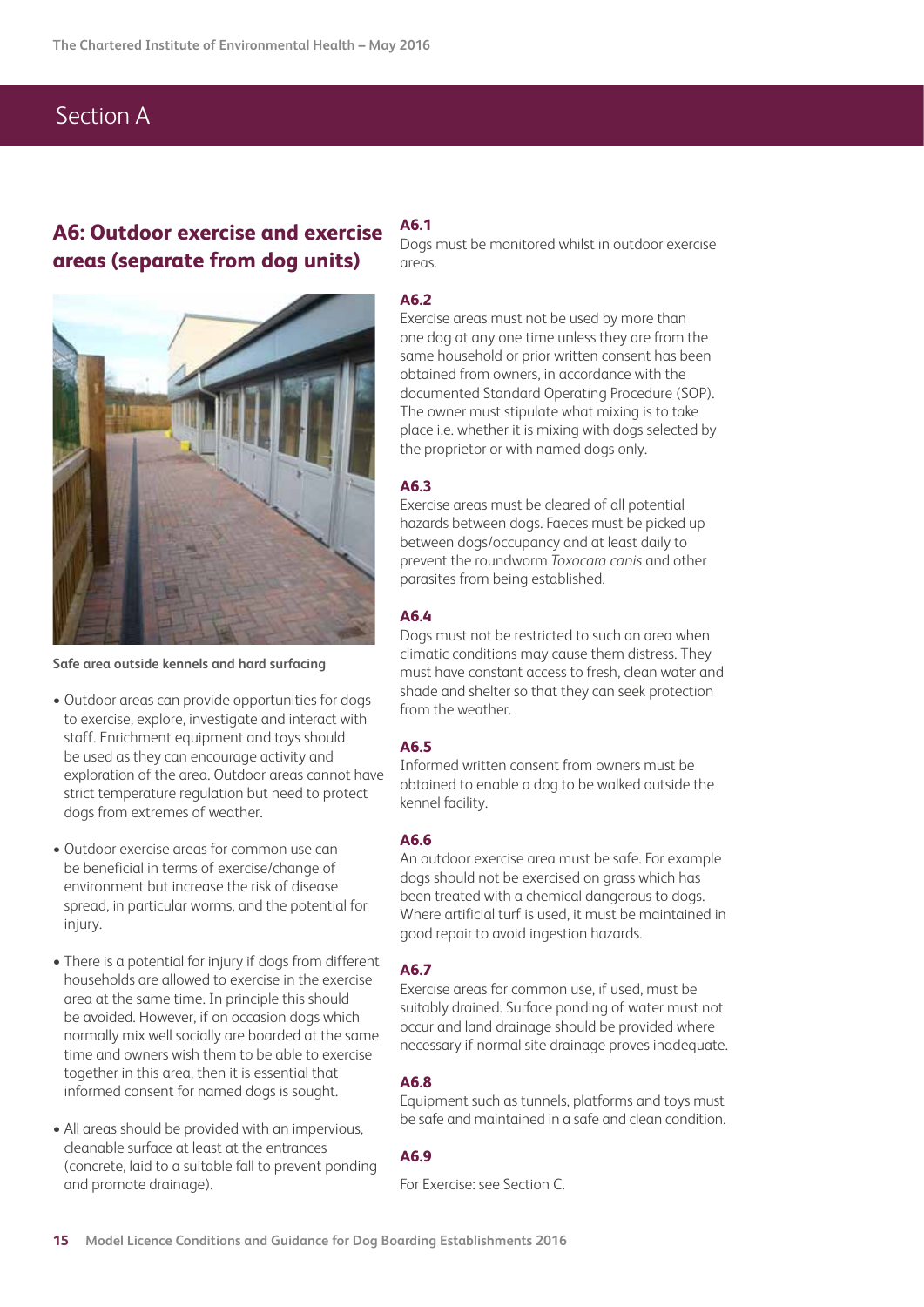### **A7: Fire and other emergencies**

Appropriate steps need to be taken to prevent fire and to protect dogs and staff in case of fire and other emergencies.

#### **A7.1**

A Fire Safety Risk Assessment and implementation of all necessary control measures must be in place.

#### **A7.2**

There must be a written emergency plan (acceptable to the local authority) which must be on display and known to staff, including a contingency plan should the premises be uninhabitable. This must include an evacuation plan for the dogs. An emergency telephone list must include fire, police and vets.

#### **A7.3**

Firefighting equipment must be provided and maintained in good working order. Records of maintenance and inspection must be kept and made available for inspection.

#### **A7.4**

Fire exits must be clearly marked and access left unrestricted.

#### **A7.5**

The premises must comply with current legislation with regards to electricity, gas and other services (if connected).

#### **A7.6**

There must be a residual current circuit breaker system installed on the electrical supply to each block of kennels.

#### **A7.7**

There must be adequate means of raising an alarm in the event of a fire or other emergency.

A model Emergency and Evacuation Plan is attached at Annex C.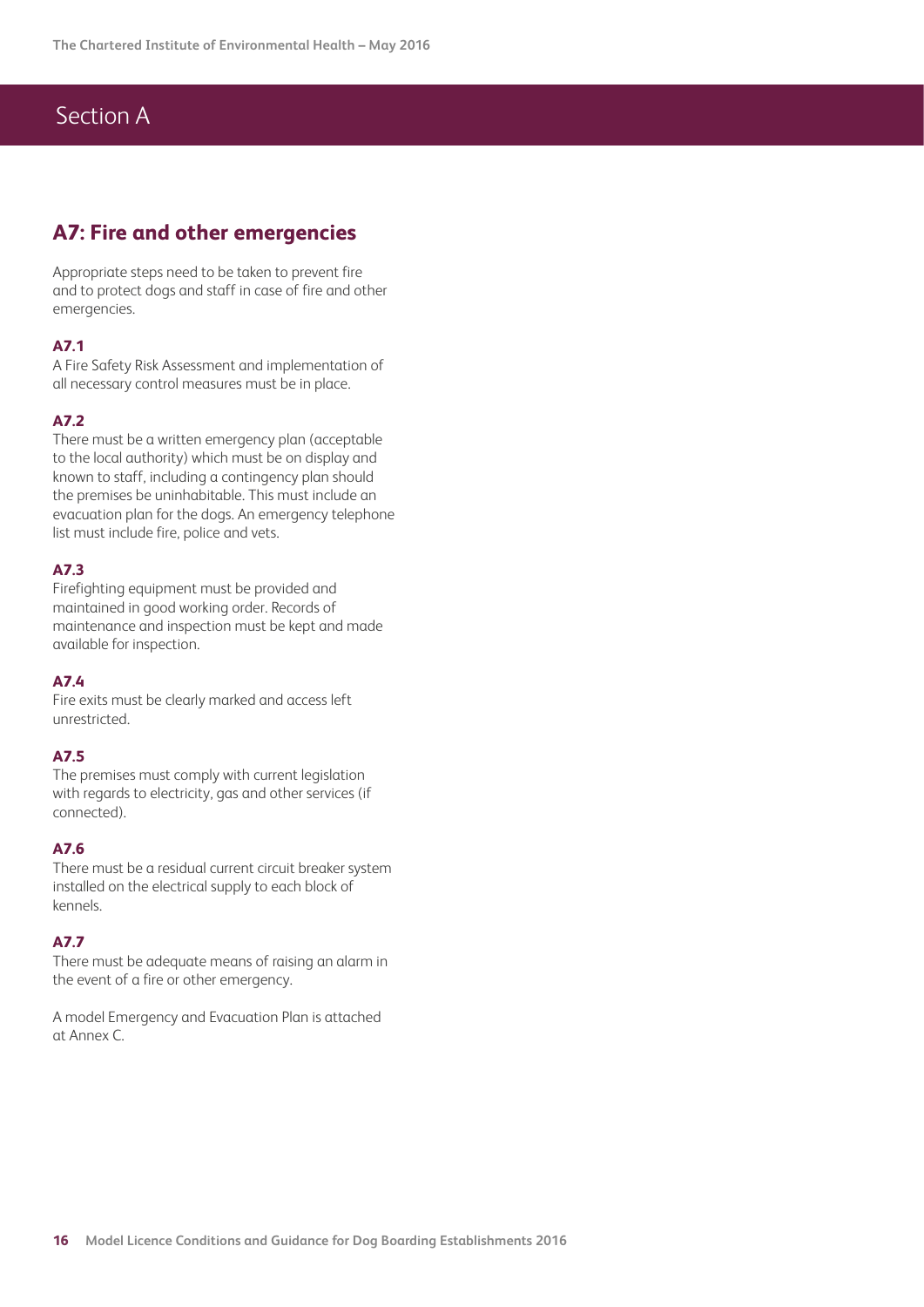## Section B

# **Section B: DIET Providing the dog(s) with an appropriate diet**

Fresh clean water and a suitable diet are basic nutritional requirements for physical health.

### **B1: Drinking**

• Water is essential for all dogs. It is especially important for those fed on dry food.

#### **B1.1**

Fresh water suitable for human consumption must be available at all times. Clean water must be provided daily in a clean container and changed or refreshed as often as necessary.

#### **B1.2**

Water bowls must be non-porous and easy to clean/ disinfect or disposable. They must be cleaned at least once daily.

### **B2: Eating**

- All dogs require a well-balanced diet to stay fit and healthy
- Dogs have dietary needs that can vary, dependent on a number of factors (i.e., breed, age, health status, activity, weight). Dogs should be fed a balanced diet that meets their nutritional requirements.
- Diet and frequency of feeding should be discussed and agreed with a dog's owner. Puppies, or dogs with specific needs, may need more frequent feeding.
- Steps should be taken to minimise the risk of crosscontamination such as when handling raw foods, the use of sealed containers and washing hands after handling food stuffs.

#### **B2.1**

There must be exclusive facilities (animal kitchens), hygienically constructed and maintained, for the storage and preparation of food for the dogs.

#### **B2.2**

Refrigeration facilities must be provided.

#### **B2.3**

A sink with an adequate supply of hot and cold water (suitable for human consumption) must be provided for the washing of food equipment and eating and drinking vessels. The sink must be connected to a suitable drainage system.

#### **B2.4**

A separate hand wash basin with an adequate supply of hot and cold water, soap and hygienic hand drying facilities, and connected to a suitable drainage system must be provided for staff to wash their hands.

#### **B2.5**

Clean, safe containers must be provided for the storage of foods and must be insect and rodent proof.

#### **B2.6**

Dogs must be fed a balanced diet of a quantity and frequency suitable for their age, health status, reproductive status and lifestyle. This should be at least once per day. The type of food, specific diet or prescription diet is usually by agreement with the owner.

#### **B2.7**

Food must be unspoilt, palatable, and free from contamination.

#### **B2.8**

Food must not be left for excessive periods to prevent it being spoiled and attracting flies. Unconsumed wet or fresh food must be removed from the dog unit before it deteriorates, and before the next feed time. Dry food can be fed as indicated by the manufacturer.

#### **B2.9**

One feeding bowl must be provided per dog.

#### **B2.10**

Food bowls must be non-porous and easy to clean and disinfect, or disposable.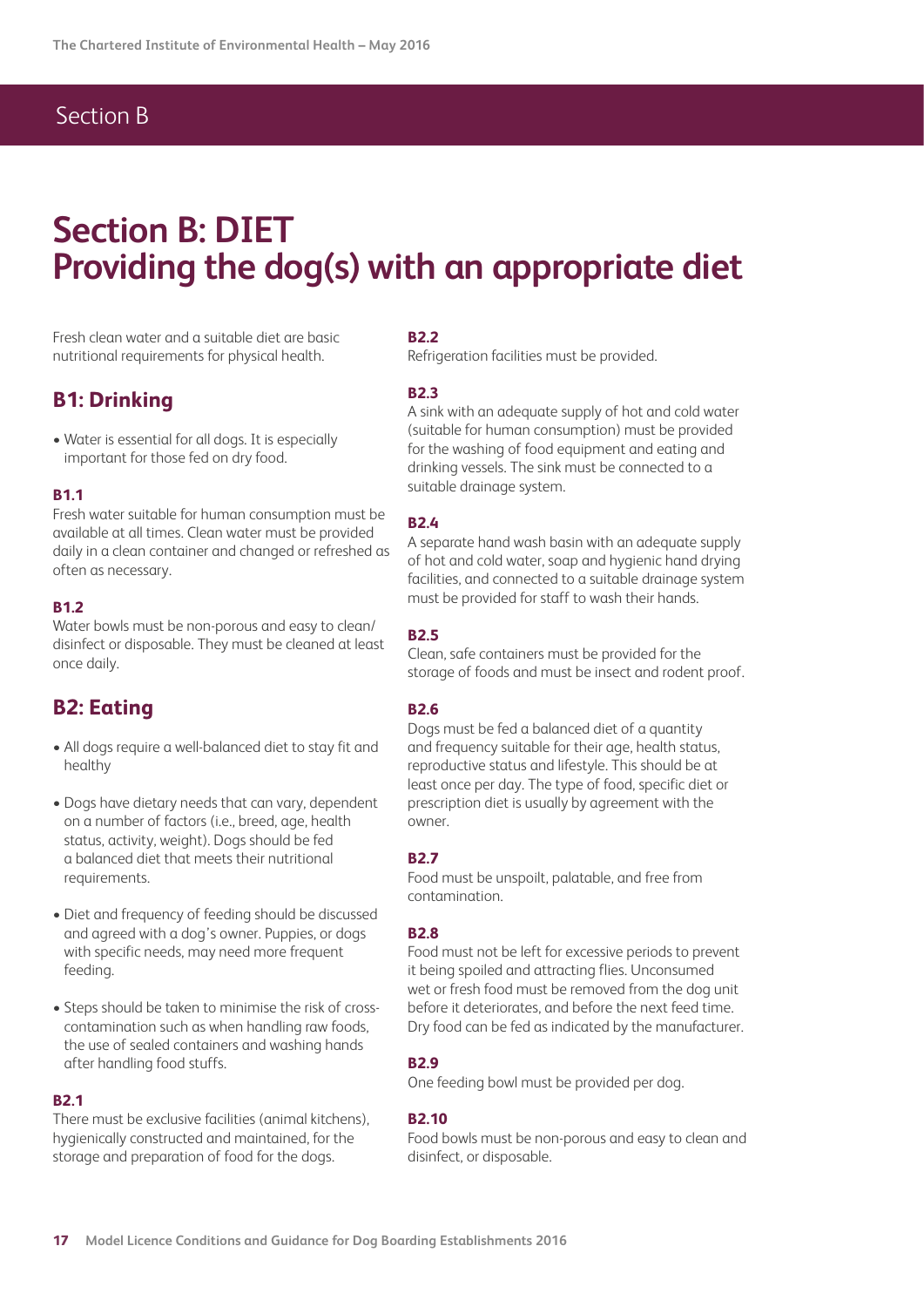# Section B

#### **B2.11**

Food intake must be monitored daily and any problems recorded.

#### **B2.12**

Dogs must not remain inappetent (not eating) for longer than 24 hours without seeking veterinary advice. If there are specific concerns veterinary advice must be sought earlier.

#### **B2.13**

Dietary requirements, agreed with the owner, must be followed. If there are concerns about an individual dog's diet, veterinary advice must be sought.

#### **B2.14**

Dogs displaying significant weight loss/gain during their stay must be evaluated by a vet and treated as necessary.

See Annex B for body condition score sheet.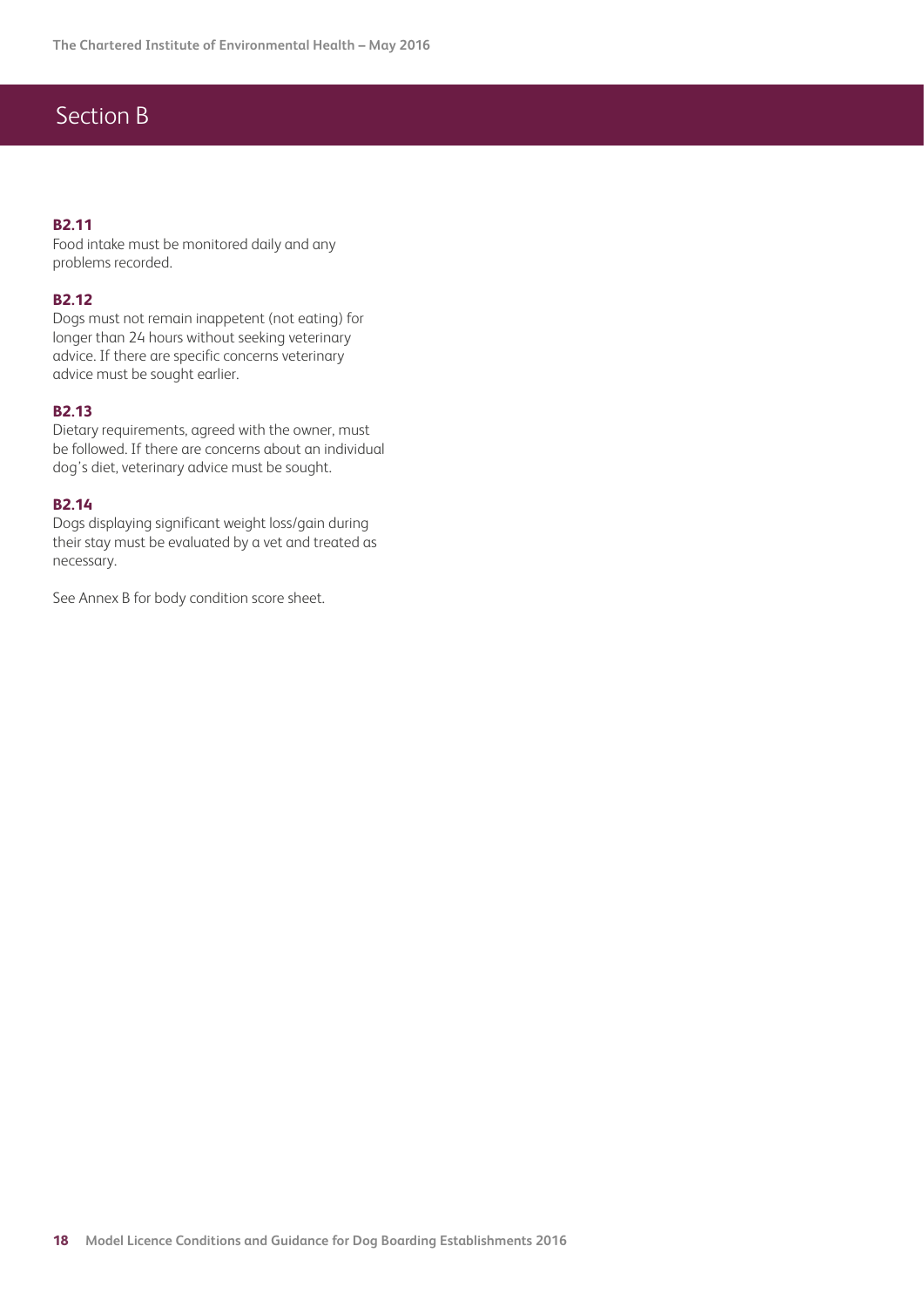# Section C

# **Section C: BEHAVIOUR Ensuring dogs can exhibit normal behaviour**

Good welfare depends on meeting both the psychological and physical needs of dogs. How a dog behaves can indicate how successfully an individual is coping in its environment.

## **C1: General points on dog behaviour**

- Changes in behaviour are often the first signs of illness or injury, so staff need to be familiar with and able to recognise common behaviours associated with stress, fear, pain and anxiety, and behaviour changes, including a decrease in overall activity **(see Annex F)**. Any change should be noted and followed up.
- Exercise is important, not just for physical fitness but to alleviate boredom and allows dogs to exhibit normal behaviours. **See section A5**
- Time away from the kennel can also provide opportunities for toileting, particularly for those dogs which only urinate or defecate on particular substrates, or away from their home enclosure.
- Encouraging dogs to play can be a good way of keeping them active and is to be actively encouraged. The provision of suitable toys and feeding enrichment can provide an outlet for natural behaviours including chewing, playing, investigating and exploring. Changing toys regularly can reduce boredom.
- Owners should be encouraged to provide toys for their dog. Toys provided by the owner should be the correct size and type for the individual dog and its behaviour. Toys should be kept within that dog's unit and used solely for that dog and returned to the owner and the end of the dog's stay.

#### **C1.1**

The behaviour of individual dogs must be monitored on a daily basis and changes in behaviour and/or behaviours indicative of stress, fear, pain and anxiety

must be recorded and acted upon. Those struggling to cope must be given extra consideration as per long stay dogs. **See section C3**.

#### **C1.2**

Any equipment used to walk dogs must protect the dog's welfare and must be correctly fitted and used. Items must be removed when the dog is returned to the kennel and kept in an easily accessible location. Items specific to a particular dog must be identified as such.

#### **C1.3**

All dogs must receive toys and / or feeding enrichment unless veterinary advice suggests otherwise. The kennel must obtain the owner's written consent and discuss the provision of toys with the owner. Toys must be checked daily to ensure they remain safe.

See **Annex F** regarding enrichment, including multidog units

#### **C1.4**

Dogs need to be exercised on a daily basis away from the kennel unit. This can be on lead or off lead in a secure exercise area. Dogs which cannot be exercised must be provided with alternative forms of mental stimulation. This can include positive interaction with people and additional forms of toy and food enrichment.



**Extenal runs protected (not full height)**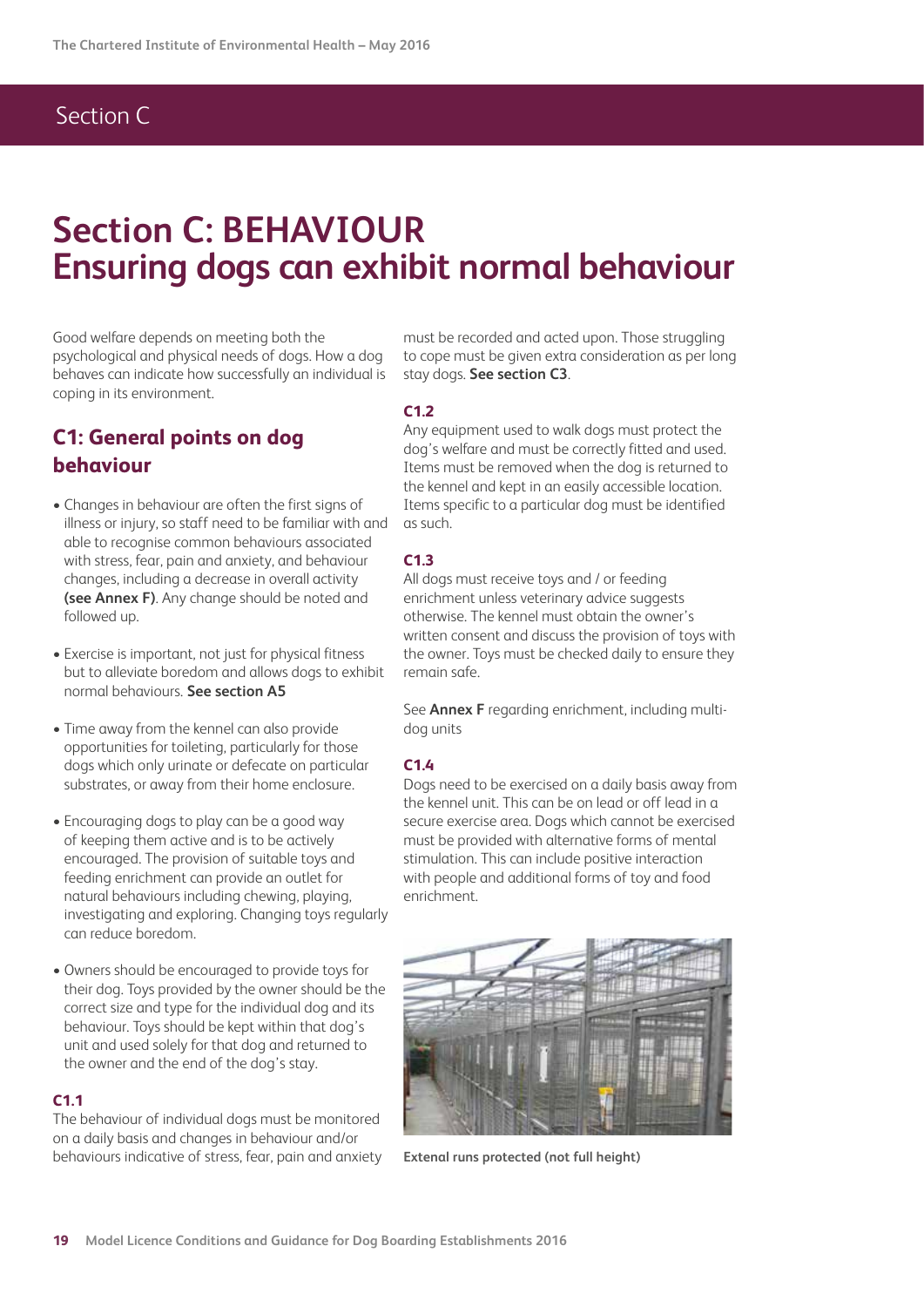# Section C

## **C2: Noise**

- Dog hearing is more sensitive than human hearing and thus noise levels uncomfortable for humans are likely to be very uncomfortable for dogs. Excessive noise contributes to adverse behavioural and physiological response. Dogs may be adversely affected by the sound of other barking dogs.
- The kennel environment should be as calm and quiet as possible with noise producing equipment located as far away from animals as possible.
- Soothing background music can be beneficial and may be provided but loud music may be stressful and should be avoided.

#### **C2.1**

Procedures, management and the kennel construction must contribute towards avoiding exposure to excessive / continuous noise.

#### **C2.2**

Dogs likely to be or showing signs of being nervous or stressed must be located in a suitable part of the kennels, bearing in mind their individual disposition.

This could include:

- Elderly dogs
- Nervous dogs
- Dogs on some medications

Where a dog is showing signs of being nervous or stressed, steps must be taken to address this.

#### **C2.3**

Dogs may be adversely affected by the sound of other barking dogs. This is particularly the case for puppies below the age of seven months, which can be susceptible to developing undesirable behaviour if stressed, frightened or anxious.

Puppies under 7 months of age, must be located in the quietest part of the kennel establishment.

### **C3: Long stay dogs**

• Occasionally dogs stay in a boarding kennels for extended periods (e.g. over 3 weeks). These dogs require special consideration such as additional environmental enrichment, regular health checks and extra attention from staff. For guidance on environmental enrichment, see **Annex F**.

#### **C3.1**

A written Standard Operating Procedure (SOP) must be in place explaining how to ensure the health and welfare of long stay dogs.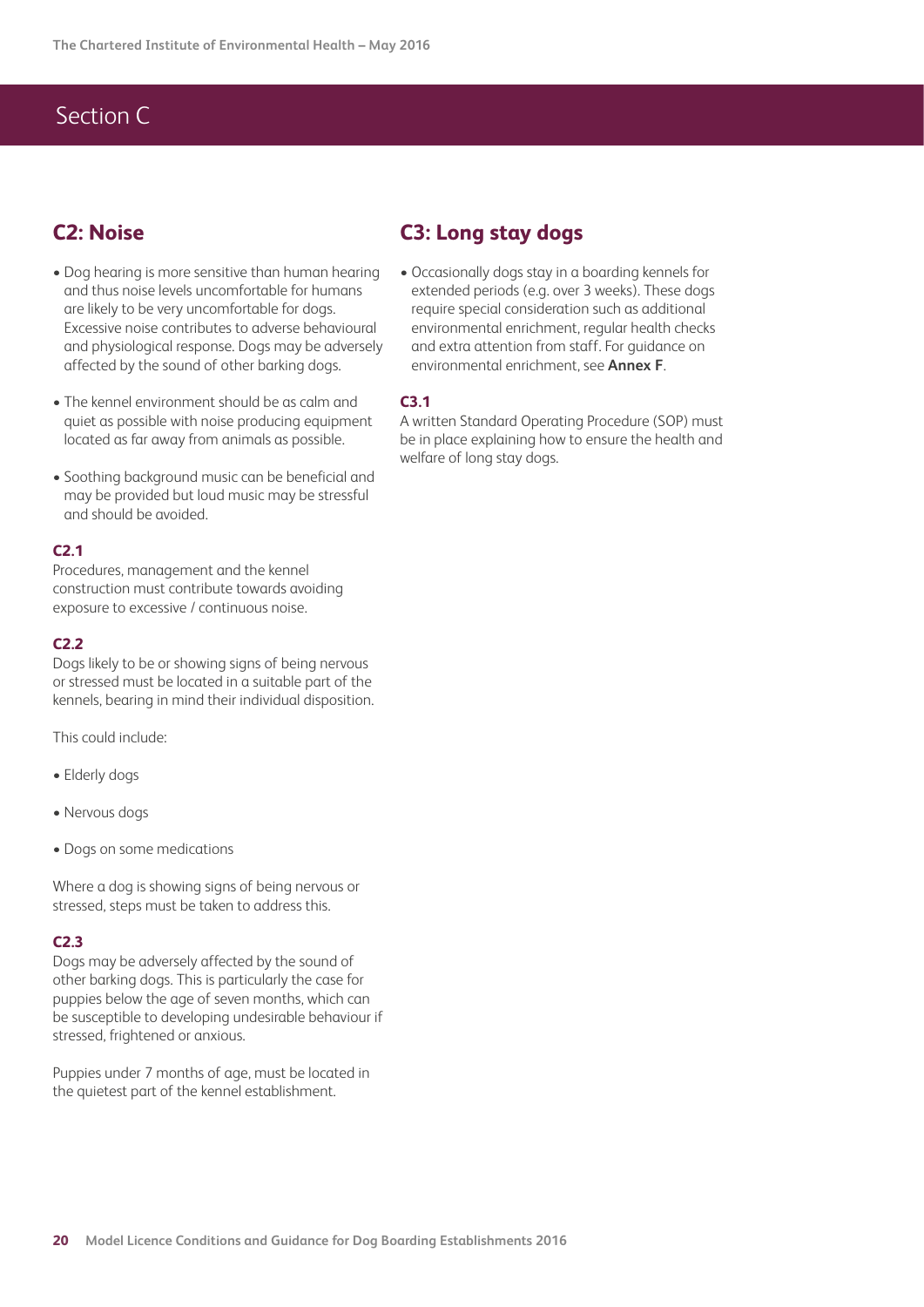## Section D

# **Section D: COMPANY Providing a dog with the company he/she needs**

It is important from a welfare perspective to ensure that any need a dog has to be housed, with or apart from, other animals, is met. Dogs are sociable animals and most need and enjoy company. For many dogs, one of the greatest stressors upon arrival into a kennel environment is the separation from their familiar social group.

### **D1: Canine company and interactions**

- It is the responsibility of the establishment to ensure that all dogs remain safe from physical injury, the stress of inappropriate interactions and disease. It is often difficult to practically and safely introduce unfamiliar dogs to one another within a boarding environment. Equally, not all dogs may benefit/ tolerate interaction with other dogs. Therefore, in a boarding environment interaction with dogs from different households should be avoided.
- It is advised that a documented procedure to deal with in-season bitches is in place.

#### **D1.1**

Only dogs from the same household may share a dog unit.

#### **D1.2**

Dogs which share a dog unit must have sufficient space and adequate resources. **See A4.1 and D3**

#### **D1.3**

Dogs from different units must not share exercise runs or an exercise area at the same time unless prior consent is given. **See A6.2**

#### **D1.4**

Where possible dogs must be able to avoid seeing other dogs if they choose to. This facility should be included in the design for any new builds.

#### **D1.5**

Where a dog may pose a risk to other dogs he/she must be kept in a dog unit with solid partitions.

### **D2: Human company and interactions**

- Most dogs enjoy and benefit from human company. Dogs socialised to humans can find human company and positive contact such as grooming, exercise, playing and petting (as appropriate for the individual animal and as advised by the owner) rewarding. They may show signs of stress when this interaction is decreased or absent. Other dogs will prefer minimal contact.
- Kennel staff should find out from the owner how the dog normally reacts to human contact and other animals and endeavour to provide an appropriate level of contact. Each dog should be monitored. Those dogs that do not want human contact need particular attention to environmental enrichment.
- A dog should not be forced to interact with a person/people unless necessary. A hiding place should be provided for a dog to avoid people should it wish.
- The layout of kennels should minimise the number of dogs that staff disturb when removing any one individual, and should also ensure the safety of staff when passing other dogs or with a dog on a leash. For example, in existing builds, staff can minimise disturbance by choosing a route that passes the fewest dogs or placing reactive dogs where few dogs need to go past.
- Suitable dog handling equipment (e.g. muzzles, grasper, gauntlets) should be available for use if necessary. Staff need to be adequately trained for its appropriate and safe use.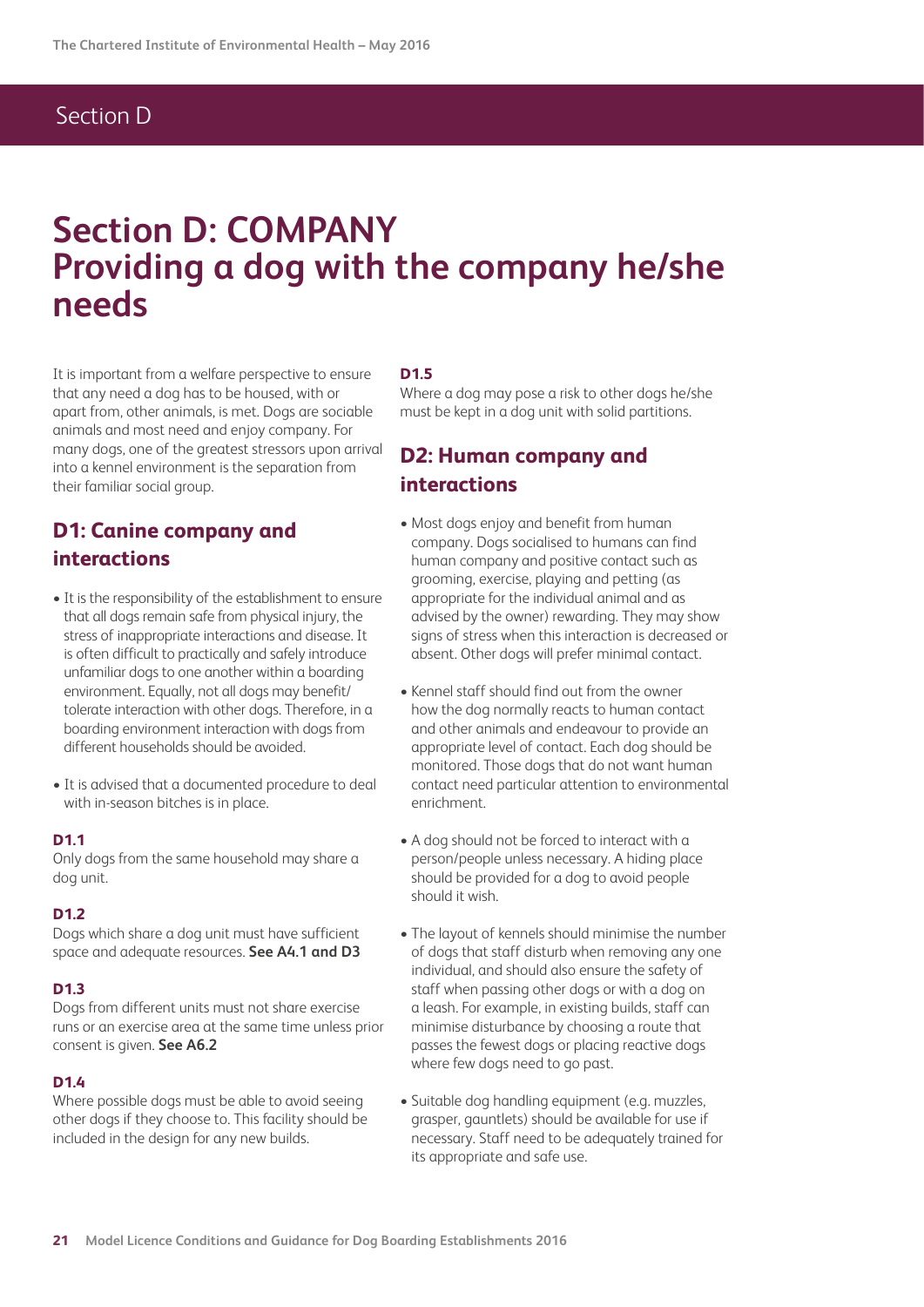# Section D

#### **D2.1**

All staff must have the competence to handle dogs correctly and be able to identify dogs that are anxious or fearful about contact. Dogs must be always be handled humanely and appropriately to suit the requirements of the individual dog.

#### **D2.2**

All dog handling equipment must be suitably maintained.

#### **D2.3**

A protocol must be in place for dealing with difficult dogs, to include members of staff appropriately trained in the use of dog handling equipment.

#### **D2.4**

Dogs must receive daily beneficial human interactions appropriate to the individual dog.

### **D3: Multi-dog units**

• Dogs from the same family which normally live together may prefer to share a dog unit. Proprietors have a responsibility to monitor units where more than one dog is housed. Even though these dogs originate from the same household, dogs sharing a home may not necessarily get on, especially when confined. Therefore proprietors must monitor dogs to ensure that they are not experiencing fear/stress/distress/aggression from another dog. Only dogs from the same household can share a unit.

#### **D3.1**

For any multi-dog unit (only appropriate for dogs from the same household) written authorisation must be obtained and dogs must be monitored. Consent from the owner must also include authority for separating dogs, should problems arise (e.g. dogs fighting or appearing 'stressed'). Agreeing to a kennel's Terms and Conditions will satisfy this.

#### **D3.2**

There must be multiples of all resources (food and water bowls and sleeping areas), equal or greater than the number of dogs in the unit, to ensure that some dogs cannot monopolise resources and prevent the others from accessing them. Dogs must be carefully monitored, especially at feeding time.

#### **D3.3**

There must be sufficient space for multiple dogs in the dog unit. **See A4.1.**

#### **D3.4**

A separate bed must be provided for each dog.

### **D4: Handling dogs**

#### **D4.1**

All handling must be safe and minimise fear, stress, pain and distress and dogs must never be punished so that they are frightened or exhibit aversive behaviour.

#### **D4.2**

All staff must have the competence to handle dogs correctly. **See training, page 6.**

#### **D4.3**

Harsh, potentially painful or frightening equipment must not be used by kennel staff e.g. electric shock collars, spray collars, pinch/prong collars, choke/ check chains. If such equipment is present when the dog arrives, these must be removed once the dog is in its kennel unit. Alternative handling equipment must be used throughout the kennel stay.

#### **D4.4**

When removing individual dogs from dog units, staff must try to minimise disturbance to dogs in neighbouring dog units, e.g. staff must choose the exit that passes the fewest dogs.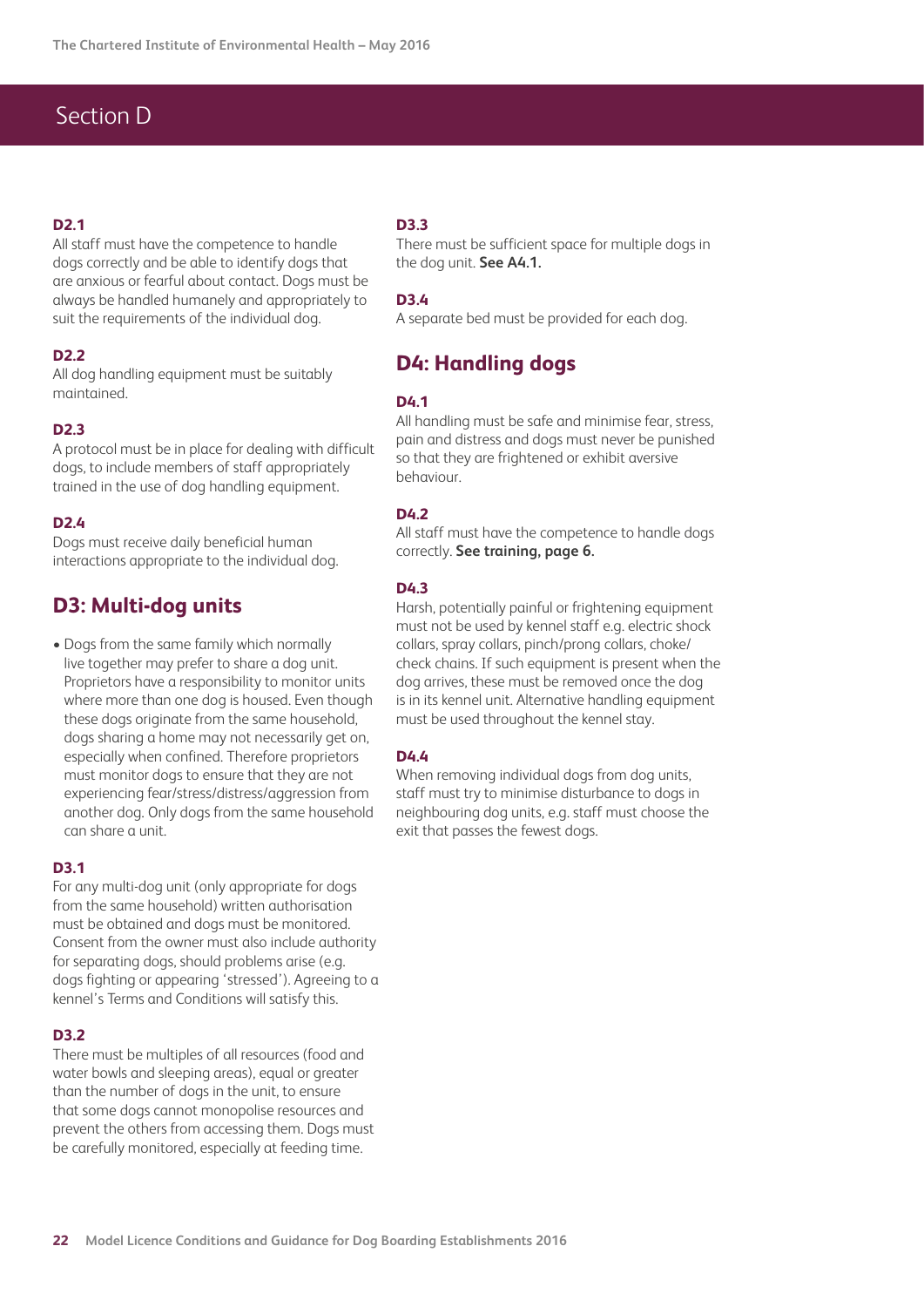# **Section E: HEALTH AND WELFARE Protecting the dog(s) from pain, suffering, injury and disease**

Many points covered under the previous four sections (A – D) can be considered to relate to Section E and assist in protecting dogs from pain, suffering, injury and disease.

### **E1: Keeping records**

- In order to keep dogs healthy the proprietor needs to have an organised system for registering all dogs at the kennels.
- It is useful to know if dogs are insured, should problems occur.
- The Control of Dogs Order 1992 requires that all dogs, whilst in a public area, must wear a collar and tag stating the name and address of the owner. It is recommended that all dogs boarded at the establishment should wear a collar and tag identifying the name and telephone number of the owner, or have the collar and tag secured immediately outside the kennel unit.
- Under The Microchipping of Dogs (England) Regulations 2015 all dogs over the age of 8 weeks in England must be fitted with a microchip, unless a veterinary surgeon has certified (on an approved form) that a dog should not be microchipped for reasons of the animals health.

#### **E1.1**

A register must be kept of all dogs boarded and available to key members of staff and to local authority inspectors if requested. Information must include:

- Date of arrival and departure.
- Name, age, sex, description of dog/breed and microchip number.
- Number of dogs sharing from same household.
- Name, address, phone number and email of owner (including emergency contact details).
- Name, address, email and phone number of emergency local contact (who may be able to take the dog if necessary).
- Dog's veterinary surgeon and details of dog's insurance.
- Neuter status.
- Dog's diet and relevant requirements.
- Dog's relevant medical/behavioural history, including treatment for parasites and restrictions on exercise.
- Dog's body condition score / weight.
- Consent forms eg veterinary treatment, consent to share or separate dogs if needed, consent regarding toys / interaction preferences, record of baskets left at the kennels (Check vet consent forms i.e. own vet or designated vet if not in area).
- Record of date of most recent vaccination.
- Record of any international travel the dog has had.
- Any medical treatment the dog is receiving must be recorded and made visible to prevent mis-dosing.

#### **E1.2**

If records are kept electronically they must be backed up. All records are to be kept for a minimum of 24 months in a manner that allows an authorised officer easy access.

#### **E1.3**

If a dog on the Index of Exempted Breeds to be boarded the owners must produce a copy of the dog's licence and insurance certificate in order to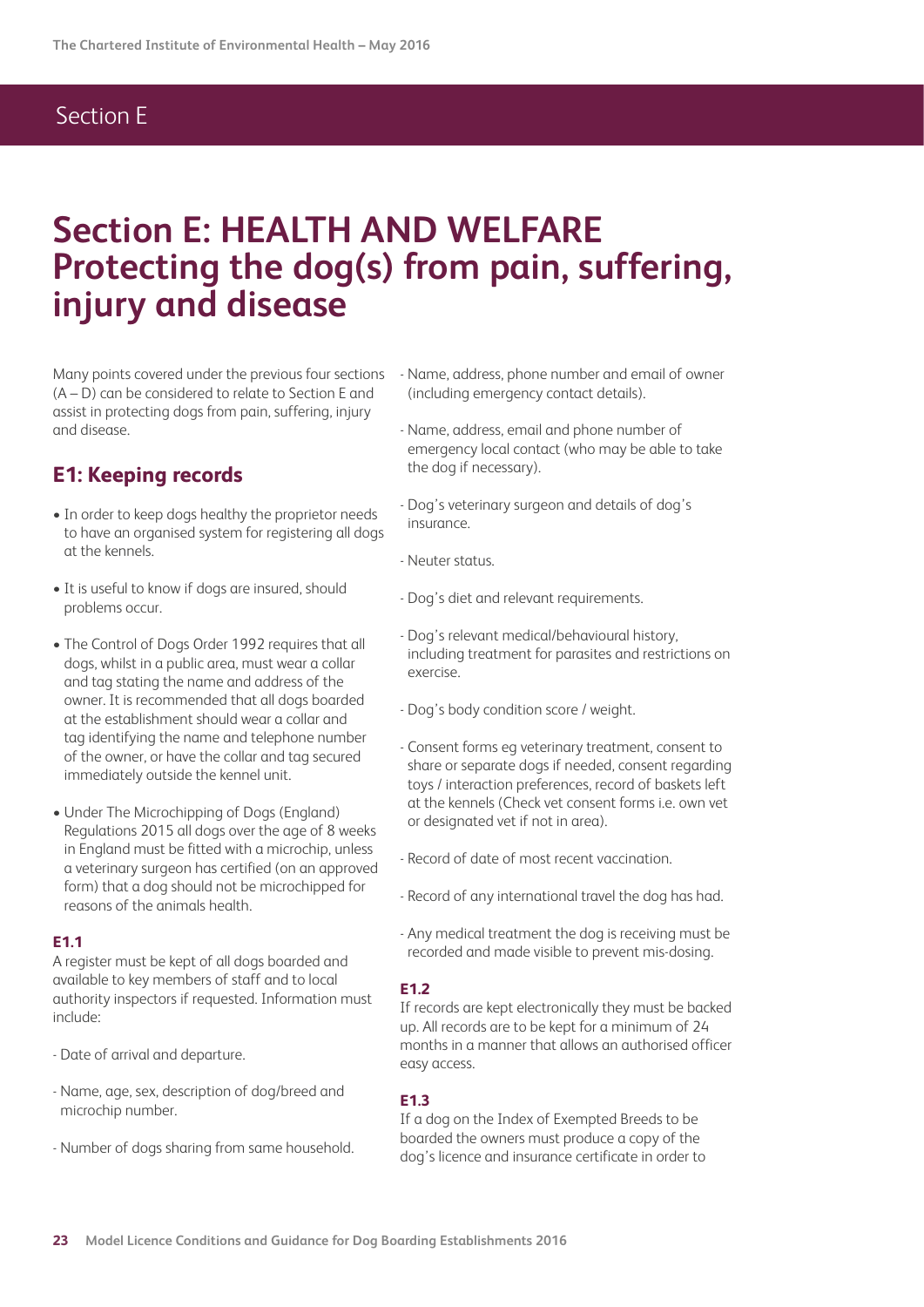admit the dog. The exemption certificate must be produced and be complied with throughout the dogs' stay in kennels. Dogs must not participate in any communal activities. Inspectors have authority to demand paperwork relating to boarders. The paperwork must be produced on demand and be appropriate and correct.

#### **E1.4**

Dog units must be numbered and referenced with the records kept.

### **E2: Monitoring dogs**

- In order to keep dogs healthy and to avoid suffering the proprietor needs to have an organised system for monitoring all dogs at the kennels.
- It is recommended that in addition to regular daytime checks an evening round be carried out to check on all dogs, heating etc. An evening visit may be appropriate but needs to be balanced against the possibility of disturbing the dogs and causing noise nuisance.
- It is recommended that dogs that are boarded for longer than 2 weeks are assessed at least every 2 weeks e.g. by body condition score and / or weight and the information recorded. This should be more frequent if there is cause for concern. **See Annex B: Body condition score sheet**

#### **E2.1**

All dogs must be observed regularly throughout the day. Dogs must be checked daily for signs of illness, injury, stress, fear, anxiety and pain, and/or abnormal behaviour for that dog and to ensure that their needs are being met. Any signs of ill health or unusual behaviour must be recorded and advice sought without delay.

#### **E2.2**

The kennel proprietor or responsible person must visit the dogs at regular intervals (of no more than 4 hours apart during the working day e.g. starting at 8.00 am, until 6.00pm), or as necessary for the individual health, safety and welfare of each dog.

#### **E2.3**

Presence or absence of faeces and urine must be monitored daily. Any abnormalities in excreta must be recorded or acted upon as appropriate.

### **E3: Disease control**

- Dogs are vulnerable to a range of serious infectious diseases, therefore disease control and rapid response to any signs of illness is critical. Infectious agents are spread in various ways such as direct contact, contact with infected surfaces/objects and aerosol spread.
- The potential for infectious disease problems escalates where many dogs are kept together and a dog's immune system can also be affected by stress.
- Disease spread can be minimised by:
- Using materials and design which are easy to clean and keeping them well maintained (Section A).
- Preventing contact between unfamiliar dogs.
- Ensuring excellent hygiene protocols within the kennels.
- Proper construction and hygiene management of the outdoor exercise areas (if used).
- Ensuring management protocols to minimise stress.
- Minimising and supervising movement of nonkennel staff through the kennels.
- Preventive treatments such as worming and vaccination.
- Injury can be minimised by:
- Ensuring correct construction.
- Managing dog handling.
- Observing interactions between dogs from the same household sharing a unit.
- Ensuring dogs from different households do not share an outdoor exercise area at the same time.
- Managing risks during dog walking if it occurs.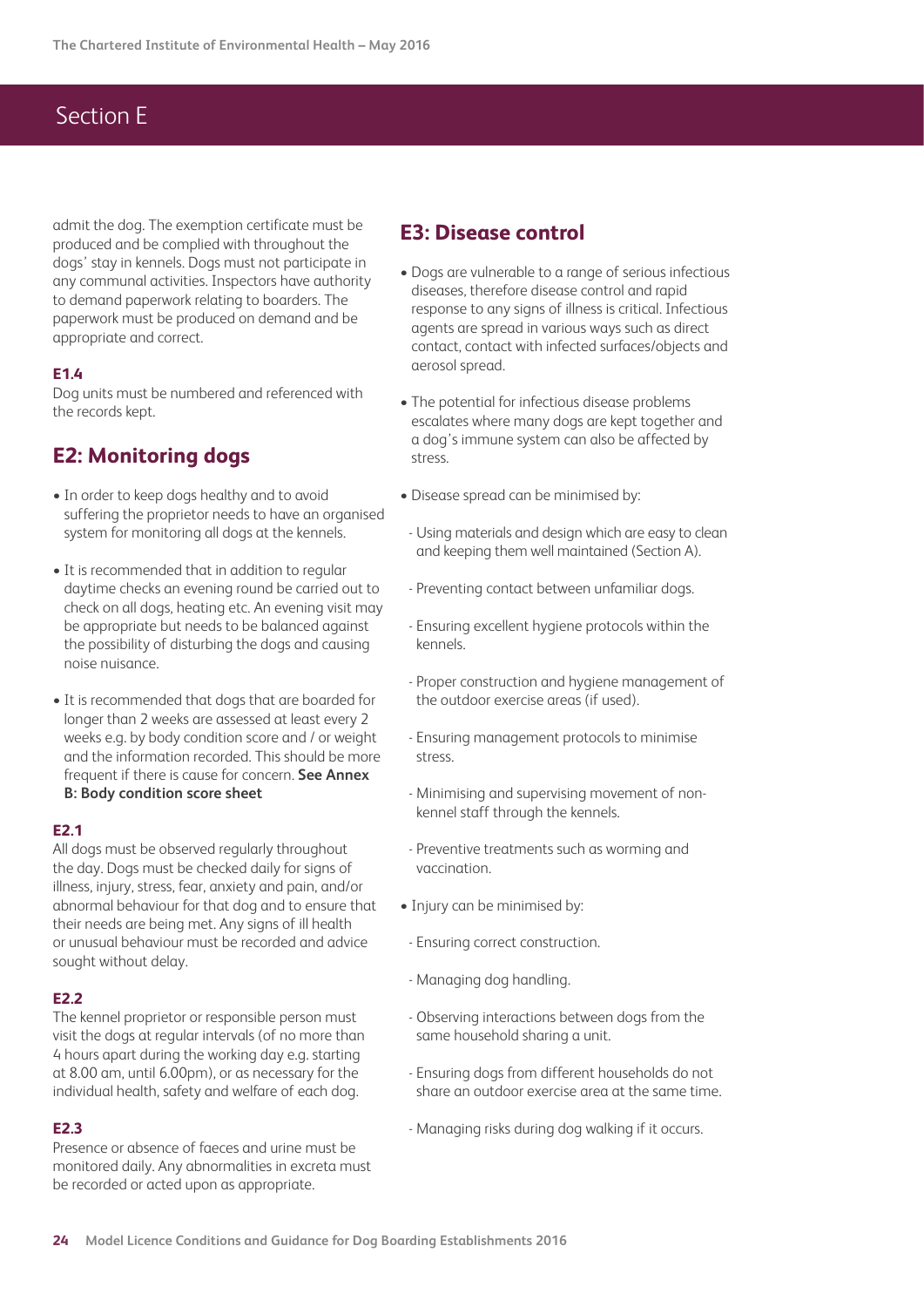#### **E3.1**

Documented Standard Operating Procedures (SOPs) must be in place and followed to prevent spread of disease, and staff trained in these procedures.

#### **E3.2**

Dogs must not share a dog unit with another dog unless it is from the same household.

#### **E3.3**

Dogs must not be allowed to roam in the secure area (safety corridor).

#### **E3.4**

All dog units, corridors, common areas, kitchens etc. must be kept clean and free from accumulations of dirt and dust and must be kept in such a manner as to be conducive to maintenance of disease control and dog comfort.



**Kennel runs (corridor and screens)**

#### **E3.5**

Generally, dogs must remain in their assigned unit and must not be moved to other units (rotation) or to a holding unit, except for moving to an isolation facility or in the interest of the dog's welfare.

#### **E3.6**

Facilities must be provided for the proper reception, containment and disposal of all waste in compliance with relevant waste legislation. Particular care should be taken to segregate waste arising from the treatment and handling of dogs with infectious diseases.

#### **E3.7**

Isolation facilities must be available. **See E6**

#### **E3.8**

When there is any cause for concern regarding the health status of a particular dog, the dog must be isolated and the disease control SOP activated.

#### **E3.9**

Any other activity undertaken by the proprietor, such as work with rescue dogs, stray dogs, or the breeding of dogs must be kept completely separate, and extra precautions taken to prevent the spread of disease, including separate facilities away from boarded dogs.

#### **E4: Cleaning regimes**



#### **Cleaning equipment for kennels**

• Cleaning regimes need to be implemented and checked. Proper cleaning and disinfection helps to reduce the spread of infectious disease to both animals and people. Cleaning regimes may include daily, weekly and monthly activities as appropriate.

#### **Cleaning and Disinfectant Products:**

#### **E4.1**

Products must be suitable to use and effective against the pathogens, (especially canine parvovirus) for which the dogs are at risk and under the conditions present in the environment in which they are used.

#### **E4.2**

Cleaning agents and disinfectants must be non-toxic to dogs if and when used appropriately.

#### **E4.3**

The compatibility of different bactericides, fungicides and virucides (if used together and/or with a detergent) must also be taken into account.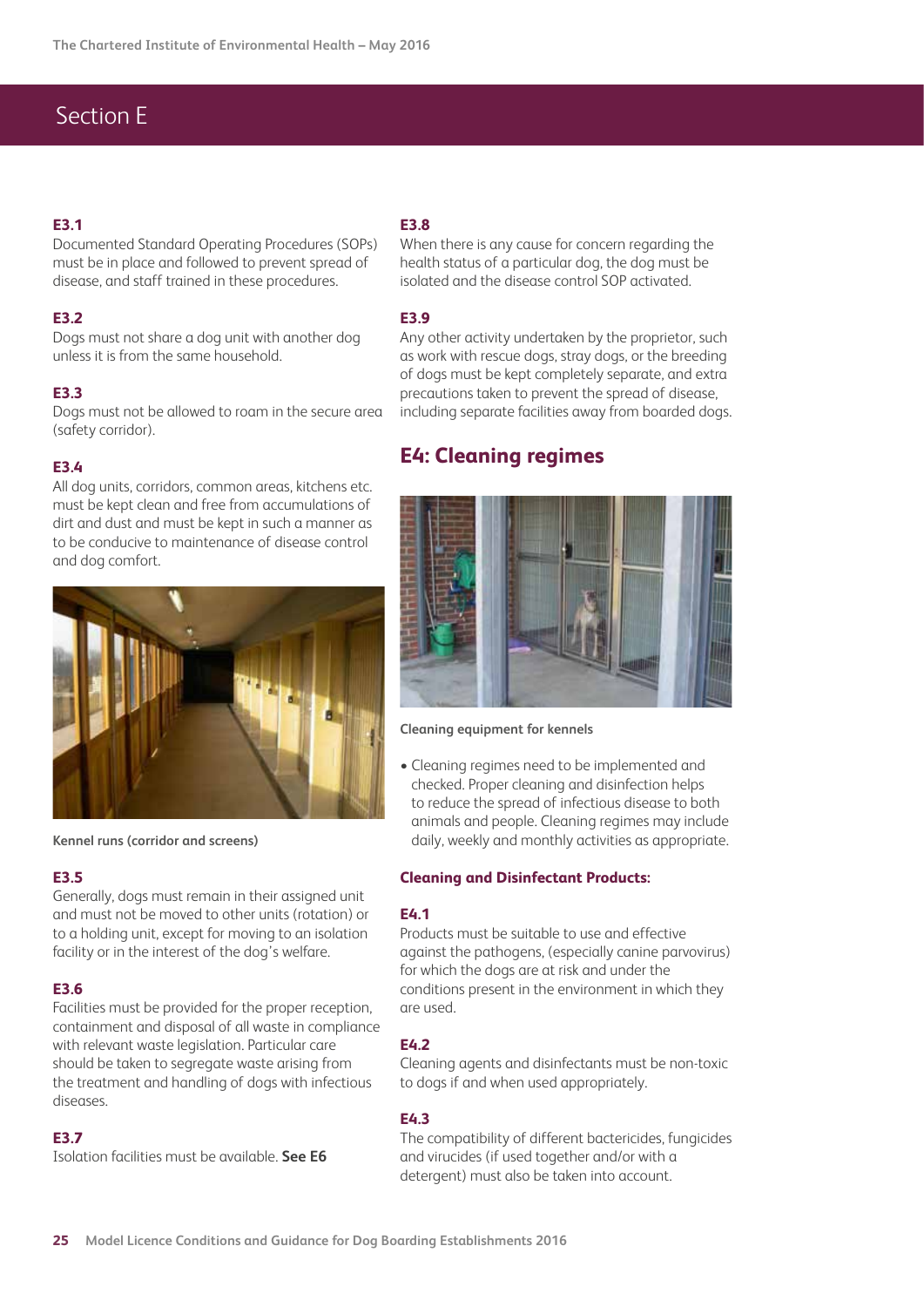#### **E4.4**

Manufacturers' recommended guidelines for use, correct dilutions and contact time for use in cleaning and disinfection procedures must be followed. Standing water must not be allowed to accumulate in areas around the dog units due to the possibility of pathogens residing in these moist environments.

#### **Cleaning and disinfecting routines for units when dogs are resident:**

- Dogs need clean, comfortable dry bedding. Bedding should not be a source of infection.
- Dogs can ingest infective agents from dirty dishes. Clean and disinfected dishes reduce the risk of disease. It cannot be guaranteed that the same dog will get the same dish each time, hence the importance of disinfection (or disposal after single use).
- On a daily basis (and more often if necessary) the unit needs to be spot cleaned, any obvious food or waste removed, and all excreta and soiled material removed from all areas used by dogs.

#### **E4.5**

There must be cleaning and disinfection routines in place for day-to-day management of the dogs and for ensuring a dog unit and all equipment is cleaned and disinfected effectively before a new dog comes in.

#### **E4.6**

Beds and bedding material must be checked daily and be maintained in a clean, dry and parasite-free condition.

#### **E4.7**

Drinking and feeding vessels must be changed/ cleaned and disinfected at least once a day, or disposed of.

#### **E4.8**

Food and water dishes need to be cleaned and disinfected. This must not be at the same time, and preferably not in the same place, as other soiled items e.g. toys.

#### **E4.9**

Grooming equipment must be kept clean and in a good state of repair and serviced according to manufacturer's guidelines. If provided by the owner, it must only be used on that dog and must be sent home with the dog.

#### **E4.10**

Any equipment that has been used on an infectious or suspected infectious animal must be cleaned and disinfected after use.

#### **E4.11**

Toys must be cleaned and disinfected between use for different dogs, disposed of, or returned to the dog's owner (if they came in with the dog).

#### **E4.12**

Each kennel must be thoroughly cleansed, disinfected and dried between dogs. All fittings and bedding must also be thoroughly cleansed and disinfected at that time.

#### **E4.13**

Kennels of long stay dogs will require periodical thorough cleaning, disinfection and drying.

#### **Handling Dogs**

- Hand washing facilities should be readily available in appropriate locations and easily accessible.
- Frequent hand washing should take place.

#### **E4.14**

A suitable range of muzzles of varying sizes and a suitable dog catching device must be kept on site. Staff must be trained and competent in the safe and effective use of such items. **See D2**

### **E.5: Vaccination, Fleas, Worms and other Parasites**

- Vaccination is a vital part of disease control and kennels should understand the potential consequences of dogs that have not been adequately vaccinated in terms of the risk to those particular dogs, other dogs and their own insurance.
- If owners have treated their dogs for worms and fleas before entry to the kennel, the proprietor must note when this occurred and what products were used.
- Vaccination against kennel cough (infectious tracheobronchitis) should be recommended.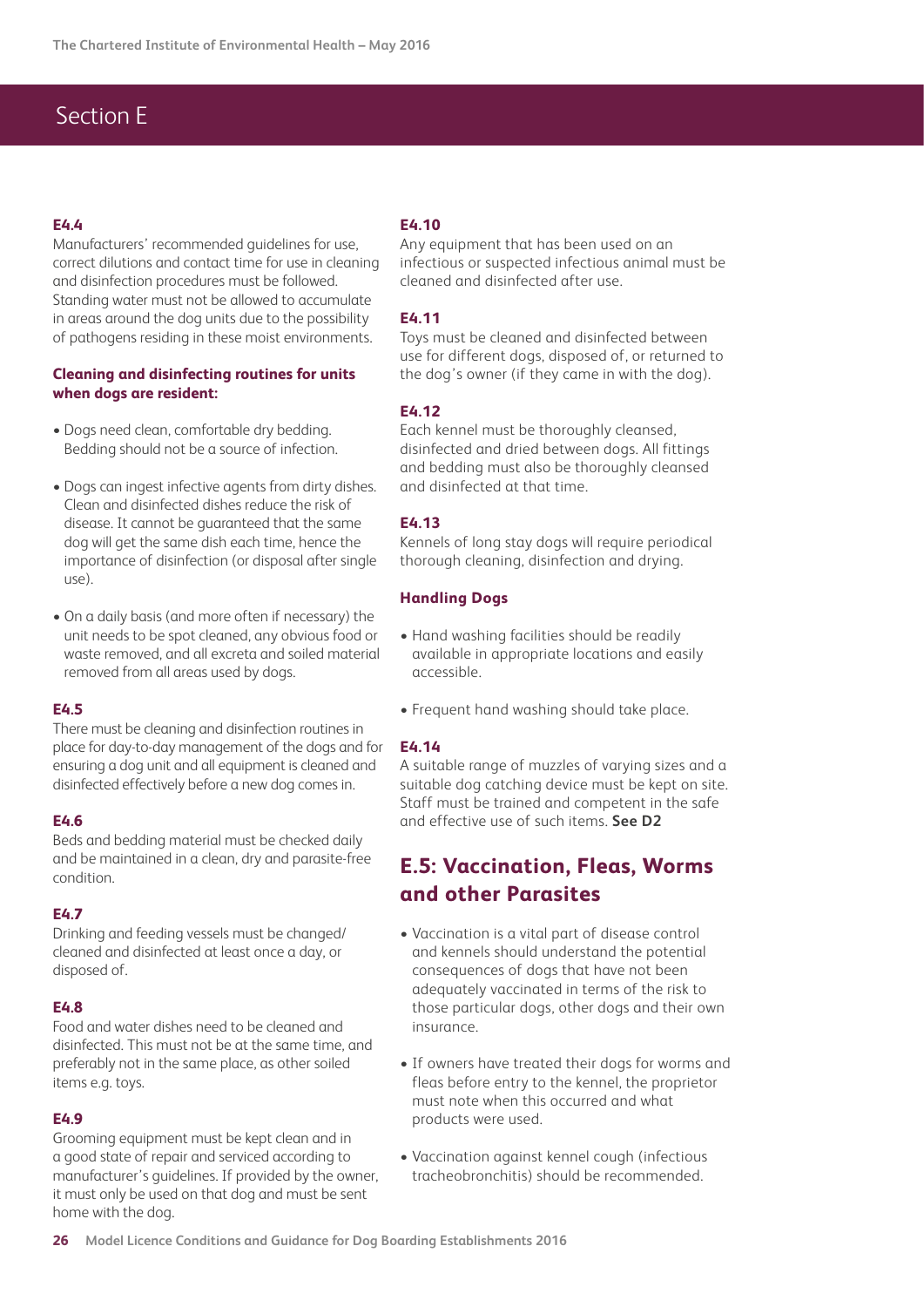#### **E5.1**

There must be a documented policy for dogs coming to the kennels having protection against appropriate diseases (Occasionally there will be veterinary advice on a specific dog regarding vaccination and its health status and this should be taken into account).

#### **E5.2**

An up-to-date veterinary vaccination record must be seen to ensure that dogs boarded have current vaccinations against canine parvovirus, canine distemper, infectious canine hepatitis (adenovirus) and, leptospirosis. The date of the most recent vaccination must be recorded preferably with a valid until date.

Certification from a veterinary surgeon of a recent protective titre test may be accepted in individual cases as evidence of protection against adenovirus, distemper and parvovirus. The certificate must state that it is valid for the period of stay at the kennels. It is the decision of the kennel proprietor whether to accept such a certificate.

#### **E5.3**

Primary vaccination courses must be completed at least 2 weeks before boarding.

#### **E5.4**

Homoeopathic vaccination is not acceptable as it will not protect against infectious diseases.

#### **E5.5**

If there is evidence of external parasites (fleas, ticks, lice) the dog must be treated with an appropriate and licensed insecticide. Treatment must be discussed with a veterinary surgeon before administering. Consent from the owner will be required.

### **E6: Isolation Arrangements**

• All establishments need to have a means of providing appropriate isolation that will allow for the care of sick dogs which develop signs of infectious diseases, to minimise the risk to other dogs. How this is physically provided (ranging from being able to shut off an end unit of the kennels and using a separate door, to having a separate building) may vary. In many kennels the dog is taken straight to the vet.

#### **E6.1**

All establishments must provide appropriate isolation to allow for the care of sick dogs that develop signs of infectious diseases.

#### **E6.2**

If the isolation facilities are provided by the attending veterinary practice, a letter must be provided by the practice stating that they are prepared to provide such facilities. If not, the stated isolation protocols must be followed.

#### **E6.3**

The isolation area must provide separate, selfcontained facilities for the isolation of suspected infected dogs and must have a separate entrance to the rest of the dog units.

#### **E6.4**

Protective clothing and footwear must be worn when handling dogs in the isolation facility, and sanitation protocols adhered to, to avoid the transmission of disease. Whilst in use, the clothing should be kept in the isolation unit and not be removed other than for cleaning and disinfection.

#### **E6.5**

Protective garments must be changed and laundered with an appropriate disinfectant or disposed of immediately after handling a dog with a suspected infectious disease.

#### **E6.6**

Hands must be washed and disinfected between handling dogs.

#### **E6.7**

Separate feeding and water bowls, bedding and cleaning utensils must be stored in the isolation unit ready for immediate use. The use of different coloured cleaning utensils to the rest of the kennels may help with this.

#### **E6.8**

Any dogs in the isolation facility must be checked regularly and unless a separate person is caring for them, they should be visited after the other dogs.

#### **E6.9**

A documented Standard Operating Procedure (SOP) is required for barrier nursing.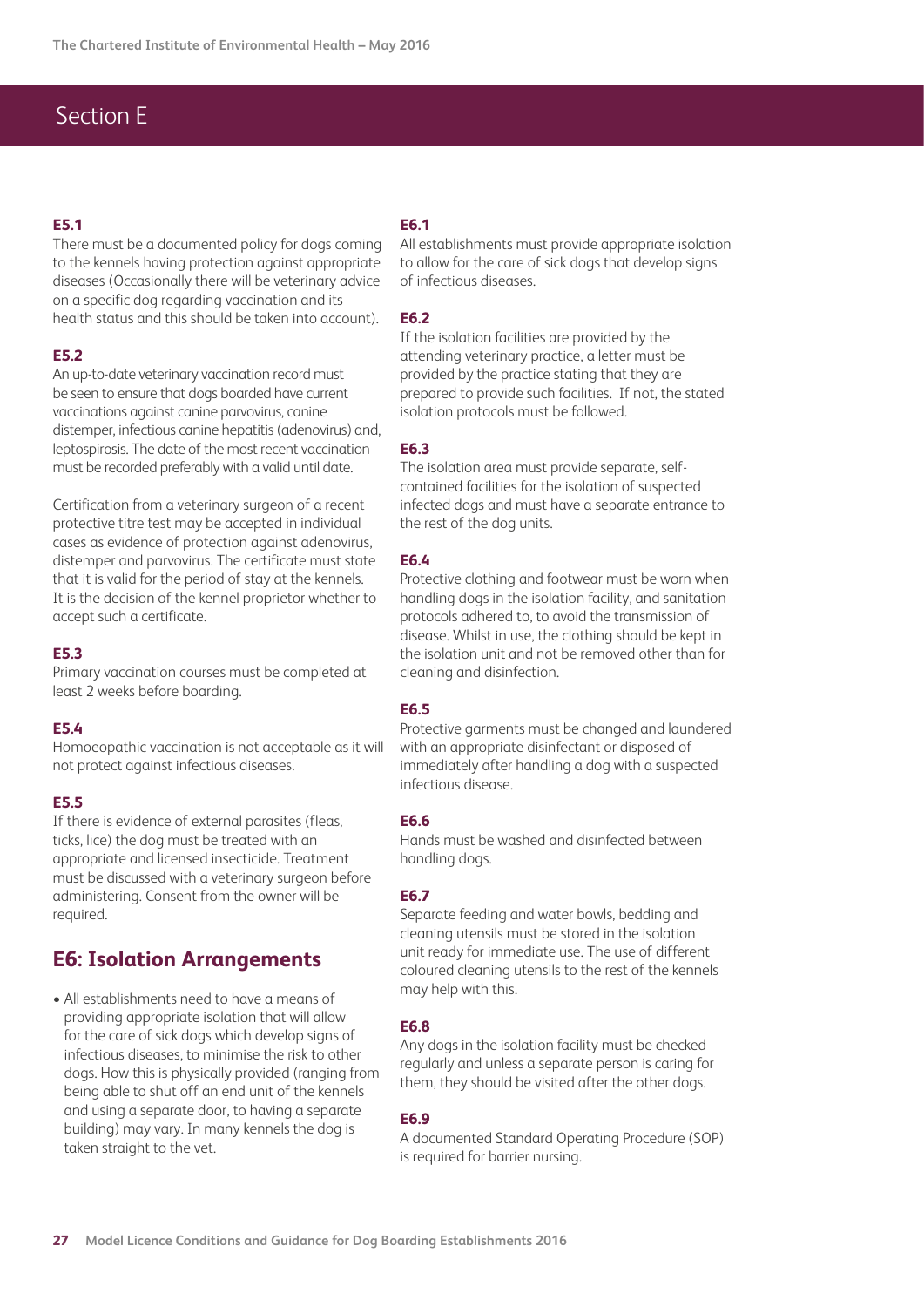#### **E6.10**

Should a dog need to be removed from its unit it must wear a collar and tag.

#### **E6.11**

In emergency cases, such as admission of unvaccinated dogs because of owner hospitalisation, there must be provision to be able to place these animals in isolation.

### **E7: Veterinary Treatment and Healthcare**

• Access to veterinary care is vital for any dog, and is a legal requirement.

#### **E7.1**

If medication is necessary, it must **only** be used for the dog for which it is intended and written instructions for use must be followed.

#### **E7.2**

A veterinary practice must be appointed for the establishment. The name, address and telephone contact number, including out of hours provision, of the veterinary surgeon used by the establishment must be displayed in a prominent place, close to the telephone and accessible to all members of staff.

#### **E7.3**

Where dogs require wiping of eyes, grooming or other cleaning regimes, these must be carried out frequently enough to keep the dog clean and comfortable providing it is safe to do so.

#### **E7.4**

When a dog is suspected of being ill or injured (staff should be trained to recognise when a dog requires veterinary care), a veterinary surgeon (and where possible, this should be the dog's own vet) must be contacted for advice immediately. Any instructions for treatment given by a veterinary surgeon must be recorded and strictly followed with further advice sought if there is ongoing concern.

#### **E7.5**

Medicines must be stored safely and securely in a locked cupboard, at the correct temperature and used in accordance with the veterinary surgeon's instructions. Any unused medications must be returned to the owner or prescribing vet.

#### **E7.6**

Procedures must be in place in case of death or escape

and all staff must be made fully aware of these procedures. Arrangements for the storage of cadavers must be in place until the owner can be contacted e.g. prior written agreement with the attending vet. Contact with the owner must be made as soon as possible.

### **E8: Holding Kennels**

• Routine use of holding units is not recommended as they are an additional source of cross infection to dogs.

#### **E8.1**

Holding kennels may be provided for temporarily kennelling a dog for not more than 12 hours. Holding kennels, if provided, must comply with conditions as required for main kennels. Holding kennels must be a minimum area to allow the dog to exhibit normal traits i.e. dog must be able to sit and stand at full height, stretch, lie flat and wag its tail without touching the sides.

#### **E8.2**

Dogs must be provided with a bed, food and water.

### **E9: Transportation of Animals**

• Transportation can increase risk for dogs, both of disease (from unclean vehicles or carriers) or of escape. A vehicle should be viewed as an extension of the premises and therefore the same principles of hygiene, care and disease control apply. If the journey is long, appropriate resources must be provided.

#### **E9.1**

Any relevant transport legislation must be complied with to protect welfare, prevent injury or unnecessary suffering.

#### **E9.2**

Dogs must be comfortable and suitably restrained whilst in transit.

#### **E9.3**

All vehicles and equipment must be kept clean and disinfected after each collection or delivery.

#### **E9.4**

Dogs must not be left unattended in vehicles.

#### **E9.5**

External temperature can pose a risk to a dog's welfare; therefore vehicles must have adequate ventilation and temperature control.

**28 Model Licence Conditions and Guidance for Dog Boarding Establishments 2016**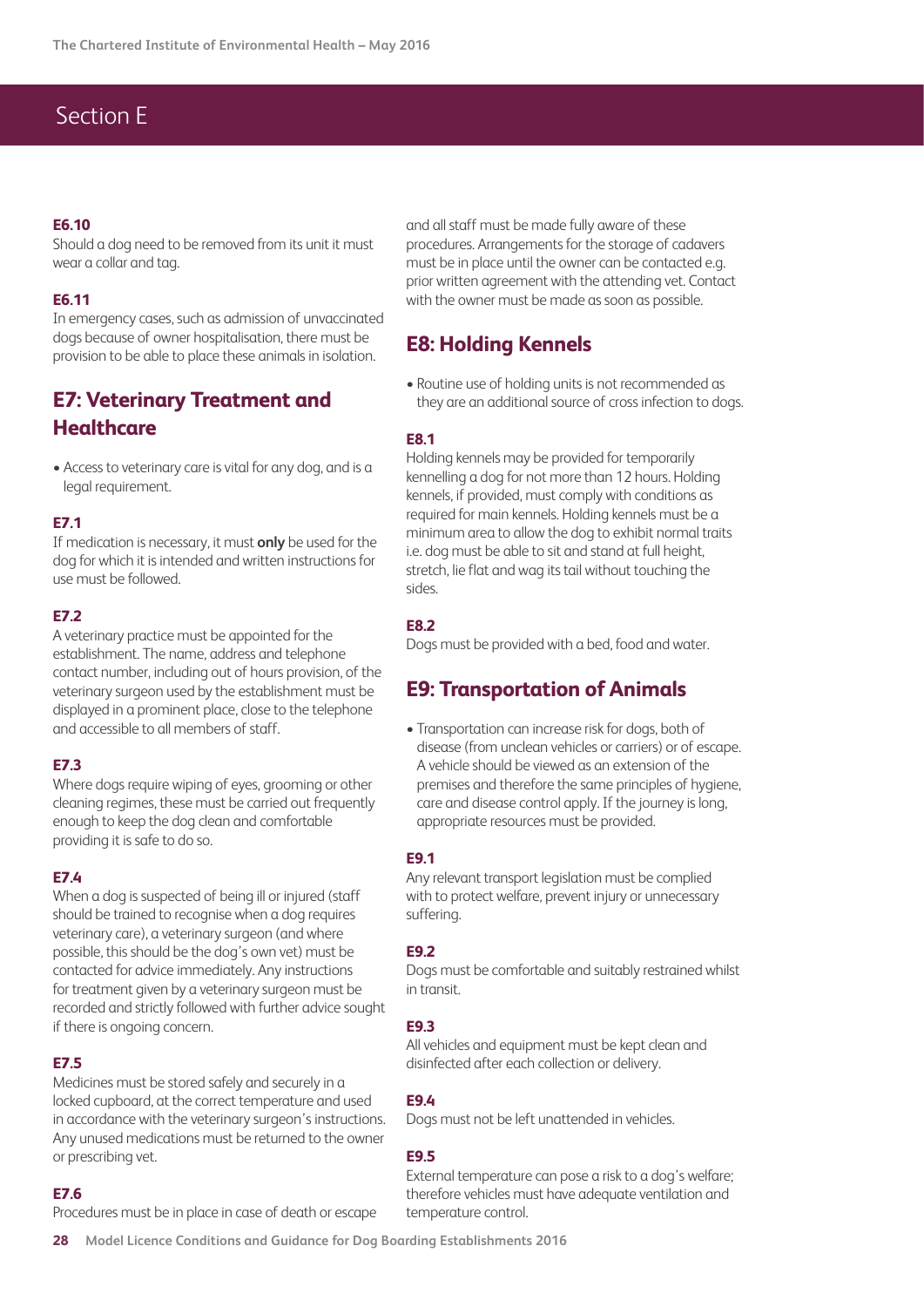# **List of Annexes**

|                                                                     | 30 |
|---------------------------------------------------------------------|----|
| Licence Conditions Inspection Sheet for Dog Boarding Establishments |    |
|                                                                     | 32 |
| Body condition score sheet                                          |    |
|                                                                     | 33 |
| <b>Emergency Evacuation Plan</b>                                    |    |
|                                                                     | 34 |
| Useful information: Kennel unit/run sizes                           |    |
|                                                                     | 38 |
| Guidance for New Build including doors/apertures                    |    |
|                                                                     | 40 |
| Behaviour/environmental enrichment                                  |    |
|                                                                     | 43 |
| Disease, vaccination and disinfection                               |    |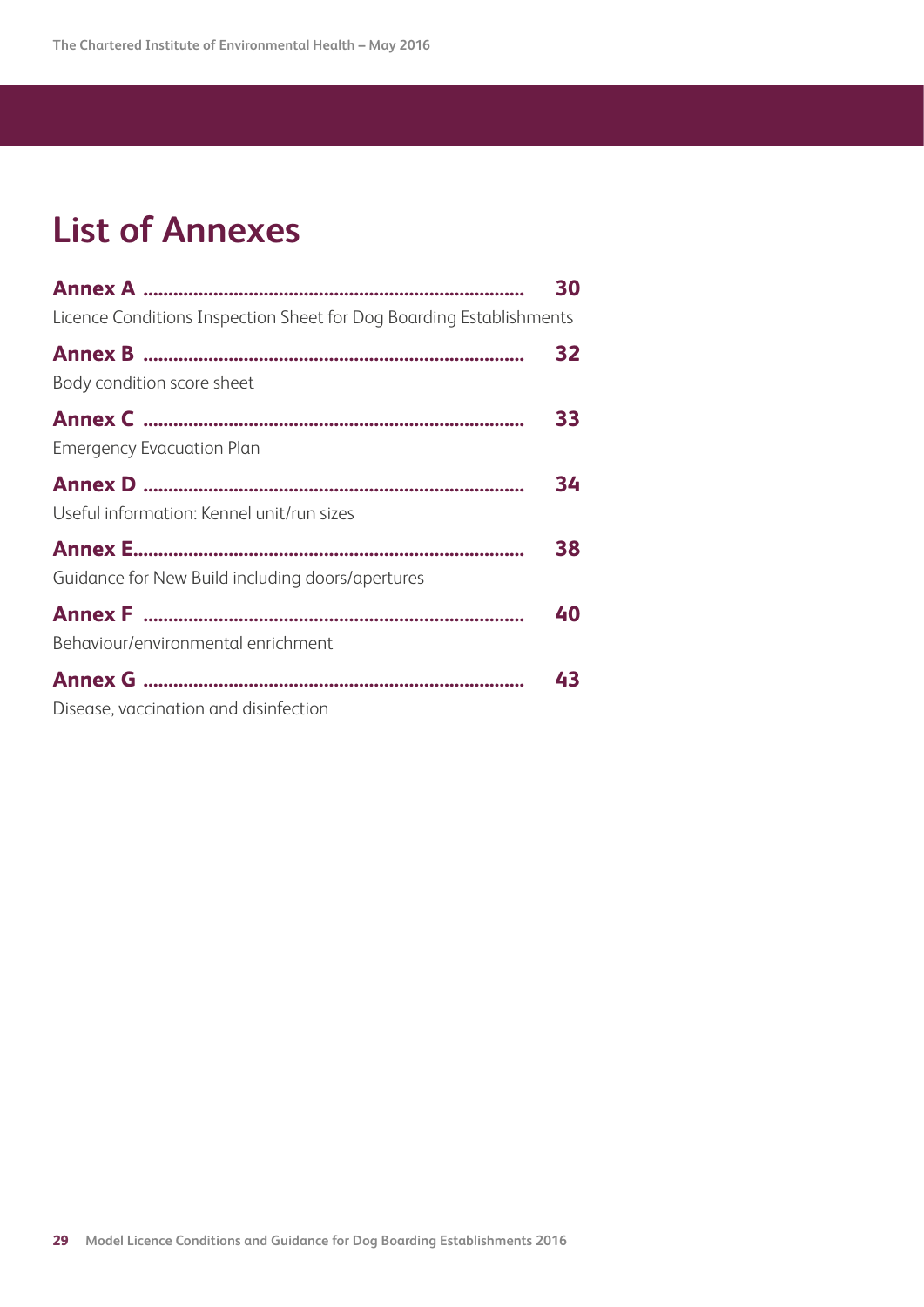# Annex A

# **Annex A: Licence Conditions Inspection Sheet for Dog Boarding Establishments**

| LICENCE CONDITIONS INSPECTION SHEET FOR DOG BOARDING ESTABLISHMENTS |                            |                                                 |                                       |  |               |                                                                                                                                                                                                                           | Tick<br>boxes |                  |                                       |                           |           |            |                        |                            |                  |                        |                        |      |
|---------------------------------------------------------------------|----------------------------|-------------------------------------------------|---------------------------------------|--|---------------|---------------------------------------------------------------------------------------------------------------------------------------------------------------------------------------------------------------------------|---------------|------------------|---------------------------------------|---------------------------|-----------|------------|------------------------|----------------------------|------------------|------------------------|------------------------|------|
|                                                                     |                            |                                                 |                                       |  |               |                                                                                                                                                                                                                           |               |                  |                                       |                           |           |            |                        |                            |                  |                        |                        | v/x  |
|                                                                     | <b>Name of Kennels</b>     |                                                 |                                       |  |               | <b>Date of Inspection</b>                                                                                                                                                                                                 |               |                  |                                       | + Home<br><b>Boarding</b> |           | + Breeding |                        |                            | + Rescue         |                        | + Cattery              |      |
| <b>Address of</b>                                                   |                            |                                                 |                                       |  |               | Person seen                                                                                                                                                                                                               |               |                  |                                       |                           | Signature |            | <b>Full Inspection</b> |                            |                  | <b>Part Inspection</b> | Revisit                |      |
| Establishment                                                       |                            |                                                 |                                       |  |               | Inspectors name(s)                                                                                                                                                                                                        | 1             |                  |                                       |                           |           | Comments:  |                        |                            |                  |                        |                        |      |
|                                                                     |                            |                                                 |                                       |  |               | 2                                                                                                                                                                                                                         |               |                  |                                       |                           |           |            |                        |                            |                  |                        |                        |      |
|                                                                     |                            |                                                 |                                       |  |               |                                                                                                                                                                                                                           | з             |                  |                                       |                           |           |            |                        |                            |                  |                        |                        |      |
|                                                                     | <b>Licence on Display</b>  |                                                 | Insurance                             |  |               | <b>Pest Control policy/contract</b>                                                                                                                                                                                       |               |                  | <b>Boarding Vet details displayed</b> |                           |           |            |                        | <b>Accident Book</b>       | <b>Emergency</b> |                        |                        |      |
|                                                                     |                            |                                                 |                                       |  |               |                                                                                                                                                                                                                           |               |                  |                                       |                           |           |            |                        |                            | (H&S)            |                        | <b>Contact</b>         |      |
| <b>Conditions and</b>                                               | <b>Has copy of Licence</b> |                                                 | <b>Register and</b><br><b>Back up</b> |  |               |                                                                                                                                                                                                                           |               |                  |                                       |                           |           |            |                        |                            |                  |                        | displayed              |      |
| <b>Legislation</b>                                                  |                            |                                                 |                                       |  |               |                                                                                                                                                                                                                           |               |                  |                                       |                           |           |            |                        |                            |                  |                        |                        |      |
| Outdoor units                                                       |                            |                                                 | Indoor units                          |  |               | Semi Indoor/Outdoor                                                                                                                                                                                                       |               |                  |                                       |                           |           |            |                        |                            |                  |                        | <b>Number of Units</b> |      |
|                                                                     |                            |                                                 |                                       |  |               | units                                                                                                                                                                                                                     |               |                  |                                       |                           |           |            |                        |                            |                  |                        |                        |      |
| Metal                                                               |                            |                                                 | <b>Brick</b>                          |  |               | Timber                                                                                                                                                                                                                    |               | uPVC             |                                       |                           |           | Other      | <b>Number of Staff</b> |                            |                  |                        |                        |      |
| Index                                                               |                            |                                                 |                                       |  |               |                                                                                                                                                                                                                           |               |                  |                                       |                           |           |            |                        |                            |                  |                        |                        |      |
|                                                                     | Identification<br>code     | Section                                         |                                       |  |               |                                                                                                                                                                                                                           |               |                  |                                       |                           |           |            |                        |                            |                  |                        |                        |      |
|                                                                     | ٨                          | <b>Environment</b>                              |                                       |  |               | Kennel: Unit design: Drainage: Exercise Area and Run: walls, floors, ceilings, doors, occupant nos., security, bedding, cleanliness. Interior Surfaces: Lighting: Roofing:                                                |               |                  |                                       |                           |           |            |                        |                            |                  |                        |                        |      |
|                                                                     |                            |                                                 |                                       |  |               | Safety Corridors: Sizes: Temperature: Ventilation and Humidity: Fire/Emergency/Evacuation Plan                                                                                                                            |               |                  |                                       |                           |           |            |                        |                            |                  |                        |                        |      |
|                                                                     | в                          | <b>Diet</b>                                     |                                       |  |               | Drinking: Eating: Refrigeration: Storage of foods: Washing equipment: Kitchen facilities                                                                                                                                  |               |                  |                                       |                           |           |            |                        |                            |                  |                        |                        |      |
|                                                                     | c                          | Behaviour                                       |                                       |  |               | Monitoring of Behaviour: Health and Welfare Plan: Environmental Enrichment: Toys: Noise: Long Stay Dogs                                                                                                                   |               |                  |                                       |                           |           |            |                        |                            |                  |                        |                        |      |
|                                                                     | D                          | Company                                         |                                       |  |               | Social Interactions: Multi-Dog Units: Handling Dogs                                                                                                                                                                       |               |                  |                                       |                           |           |            |                        |                            |                  |                        |                        |      |
|                                                                     | ε                          | <b>Health and</b><br>Welfare                    |                                       |  |               | Keeping Records: Boarding Register: Monitoring of Dogs (general): Disease Control: Vaccinations: Isolation Facilities: Holding Kennels: Standard Operating Procedures:<br><b>Cleaning Regimes: Transportation of Dogs</b> |               |                  |                                       |                           |           |            |                        |                            |                  |                        |                        |      |
|                                                                     |                            |                                                 |                                       |  |               |                                                                                                                                                                                                                           |               |                  |                                       |                           |           |            |                        |                            |                  |                        |                        |      |
|                                                                     |                            |                                                 |                                       |  |               |                                                                                                                                                                                                                           |               |                  |                                       |                           |           |            |                        |                            |                  |                        |                        |      |
| <b>Notes</b>                                                        | 1.                         |                                                 |                                       |  |               |                                                                                                                                                                                                                           |               | <b>Comments:</b> |                                       |                           |           |            |                        |                            |                  |                        |                        |      |
|                                                                     | 2.                         |                                                 |                                       |  |               |                                                                                                                                                                                                                           |               |                  |                                       |                           |           |            |                        |                            |                  |                        |                        |      |
|                                                                     | з.                         |                                                 |                                       |  |               |                                                                                                                                                                                                                           |               |                  |                                       |                           |           |            |                        |                            |                  |                        |                        |      |
|                                                                     | Area                       |                                                 | <b>Identification Code</b>            |  |               | Description                                                                                                                                                                                                               |               |                  | v                                     |                           |           |            |                        | <b>Actions or Comments</b> |                  |                        |                        | Done |
|                                                                     |                            |                                                 |                                       |  |               |                                                                                                                                                                                                                           |               |                  |                                       |                           |           |            |                        |                            |                  |                        |                        | v    |
|                                                                     | Records                    |                                                 | $E1.1 - E1.4$                         |  |               | Register and Back up                                                                                                                                                                                                      |               |                  |                                       |                           |           |            |                        |                            |                  |                        |                        |      |
|                                                                     | Records                    |                                                 | $E2.1 - E2.3$                         |  |               | <b>Monitoring of Dogs</b>                                                                                                                                                                                                 |               |                  |                                       |                           |           |            |                        |                            |                  |                        |                        |      |
|                                                                     | Records                    |                                                 | C3.1                                  |  |               | Long Stay Dogs SOPs                                                                                                                                                                                                       |               |                  |                                       |                           |           |            |                        |                            |                  |                        |                        |      |
|                                                                     | Records                    |                                                 | A6.2, A5.5, B2.6,                     |  |               | SOPs incl. Feeding, Exercise Regime / Consents                                                                                                                                                                            |               |                  |                                       |                           |           |            |                        |                            |                  |                        |                        |      |
|                                                                     | Records                    |                                                 | $B2.11 + E3.1$<br>Additional SOP's    |  |               | Standard Operating Procedures (SOP's)                                                                                                                                                                                     |               |                  |                                       |                           |           |            |                        |                            |                  |                        |                        |      |
|                                                                     | Records                    |                                                 | D1.3, D3.1                            |  |               | Multi - Dog Consent                                                                                                                                                                                                       |               |                  |                                       |                           |           |            |                        |                            |                  |                        |                        |      |
|                                                                     | Records                    |                                                 | <b>ES.1</b>                           |  |               | <b>Vaccination Policy</b>                                                                                                                                                                                                 |               |                  |                                       |                           |           |            |                        |                            |                  |                        |                        |      |
|                                                                     | <b>Records</b>             |                                                 | E5.2                                  |  |               | Vaccinations and Health records                                                                                                                                                                                           |               |                  |                                       |                           |           |            |                        |                            |                  |                        |                        |      |
|                                                                     | Records                    |                                                 | E6.2, E6.10, E6.11                    |  |               | Barrier nursing SOPs and Isolation Cases                                                                                                                                                                                  |               |                  |                                       |                           |           |            |                        |                            |                  |                        |                        |      |
|                                                                     | Records                    |                                                 | E7                                    |  |               | Veterinary details/displayed/health screening                                                                                                                                                                             |               |                  |                                       |                           |           |            |                        |                            |                  |                        |                        |      |
|                                                                     | Records                    |                                                 | A7.2                                  |  |               | Written Emergency Plan and Risk Assessment                                                                                                                                                                                |               |                  |                                       |                           |           |            |                        |                            |                  |                        |                        |      |
|                                                                     | Records                    |                                                 | A7.3                                  |  |               | Fire equipment and other emergencies records                                                                                                                                                                              |               |                  |                                       |                           |           |            |                        |                            |                  |                        |                        |      |
|                                                                     | <b>Records</b>             |                                                 | A4.4, A4.6                            |  |               | Temperature records and Policy                                                                                                                                                                                            |               |                  |                                       |                           |           |            |                        |                            |                  |                        |                        |      |
|                                                                     | Records<br>Records         |                                                 | C1, C1.1, C1.3<br>D1, D2.3            |  |               | Behaviour and Environmental Enrichment<br>Monitoring of Dogs for Human Contact/ Interactions                                                                                                                              |               |                  |                                       |                           |           |            |                        |                            |                  |                        |                        |      |
|                                                                     | <b>Records</b>             |                                                 | E.9                                   |  |               | <b>Transport (Journey times)</b>                                                                                                                                                                                          |               |                  |                                       |                           |           |            |                        |                            |                  |                        |                        |      |
|                                                                     | Records                    |                                                 | <b>STR</b>                            |  |               | <b>Staff Training records</b>                                                                                                                                                                                             |               |                  |                                       |                           |           |            |                        |                            |                  |                        |                        |      |
|                                                                     | Kitchen/Eating             |                                                 | 82.1                                  |  |               | <b>Exclusive facilities</b>                                                                                                                                                                                               |               |                  |                                       |                           |           |            |                        |                            |                  |                        |                        |      |
|                                                                     | Kitchen + Units            |                                                 | $B2.1, E3.4 - E3.6$                   |  | Cleanliness   |                                                                                                                                                                                                                           |               |                  |                                       |                           |           |            |                        |                            |                  |                        |                        |      |
|                                                                     | Kitchen/Eating             |                                                 | 82.2                                  |  | Refrigeration |                                                                                                                                                                                                                           |               |                  |                                       |                           |           |            |                        |                            |                  |                        |                        |      |
|                                                                     | Kitchen/Eating             |                                                 | $B2.3 - B2.4$                         |  |               | Washing equipment                                                                                                                                                                                                         |               |                  |                                       |                           |           |            |                        |                            |                  |                        |                        |      |
|                                                                     | Kitchen/Eating             |                                                 | A2.11, B2.5                           |  |               | Storage of foods and quantity kept                                                                                                                                                                                        |               |                  |                                       |                           |           |            |                        |                            |                  |                        |                        |      |
|                                                                     | Kitchen/Eating             | $B2.6 - B2.10$<br>Feeding regime and Food Bowls |                                       |  |               |                                                                                                                                                                                                                           |               |                  |                                       |                           |           |            |                        |                            |                  |                        |                        |      |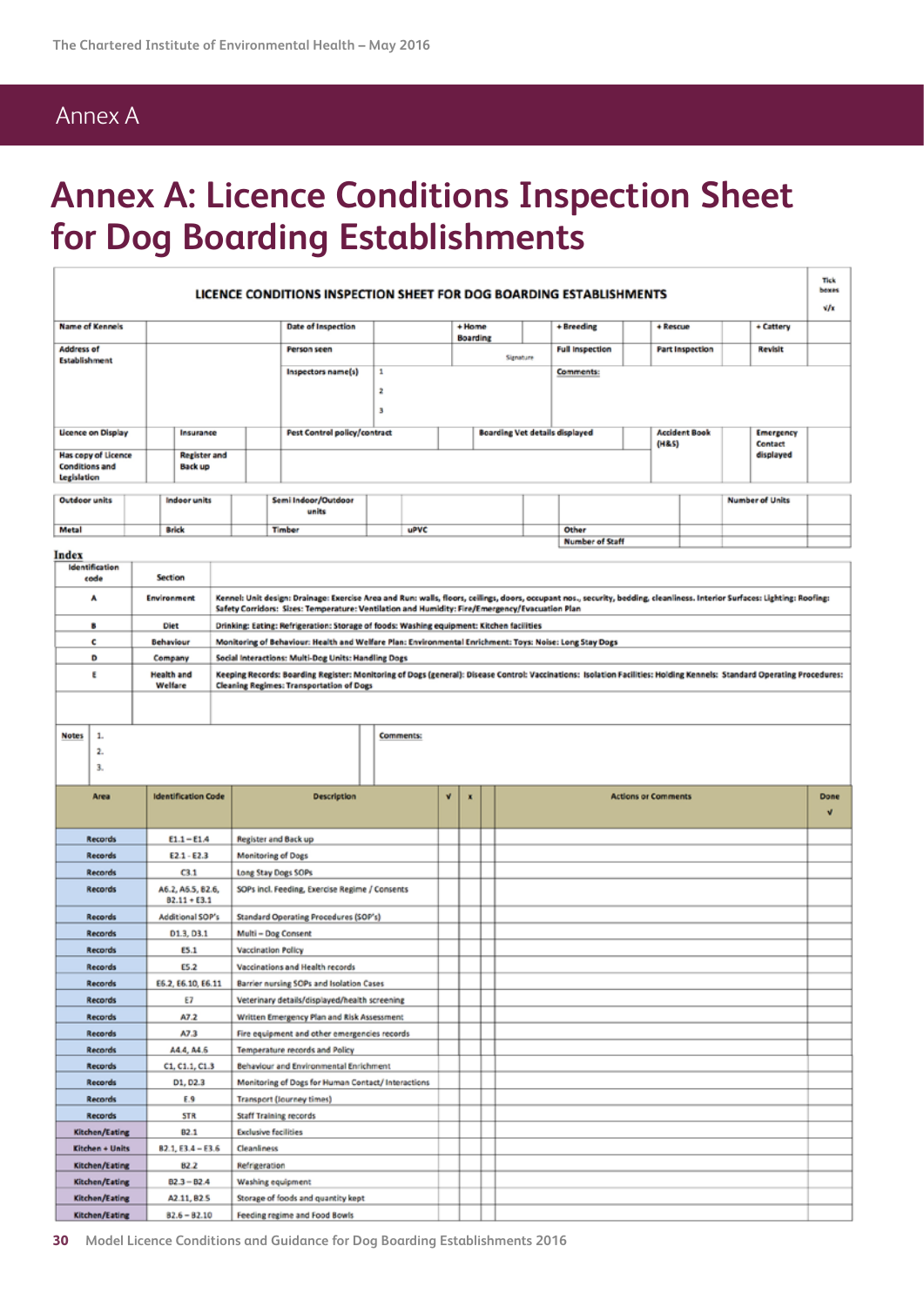# Annex A

| Area                             | <b>Identification Code</b>               | <b>Description</b>                               | $\sqrt{ }$<br>× |   | <b>Actions or Comments</b> | Done<br>v |
|----------------------------------|------------------------------------------|--------------------------------------------------|-----------------|---|----------------------------|-----------|
| <b>Kennel Unit</b>               | A1, A2.1                                 | Sound and safe construction                      |                 |   |                            |           |
| <b>Kennel Unit</b>               | $A2.2 - A2.12$                           | <b>Suitable Construction Materials</b>           |                 |   |                            |           |
| <b>Kennel Unit</b>               | $A4.1 - A4.3$                            | Sleeping accommodation sizes                     |                 |   |                            |           |
| <b>Kennel Unit</b>               | A2.6, A2.7, A2.8.<br>A3.13, A3.14, A3.18 | Secure windows, doors and fencing                |                 |   |                            |           |
| <b>Roofing</b>                   | A2.26                                    | Safe and Waterproof roofing                      |                 |   |                            |           |
| Unit/Drainage                    | $A2.13 - A2.17$                          | Drainage/Drain covers                            |                 |   |                            |           |
| <b>Kennel Unit</b>               | A2.18, A2.25                             | Escape-proof area                                |                 |   |                            |           |
| Door and corridor                | A2.19, A2.20.<br>A2.21, A2.23, E3.3      | Secure Corridor and width/secure doors           |                 |   |                            |           |
| <b>Kennel Unit</b>               | A2.22, A3.10                             | Flooring                                         |                 |   |                            |           |
| <b>Kennel Unit</b>               | A2.24, A3.3                              | Lighting                                         |                 |   |                            |           |
| <b>Kennel Unit</b>               | A2.5, A2.9, A2.10,<br>A4.3               | <b>Walls and Petitions</b>                       |                 |   |                            |           |
| Ventilation                      | A3.4                                     | Ventilation/Draughts                             |                 |   |                            |           |
| <b>Kennel unit</b>               | $E3.4, E4.1 - E4.12$                     | Cleanliness                                      |                 |   |                            |           |
| <b>Interior</b>                  | $A2.1, A2.5, A3.6 -$<br>A3.10            | Good repair, clean and sealed joints             |                 |   |                            |           |
| <b>Temperature</b>               | A4.5, A4.7, A4.8                         | Max-Min Thermometer/Temperature                  |                 |   |                            |           |
| Unit/Temperature                 | A4.9, A4.10, A7.3-<br>A7.7               | Safe Appliances/Firefighting: Waterproof Sockets |                 |   |                            |           |
| <b>Kennel Unit</b>               | A <sub>2.5</sub>                         | Sharp edges/Other hazards                        |                 |   |                            |           |
| <b>Kennel Unit</b>               | A3.11, A3.12, A3.15<br>$- A3.17, A3.19$  | Accessing the Dog Units                          |                 |   |                            |           |
| <b>Bedding</b>                   | A4.11-A4.15, E4.6                        | Sleeping Accommodation                           |                 |   |                            |           |
| <b>Exercise Run</b>              | $A5.1 - A5.7$                            | Designated Run; sizes, Roofing, flooring         |                 |   |                            |           |
| <b>Outdoor Exercise</b><br>Areas | $A6.2 - A6.4, A6.6 -$<br>A6.8            | Outdoor Exercise Areas - Clean and Secure        |                 |   |                            |           |
| Dog Behaviour                    | $C1.2, C1.4, C2.1 -$<br>C2.3             | <b>Behaviour and Noise</b>                       |                 |   |                            |           |
| Area                             | <b>Identification Code</b>               | <b>Description</b>                               | $\mathbf{v}$    | × | <b>Actions or Comments</b> | Done<br>v |
| Dog Behaviour                    | C1.3, E4.10, E4.11                       | Toys/Environmental Enrichment                    |                 |   |                            |           |
| Long Stay + Handling             | $D4.1 - D4.4 + E4.14$                    | Handling of Dogs                                 |                 |   |                            |           |
| Company/Multi Units              | $D1.1 - D1.5, D3.2 -$<br>D3.4, E3.2      | Shared Units, Exercise Areas and Interactions    |                 |   |                            |           |

| Area                       | <b>Identification Code</b> | <b>Description</b>                            | $\mathbf{v}$ | $\overline{\mathbf{x}}$ | <b>Actions or Comments</b> | Done<br>w |
|----------------------------|----------------------------|-----------------------------------------------|--------------|-------------------------|----------------------------|-----------|
| <b>New Build Units</b>     | NBU1 (Annex E)             |                                               |              |                         |                            |           |
| <b>Disease Control</b>     | E4.13, E7.1-E7.6           | Handling Dogs and Healthcare                  |              |                         |                            |           |
| <b>Vaccinations</b>        | $ES.1 - ES.5$              | Vaccination, Fleas, Worms and Other Parasites |              |                         |                            |           |
| Escape/death               | E7.6                       | Procedures in cases of death / escape of dog  |              |                         |                            |           |
| <b>Isolation</b>           | $E6.4 - E6.10, E6.12$      | Hygiene protocols and protective garments     |              |                         |                            |           |
| <b>Isolation</b>           | E5.4, E7.4, E7.5           | Veterinary instruction                        |              |                         |                            |           |
| <b>Isolation</b>           | E3.8, E3.9, E6.1 -<br>E6.3 | Location of Isolation                         |              |                         |                            |           |
| <b>Isolation</b>           | E3.6, E4.1-E4.13           | Cleanliness and procedures for use            |              |                         |                            |           |
| <b>Isolation + Holding</b> | E6.13, E8.1, E8.2          | Isolation and Holding Kennels                 |              |                         |                            |           |
| <b>Transport</b>           | $E9.1 - E9.5$              | Use of vehicles for transportation            |              |                         |                            |           |

**ADDITIONAL NOTES**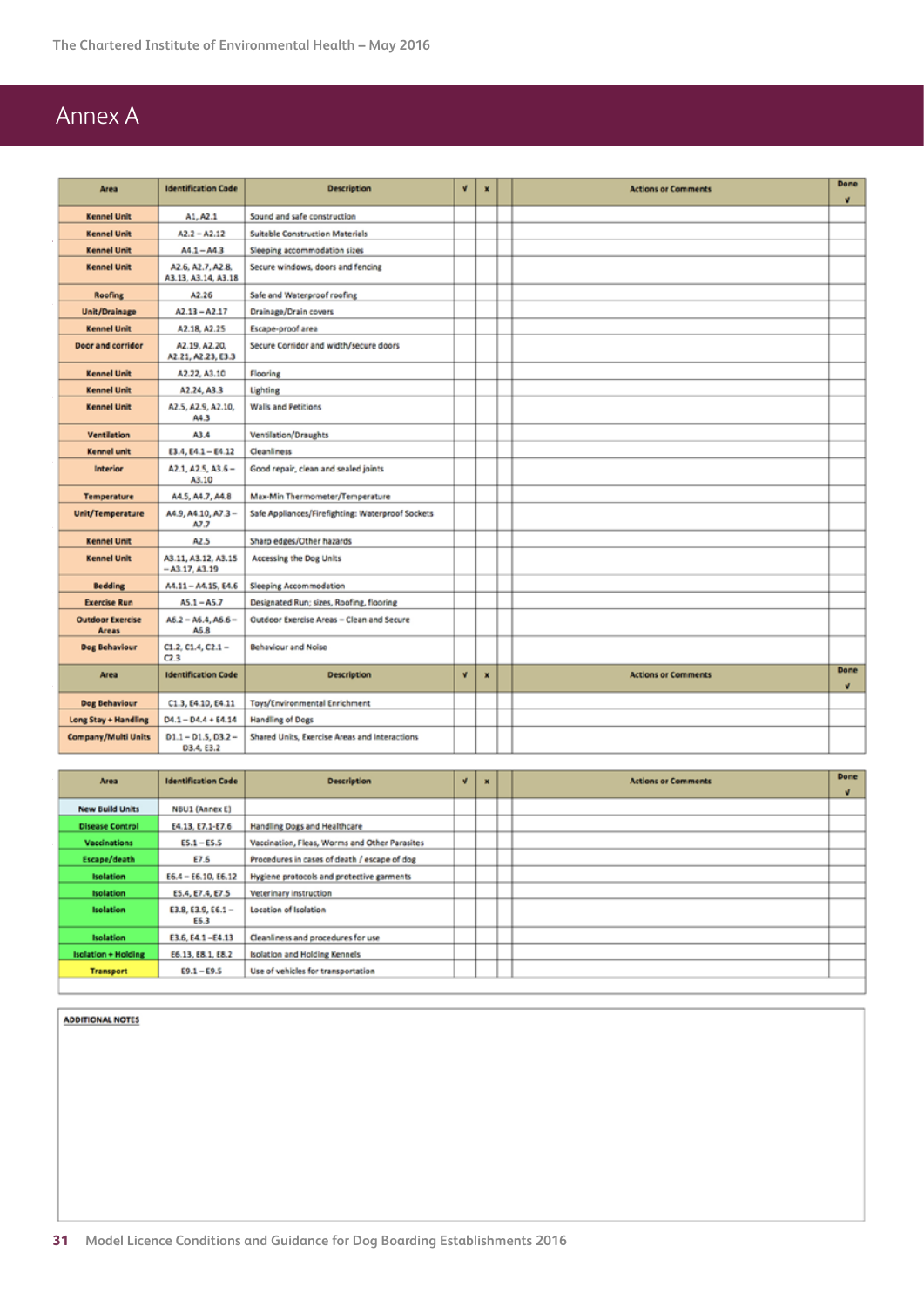# **Annex B: Body Condition Score Sheets**

During periods of longer term kenneling it is essential that dogs are carefully monitored to ensure they are maintaining condition. Kenneling dogs can be stressful and significantly impact dogs' nutritional status.

The World Small Animal Veterinary Association (WSAVA) Global Nutrition Committee have produced guidelines and toolkits $^1$  to give advice on appropriate nutrition and monitoring of animals.

http://www.wsava.org/guidelines/global-nutritionguidelines

Body Condition Scoring evaluates body fat of individual dogs and is a validated scoring system using a 9-point scale.



**Body condition score chart is part of the Global Nutrition Committee Toolkit and is provided courtesy of the World Small Animal Veterinary Association**

1 These Guidelines were first published in JSAP, July 2011;52(7):385-96, published by John Wiley and Sons Ltd and are published with permission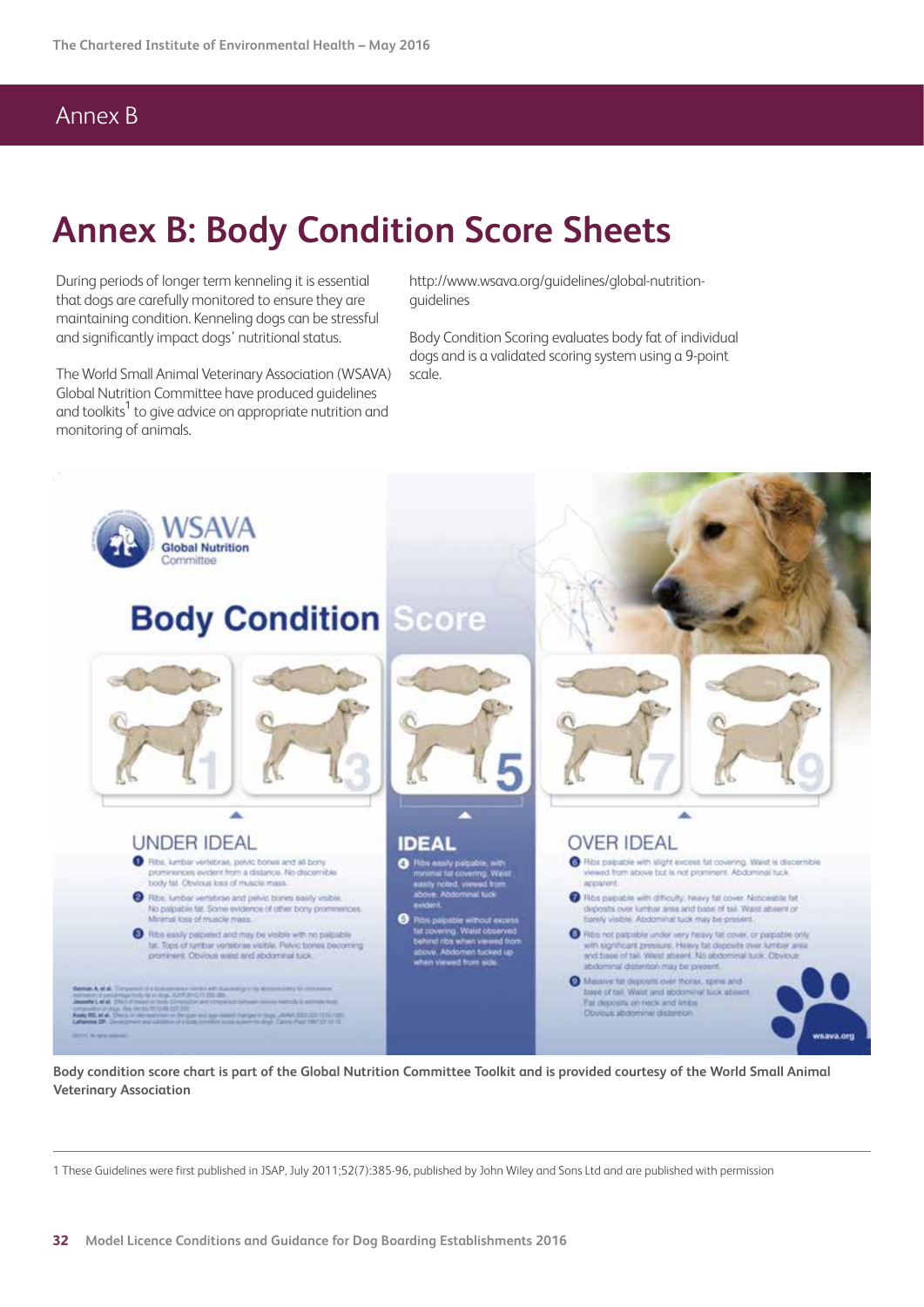# Annex C

# **Annex C: Emergency Evacuation Plan**

### **Introduction**

The sample emergency evacuation plan detailed in this annex focuses on what to do in the event of a fire. It is important to bear in mind that other emergencies can occur. Therefore, consideration should be given to developing plans for the following situations:

- General evacuation plan
- Flooding
- Lack of heat
- Lack of water

### **Fire Emergency Evacuation Plan**

Prior to formulating an Emergency Evacuation Plan (EEP) carry out a Fire Risk Assessment (FRA) to identify any potential fire risk hazards within your establishment.

Emergency situations and the requirement to evacuate from the establishment can arise from a number of situations like; Fire, Flooding, Damage to building, Power failure and disease.

Being prepared and planning a simple but well understood procedure to be carried out in the event of an emergency is essential to offer maximum protection for you, your staff and the animals in your care. This need not be a lengthy document but should be readily available for viewing by all staff with a plan of the site giving exit points, location of telephone, emergency equipment (fire extinguishers and storage of leads/ baskets/cages) RVP (rendezvous point) and designated holding area for animals. The emergency contact details of a supervisor or the proprietor and the establishment's Veterinary Surgeon should also be displayed.

### **Fire Risk Assessment**

- 1. Identify potential fire risk hazards in the workplace
- 2. Decide who might be in danger (staff, visitor, animal) in each area
- 3. Evaluate the risks arising from hazards and what can be done
- 4. Record your findings
- 5. Keep assessment under review

In the event of a fire breaking out within your establishment, remember that your safety and those of your staff is of prime importance and no risks should be taken which may compromise any person's safety. No task in tackling the fire or evacuating animals should be undertaken unless it is safe to do so.

### **Upon Discovery of Fire**

- Leave fire area immediately
- Close all doors behind you
- Alert occupants of building by sounding alarm (if present) or yell "Fire"
- Telephone Fire and Rescue Services dialling 999 from a safe location
- Evacuate animals when it is safe to do so to the designated holding area
- Use exit to leave building

### **Upon Hearing of a Fire Alarm Warning**

- If safe, staff can assist with evacuating animals / occupants
- Leave building via nearest safe exist
- Close doors behind you
- Remain Calm
- Proceed to the designated RVP area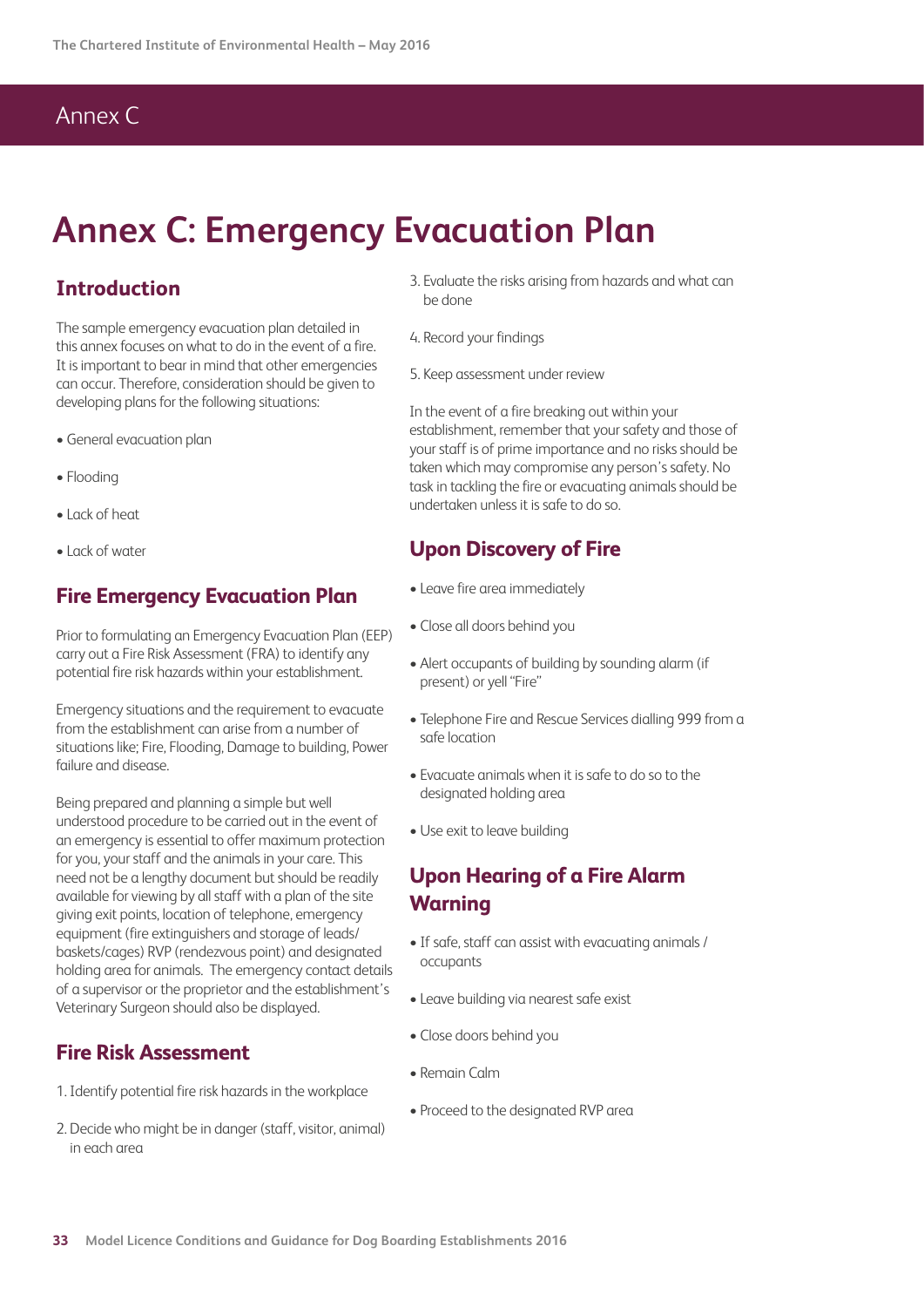# Annex C

### **Fire and Evacuation Action Plan**

| <b>Planning Your Escape</b>     | • You only have a short time to get out so prepare a plan of escape in<br>advance rather than waiting until there is a fire or evacuation of the<br>establishment.                                                                                     |  |  |  |  |  |
|---------------------------------|--------------------------------------------------------------------------------------------------------------------------------------------------------------------------------------------------------------------------------------------------------|--|--|--|--|--|
|                                 | • Think of another way out in case the normal route is blocked.                                                                                                                                                                                        |  |  |  |  |  |
|                                 | • Know where door and window keys are kept.                                                                                                                                                                                                            |  |  |  |  |  |
|                                 | • Know where spare leads / baskets/ cages are stored.                                                                                                                                                                                                  |  |  |  |  |  |
|                                 | • Know where the RVP / Holding areas are.                                                                                                                                                                                                              |  |  |  |  |  |
| <b>If You Discover a Fire</b>   | • Leave fire area immediately.                                                                                                                                                                                                                         |  |  |  |  |  |
|                                 | • Close all doors behind you.                                                                                                                                                                                                                          |  |  |  |  |  |
|                                 | • Sound the alarm and call 999 from any phone.                                                                                                                                                                                                         |  |  |  |  |  |
|                                 | • Stay calm, speak clearly and listen to the operator.                                                                                                                                                                                                 |  |  |  |  |  |
|                                 | • Where safe to do so, assist others to evacuate and remove animals to the<br>safe holding area.                                                                                                                                                       |  |  |  |  |  |
|                                 | • If there is a fire elsewhere in the establishment, stay where you are and<br>await instructions or if you have to move remember to check doors with<br>the back of your hand before opening. If it feels warm, do not open it and<br>go another way. |  |  |  |  |  |
|                                 | • If there is a lot of smoke, crawl along floor where the air will be cleaner.                                                                                                                                                                         |  |  |  |  |  |
|                                 | • If in doubt – Get out, Stay out and get the Fire & Rescue Services Out.                                                                                                                                                                              |  |  |  |  |  |
| <b>Contacts in an Emergency</b> | (enter details here)                                                                                                                                                                                                                                   |  |  |  |  |  |
|                                 | • Proprietors name and Telephone Number(s)                                                                                                                                                                                                             |  |  |  |  |  |
|                                 | • Supervisors Name and Telephone Number(s)                                                                                                                                                                                                             |  |  |  |  |  |
|                                 | • Establishments Veterinary Surgeons Name(s) and Telephone Number(s)                                                                                                                                                                                   |  |  |  |  |  |
|                                 | • Telephone at (enter location)                                                                                                                                                                                                                        |  |  |  |  |  |
|                                 | • Emergency equipment at (enter location)                                                                                                                                                                                                              |  |  |  |  |  |
|                                 | • RVP at (enter location)                                                                                                                                                                                                                              |  |  |  |  |  |
|                                 | • Animal Holding area at (enter location)                                                                                                                                                                                                              |  |  |  |  |  |
|                                 | • Fire Extinguishers located at (enter location)                                                                                                                                                                                                       |  |  |  |  |  |
|                                 | • Keys kept at (enter location)                                                                                                                                                                                                                        |  |  |  |  |  |
|                                 |                                                                                                                                                                                                                                                        |  |  |  |  |  |

#### **RVP = Rendezvous Point**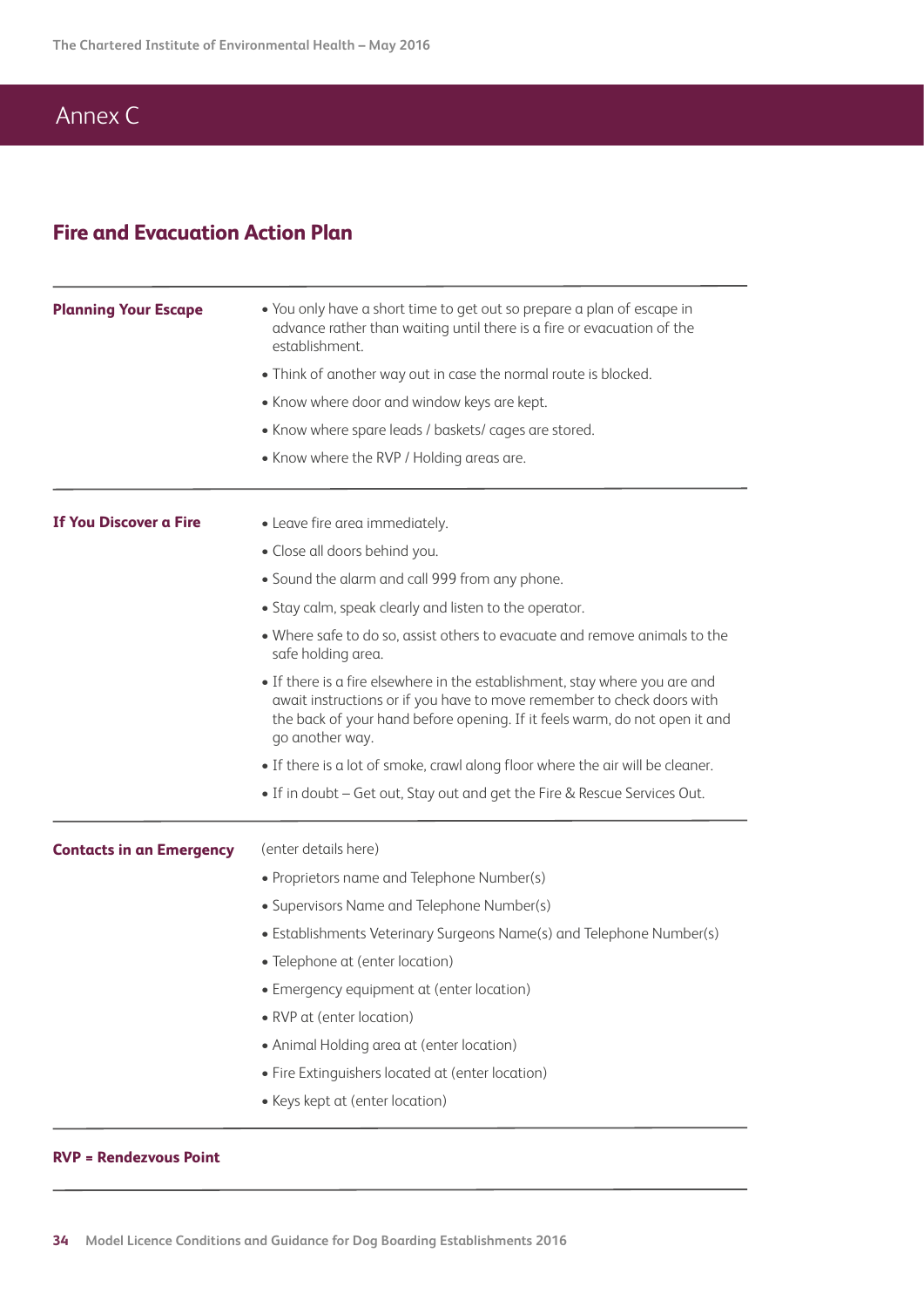# Annex C

The onus is on the boarding establishment to ensure adequate fire prevention precautions are in place.

It is recommended that plans and details for large boarding establishments are lodged with the police and fire authorities. Fire prevention advice may be sought from the Fire Prevention Officer based at your local fire and rescue service. This officer can give advice on fire drills, fire escapes, equipment and should be consulted when new builds are constructed or existing buildings modified.

Smoke detectors are recommended and you must make sure that fire detection and fighting equipment are easily accessible and regularly tested. Exit routes should be kept clear. Staff should be familiar with the fire evacuation procedure by the use of fire drills and how to use the fire extinguishers. All fire safety requirements are set out in the Regulatory Reform (Fire Safety) Order 2005.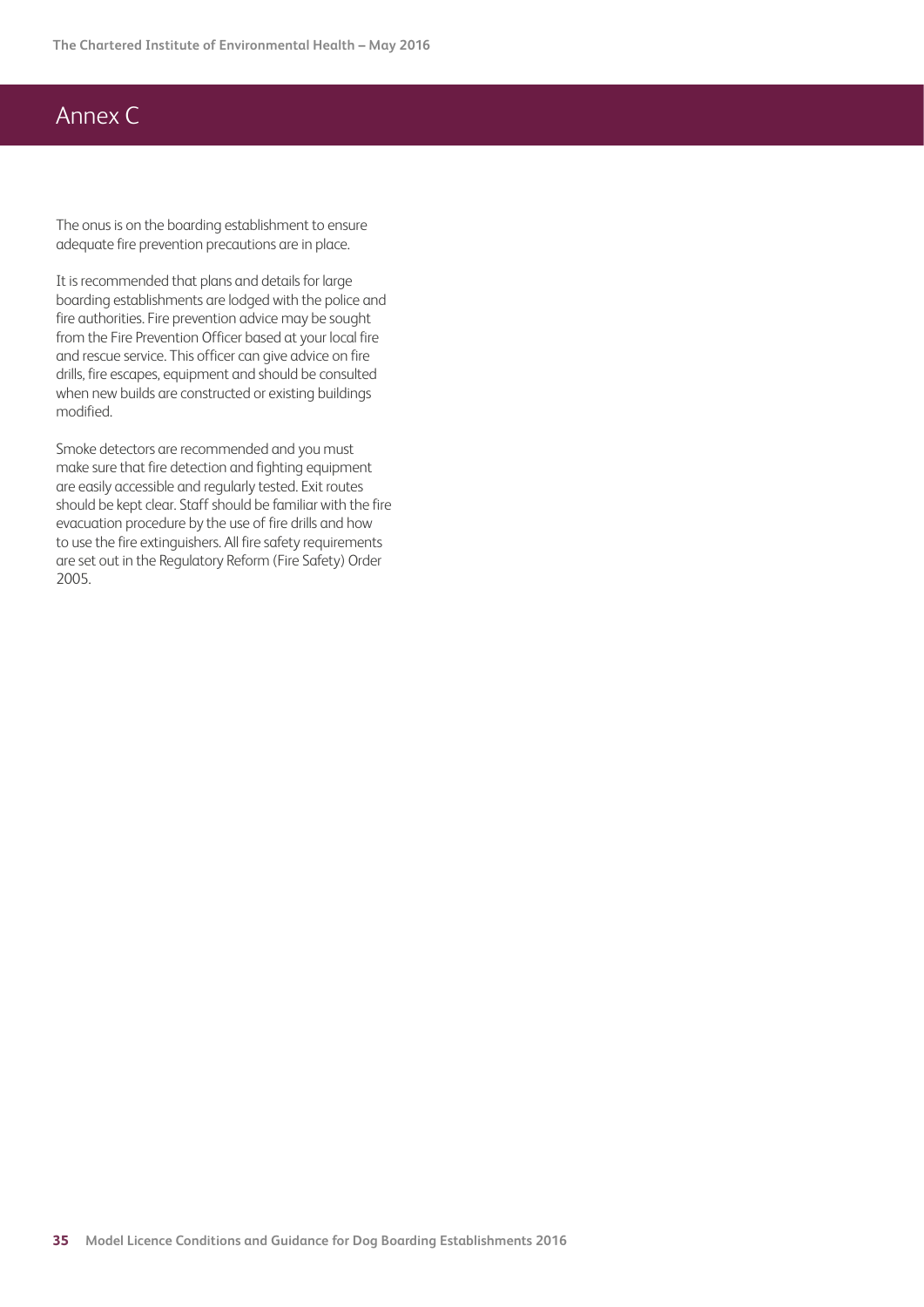## Annex D

# **Annex D: Useful Information: Kennel Unit / Run Sizes**

The following information describes the different space allowance requirements for dogs kept for the purposes of boarding, seizure, scientific purposes and quarantine. This is for information only; the reader is referred to the figures for new builds in **Annex E**.

**Chartered Institute of Environmental Health (1995) Model Licence Conditions and Guidance for Dog Boarding Establishments: Animal Boarding Establishments Act 1963**<sup>1</sup>

- 4.2.1 For new kennels each kennel must be provided with a sleeping area of at least  $1.9 \text{ m}^2$ . .
- 4.2.3 For new kennels each kennel must be provided with an exercise area of at least 2.46  $\mathrm{m}^2$  for dogs up to 24 inches high at the shoulder or 36 sq ft for larger dogs.

**The welfare of seized dogs - an RSPCA good practice**   $quide<sup>2</sup>$ 

• 1.3c For all new builds, the minimum kennel size must be at least 4m<sup>2</sup> for dogs under 20kg, and 8m<sup>2</sup> for dogs over 20kg. This should be increased in relation to the size and number of dogs, so that both the length and width are sufficient for each and all the dogs to lie outstretched at all angles, with neither their tail nor snout touching the walls or another individual.

**Home Office. Code of Practice for the Housing and Care of Animals Bred, Supplied or Used for Scientific Purposes**<sup>3</sup>

• Post weaned stock – Until December 2016

| <b>Weight of animal</b><br>(kg) |     | Minimum pen size (m2)   Minimum floor space per<br>group housed animal (m2) | Minimum height (m) |
|---------------------------------|-----|-----------------------------------------------------------------------------|--------------------|
| $2 - 5$                         | 4.5 | 0.5                                                                         | 2.0                |
| $5-10$                          | 4.5 | 1.0                                                                         | 2.0                |
| $10-15$                         | 4.5 | 1.5                                                                         | 2.0                |
| 15-20                           | 4.5 | 2.0                                                                         | 2.0                |
| $>20$                           | 4.5 | 2.25                                                                        | 2.0                |

1 http://www.cieh.org/uploadedFiles/Core/Policy/Publications\_and\_information\_services/Policy\_publications/Publications/Dog\_Boarding\_Guide.pdf

2 http://politicalanimal.org.uk/wp-content/uploads/2015/04/RSPCA-Guide-The-welfare-of-seized-dogs-in-kennels.compressed.pdf

3 https://www.gov.uk/government/publications/code-of-practice-for-the-housing-and-care-of-animals-bred-supplied-or-used-for-scientific-purposes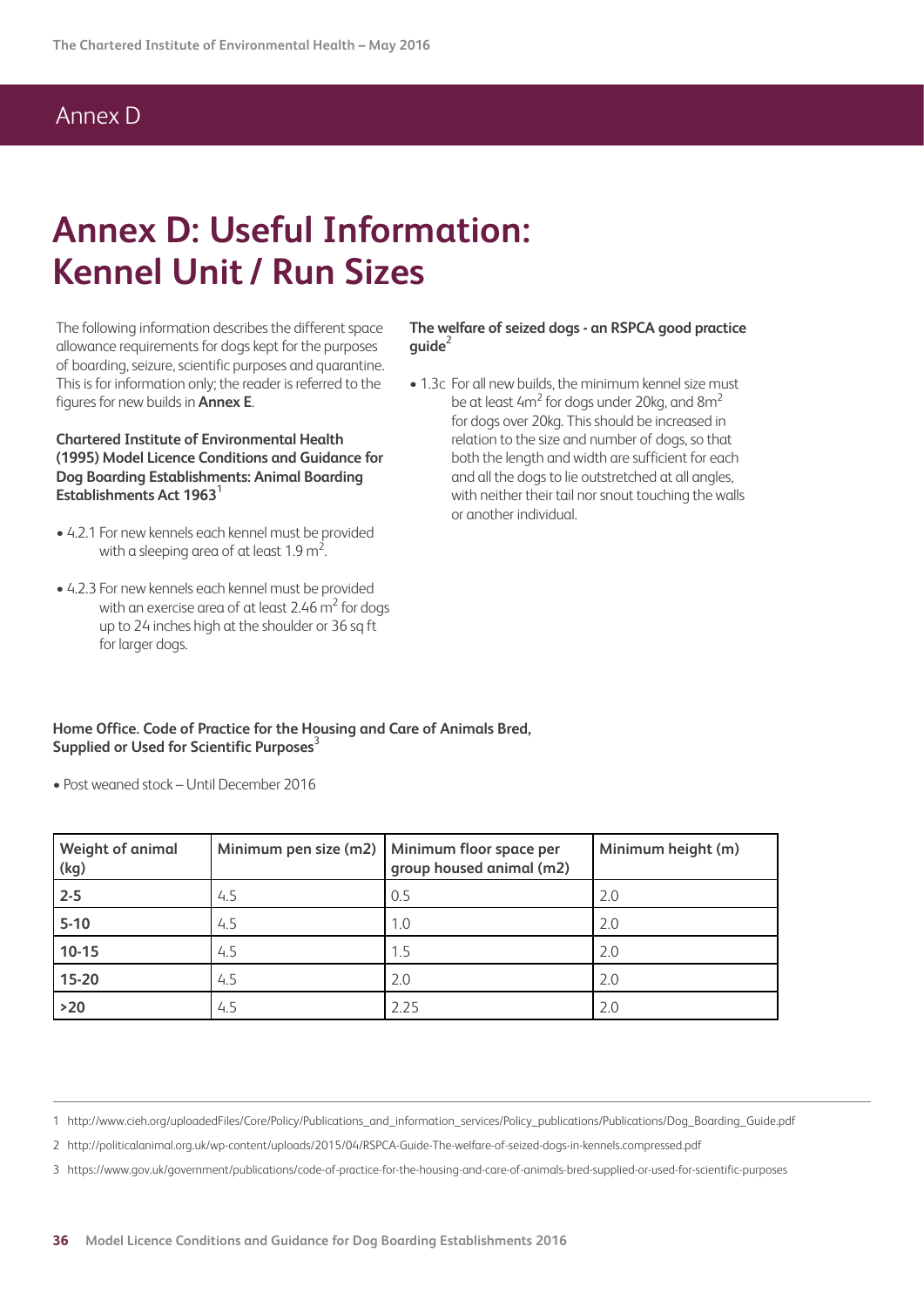# Annex D

• Post weaned stock, brood stock and stud dogs - From January 2017

| <b>Weight of animal</b><br>(kg) |     | Minimum pen size (m2)   Minimum floor space per<br>group housed animal (m2) | Minimum height (m) |
|---------------------------------|-----|-----------------------------------------------------------------------------|--------------------|
| $\leq$                          | 4.5 | 0.5                                                                         | 2.0                |
| $5-10$                          | 4.5 | 1.0                                                                         | 2.0                |
| 10-15                           | 4.5 | 1.5                                                                         | 2.0                |
| 15-20                           | 4.5 | 2.0                                                                         | 2.0                |
| $>20$                           | 4.5 | 2.25                                                                        | 2.0                |

• Voluntary Code of Practice on the welfare of dogs and cats in quarantine premises - recommended minimum internal measurements for individual dog units<sup>4</sup>

| Size of dog  | <b>Weight Range</b>                | Sleeping area- Minimum<br>internal measurements                                                                       | <b>Adjoining exercise</b><br>area- minimum internal<br>measurements              |  |  |
|--------------|------------------------------------|-----------------------------------------------------------------------------------------------------------------------|----------------------------------------------------------------------------------|--|--|
| <b>Small</b> | Less than 12kg (26lbs)             | Not less than 1.1m2, width and<br>length not less than 0.9m (3)<br>feet)                                              | Not less than $5.5$ m2 (60)<br>sq feet), width not less than<br>$1.2 m$ (4 feet) |  |  |
| Medium       | 12kg (26lbs) to 30kg<br>$(66$ lbs) | Not less than $1.4 \text{ m2}$ (16 sq<br>feet), width and length not less<br>than $1.2m$ (4 feet)                     | Not less than 5.5 m2 (60)<br>sq feet), width not less than<br>$1.2 m$ (4 feet)   |  |  |
| Large        | More than 30kg (66lbs)             | Not less than $1.4 \text{ m}$ $2(16 \text{ sq})$<br>feet), width and length not less<br>than $1.2 \text{ m}$ (4 feet) | Not less than 7.4 m2 (80)<br>sq feet), width not less than<br>$1.2 m$ (4 feet)   |  |  |

4 https://www.gov.uk/guidance/pet-travel-quarantine#welfare-of-pets-in-quarantine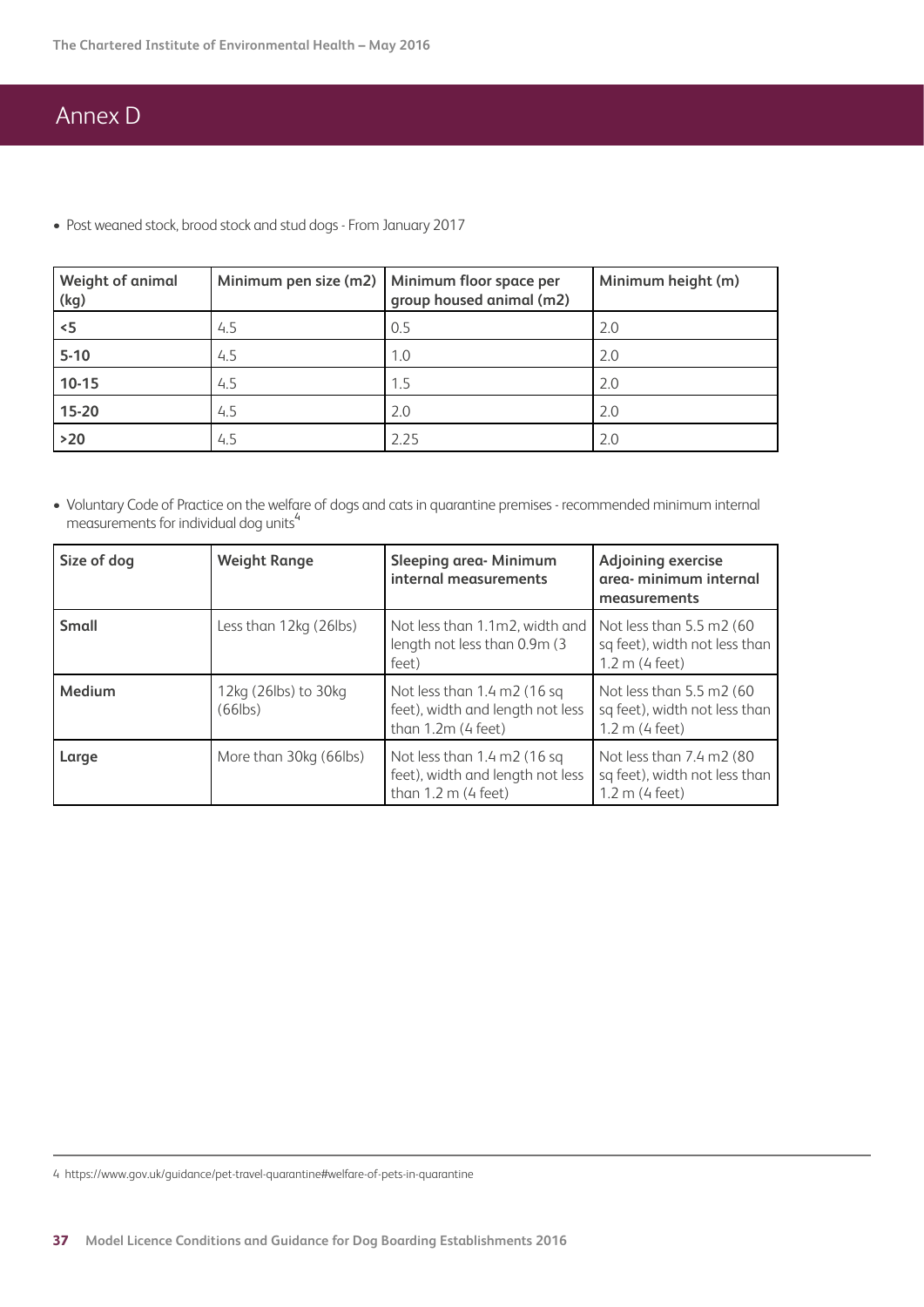## Annex E

# **Annex E: Guidance for New Builds**

When planning a new build boarding establishment initial planning needs to consider the number, period of time and types of dogs to be accommodated.

Advice must be sought from the Local Authority, Fire Protection Officer and where possible a recognised animal behaviourist. Building regulations must be followed at all times.

As knowledge and material change, recommendations for better construction and care can change. For anyone undertaking a new build boarding establishment, the following advice and recommendations must be followed. When replacing (or adding to) parts of an existing facility, new build advice must be followed.

Throughout the planning of new establishments all aspects should ensure excellent animal welfare, good staff working conditions and a good customer experience.

#### **Size of kennel unit**

- Dog units must have a minimum height of 1.8m and there should be full height solid partitions between kennel units to prevent nose to nose contact.
- The minimum size of dog units below are recommended sizes and it is expected that many new boarding establishments will be significantly larger than this. The recommended sizes are derived from the space allowance requirements for dogs kept for the purposes of boarding, seizure, scientific purposes, rescue and quarantine and ensure that as a minimum they are consistent with the January 2017 Home Office Code of Practice for the Housing and Care of Animals Bred, Supplied or Used for Scientific Purposes.
- For dogs below 20kg, the minimum recommended sleeping area must be at least 2.0m<sup>2</sup> and exercise area, 2.5m2.
- For dog greater than 20kg, the minimum recommended sleeping area must be at least 2.0m2 and exercise area, 6.0m2.

#### **Structure**

- All areas of new animal units must be built on a concrete base with insulation and a damp proof membrane. Floors should ensure no pooling of liquids can occur so that cleaning and drying are easily facilitated. A minimum gradient of 1:80 is recommended.
- Particular importance should be taken with the safety of the structure to ensure the used are able to withstand scrubbing, disinfecting, hosing pressure washing and steam cleaning. It must also be nonporous and chew/scratch resistant.
- Wood should be avoided in new build structures. Where concrete/bricks are used these should be smooth, sealed and impervious. Moulded plastic, reinforced plastic coated glass, pre-formed plastic surfaced board are also suitable materials.
- There must be no apertures that can trap dog body parts. This is essential around door handles, locks and windows. Any apertures greater than 50mm should be protected from the interior of the kennel either by metal plates or wire mesh to ensure that dogs are safe within the boarding environment.

#### **Kennel Design**

- The design and layout of kennels must allow dogs to control their visual access to their surroundings and dogs in other kennels. This means having the ability to both avoid and enable visual contact with other dogs and their surroundings.
- Planning should ensure ability to remove dogs from kennels with minimal disturbance to other dogs and the safety of staff.
- New kennels must be positioned so that individual units are not exposed to excessive light, sun or darkness during the day.
- Dogs are particularly sensitive to noise. The use of sound minimising material and sound proofing should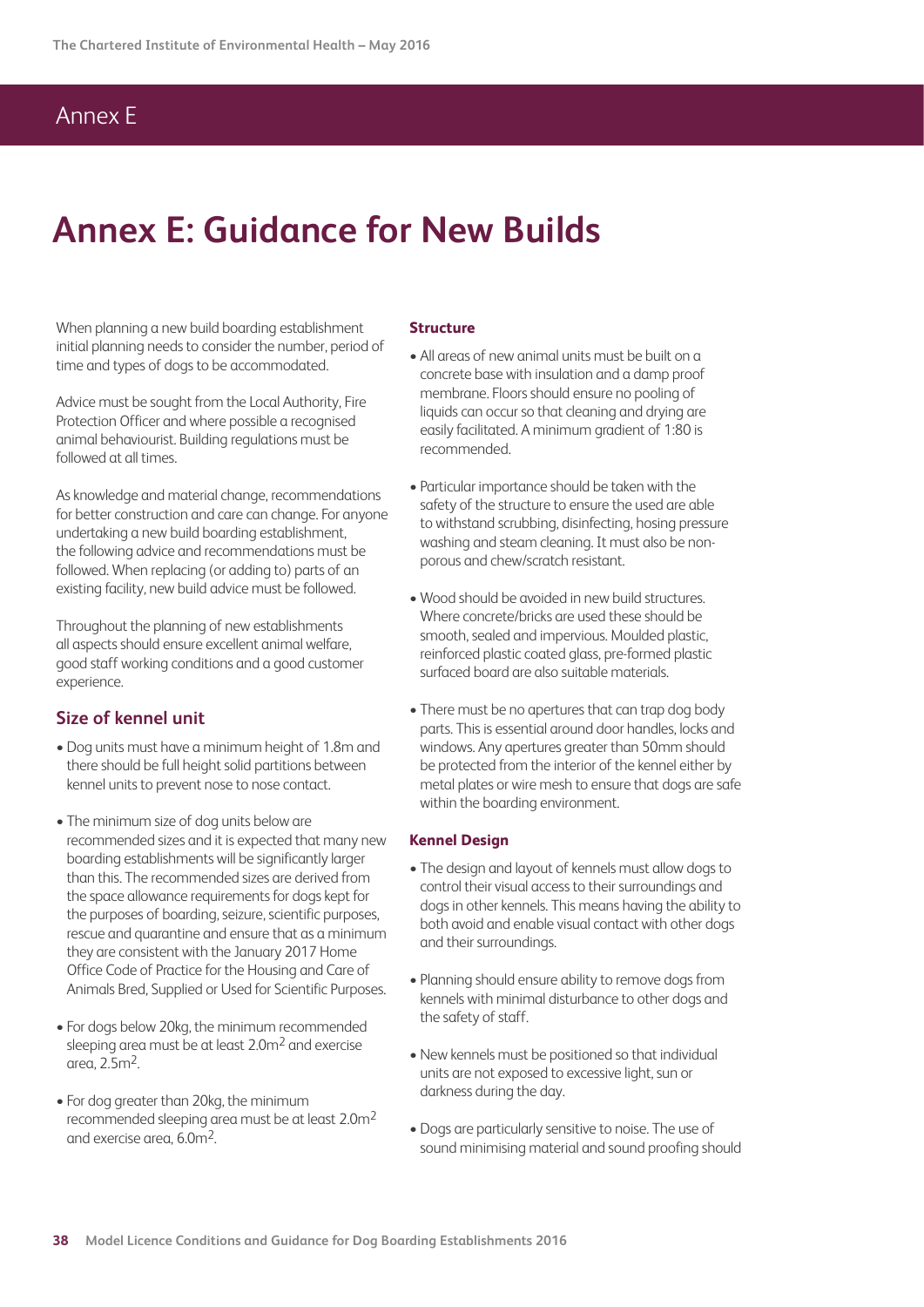## Annex E

be considered. Noise control should also consider the maximum number of dogs per block and facility to have different areas for varying age groups.

- From the planning stage the flow of liquids through the buildings as a whole must be considered, including the location of drains and level of fall. Drainage channels should be positioned close to doors so that urine does not pass over walk ways.
- The ventilation system should be designed to minimise draughts and noise disturbances. New build structure should include automatic systems to ensure heating/cooling and ventilation is appropriate.

#### **Outdoor exercise area**

#### Of the dog unit

- The outdoor area must contain sufficient shelter to give the dog protection against the weather whilst still providing security and allowing sufficient ventilation and daylight.
- Some of the roofing material should be translucent and filter UV radiation and provide adequate shade.
- There should be a secure safety area to which all exercise areas open to ensure any escaped dogs are contained and as a safe place for staff to retreat to.

#### Communal exercise area

- Communal exercise areas must be suitably drained to ensure pooling of water does not occur. Land drainage needs to be provided where necessary if normal site drainage is not sufficient.
- Entrances must be reinforced, concreted or paved to ensure a hazard free, cleanable entry and exit route.

#### **Isolation**

- The ability to separate dogs is important. This can be to isolate during a disease outbreak, for behavioural reasons or due to varying age groups requiring alternate environments.
- Each establishment should have isolation facilities that are physically isolated from other dogs.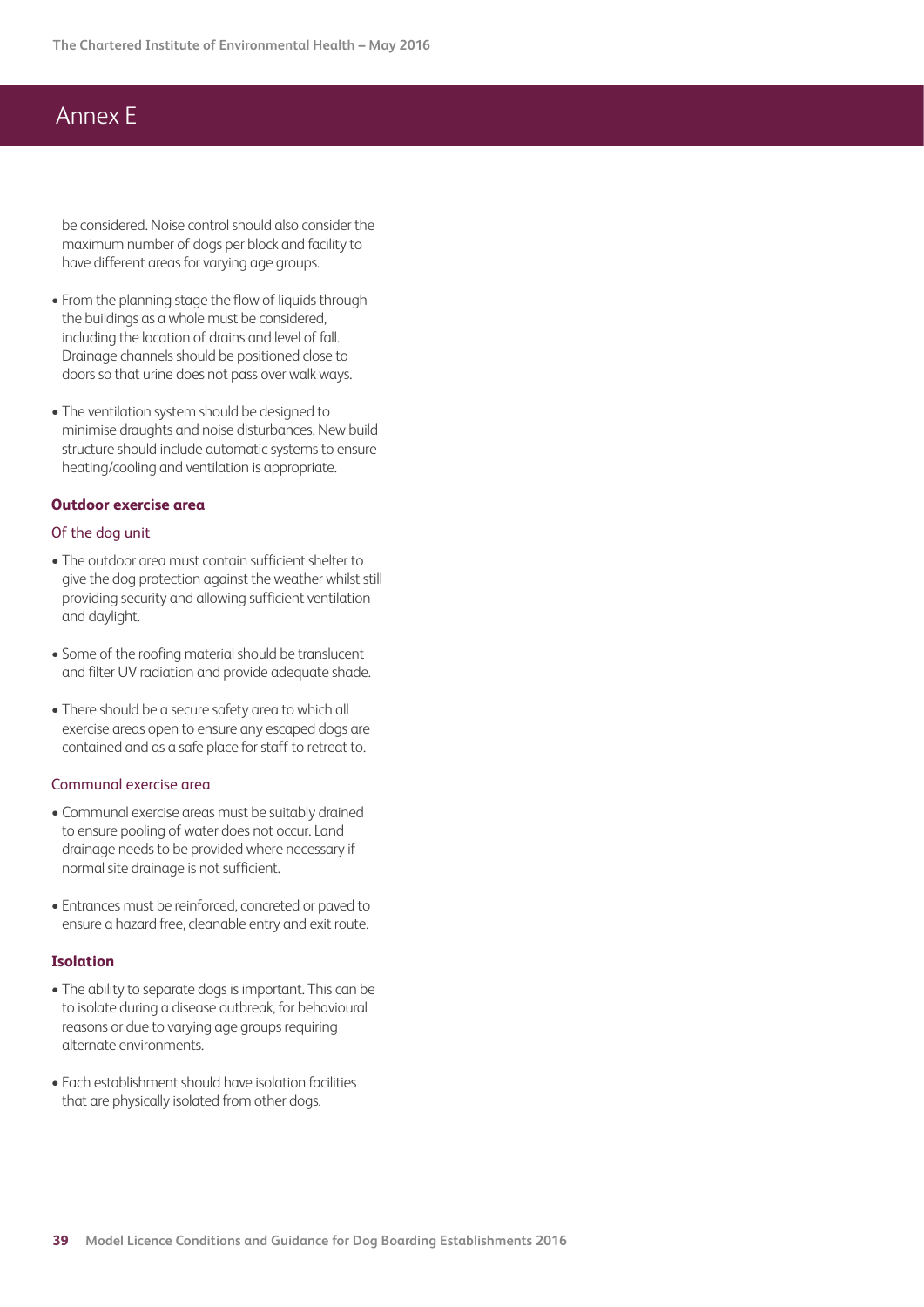# Annex F

# **ANNEX F: Behaviour / Environmental Enrichment**

#### **1. Monitoring of behavioural signs**

Individual dogs respond in different ways when they are feeling anxious, frightened, stressed or in pain. It isn't therefore possible to provide a definitive list of signs but some of the signs which might be seen include<sup>2</sup>:

- emergence of fearful behaviour e.g. cowering, hiding, aggression
- yawning
- lip-licking
- snout licking
- avoidance of eye contact
- over-grooming or self-mutilation
- performance of repetitive behaviour e.g. pacing, spinning, circling, bouncing
- shivering
- trembling
- paw-lifting
- weight loss
- loose faeces
- consumption of faeces (coprophagy)
- prolonged periods of vocalisation e.g. barking, howling, whining
- kennel chewing

Spending time and becoming familiar with each and every dog is highly recommended as that will make it easier for people to recognise when a dog is finding it difficult to cope in kennels.

#### **2. Environmental enrichment**

Environmental enrichment applies to various ways of providing dogs with control and choice over their physical and social environment and increasing speciestypical behaviour to improve their well being. However, it is often limited to the provision of toys and feeding devices. Although these are important, there are other methods which can be used. This section provides information about a variety of methods of enrichment which can be used in a kennelled environment.

#### **Providing contact with people**

Dogs are sociable animals and most need, enjoy and value company. Many will miss the companionship of their owner(s) whilst being boarded and being away from their family group can be one of the most stressful aspects when kennelled. It is therefore important that, where appropriate for the individual dog, individual circumstances, and it is safe to do so, company with people is provided.

Time with people can be increased through activities such as grooming, exercise, playing and petting. Some owners may also be agreeable to short periods of reward-based training. Dogs which are fearful or anxious may not want to be groomed or played with but can still benefit from having someone close by so spending a period of time sitting outside the kennel talking or feeding treats may help.

#### **Providing contact with other dogs**

Dogs have a natural desire for contact with one another and many value and enjoy each other's company. However, providing contact with other dogs in a boarding environment is normally restricted due to health and safety concerns for individual dogs. Where dogs are from the same family keeping them apart from one another may cause distress and so where there are adequate resources e.g. size of kennel, sleeping area, food and water bowls, consent from the owner and the dogs are able to be monitored, it is recommended that they are housed together.

2 Rooney, NJ, Gaines, SA and Hiby, EF. 2009. A practitioner's guide to working dog welfare. Journal of Veterinary Behavior: Clinical Applications and Research. 4: 127-134.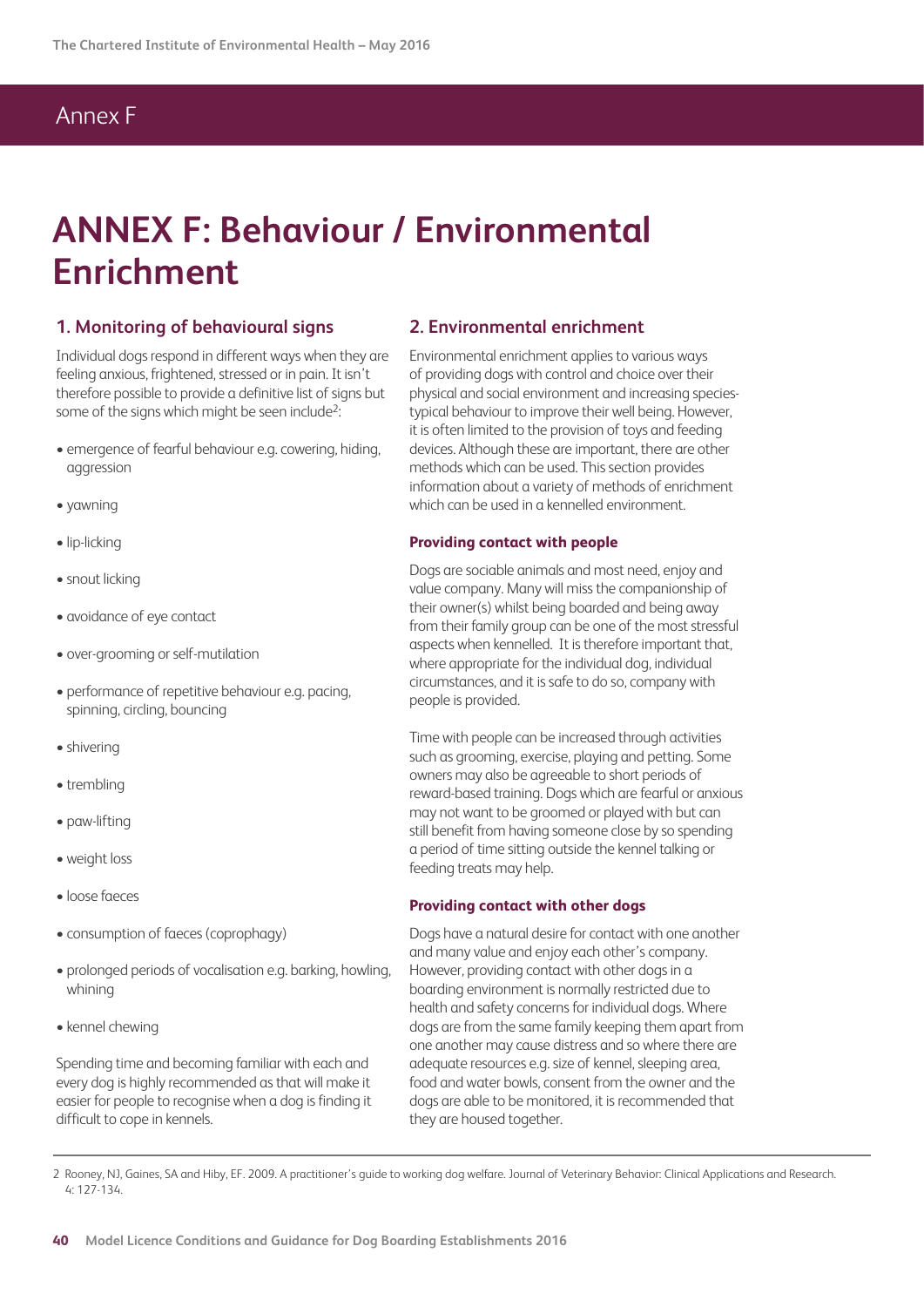## Annex F

#### **Providing toys**

Toys can help increase play and reduce boredom but interest can often quickly reduce. To maintain novelty and interest, different toys should be offered on a regular basis and, if possible, should involve staff; dogs find toys especially exciting when they are part of, or the focus of, a game. They should also be presented appropriately, be safe, a suitable size and provided as part of a consistent routine, wherever possible.

Most dogs find chewing toys and bones rewarding and relaxing and many seem to prefer chewable toys. Providing a chewable toy is recommended. If little interest is shown, in one particular item, there is a wide range of manufactured chew toys and bones on the market, so trying others may help.

Whenever new devices or toys are provided, it is important to ensure that they don't cause stress to the animal and they should be monitored closely when first introduced.

It is often feared that providing toys or chews to dogs leads to possessive behaviour but research has shown that not to be the case for the majority of dogs. Fear most often causes possessive behaviour due to the dog having been punished previously for not giving up objects. This can be avoided by using distractions such as taking the dog for a walk, or giving it another toy or food treat when removing the chew toy. Dogs can also be trained to leave objects on command in return for treats

Where dogs are housed in the same unit, it is advised. for safety reasons, not to leave dogs alone with toys.

#### **Providing feeding devices**

A variety of feeding devices are available but probably the most widely used are commercially available rubber cone-shaped toys. Research<sup>3</sup> using this specific type of toy has shown that dogs often find them rewarding and relaxing and can prevent or reduce signs of compromised welfare. Research<sup>4</sup> has also shown that when dogs that interact regularly with them have them removed, a significant increase in stress hormones

is experienced and many also show an increase in behaviour indicative of poor welfare. It is therefore very important that the provision of these specific types of toy is predictable e.g. that they are provided each and every day and around the same time. The correct size and type of feeding device must also be chosen.

Feeding devices do not have to be bought however and alternative feeding devices are fairly easy to prepare and depending on what is chosen, can also provide opportunities for other behaviour:

- Paper bags rolled down to contain food
- Scrunched up pieces of paper
- Cardboard tubes with the ends flattened or folded down to make it more challenging
- Frozen cubes of diluted broth
- Biscuits frozen in ice cubes
- Rope/chew toys (natural fibres only) soaked in gravy and then frozen
- Fresh, crunchy fruits and vegetables, such as carrots, wedges of cored apples and cucumbers.

(American Society for the Prevention of Cruelty to Animals).

Similar to toys, there are concerns about the provision of feeding devices leading to possessive behaviour and the advice provided about toys is also relevant here.

Where dogs are housed in the same unit, it is advised, for safety reasons, to separate dogs before providing with feeding devices.

#### **Kennel furniture - Platforms**

Kennels can be barren environments offering little opportunity for dogs to carry out natural behaviours or provide little choice within their environment. Platforms can help with this by increasing complexity

3 Schipper, LL, Vinke, CM, MBH, Sprujit, BM 2008. The effect of feeding enrichment toys on the welfare of kenneled dogs (Canis familiaris). Applied Animal Behaviour Science, 114, 182-195. Gaines, SA, 2008. Kenneled dog welfare - effects of housing and husbandry, University of Bristol

4 Hiby, EF, 2005. The welfare of kenneled dogs. PhD Thesis, University of Bristol.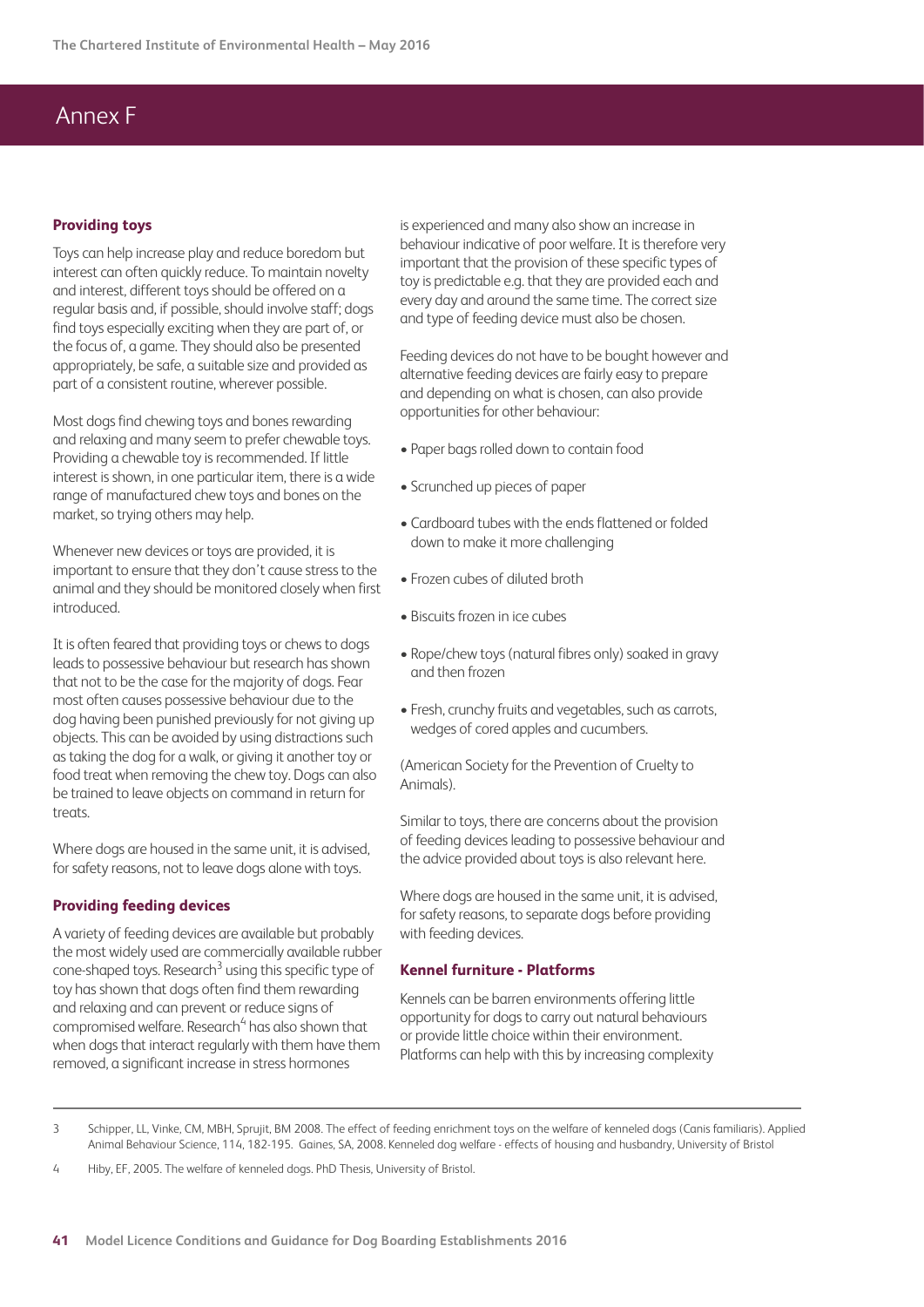## Annex F

and available three-dimensional space. This can provide a dog with somewhere to hide or a vantage point from which to carry out lookout behaviours that can be particularly important for smaller dogs, which may not otherwise be able to see out of the kennel without standing on their hind legs. Platforms also offer protection from a cold or wet floor, providing a more comfortable and warmer area to rest.

Although staff may have concerns about the safety issues of platforms e.g. when entering the kennel, the dog could be at their head height, this can be avoided. For example, if the platform is in the sleeping area, staff could remove the dog from the exercise area and vice versa. Alternatively, the dog could be trained to jump off the platform so that situations of potential conflict are avoided. In some cases, a platform may be unsuitable, for example, for an elderly dog or one with reduced mobility and in such situations alternatives ways for the dog to hide, be comfortable etc. should be provided.

#### **Furniture in outdoor exercise areas**

Enrichment does not have to be confined to the kennel environment but can also be incorporated into exercise areas or paddocks. Platforms are beneficial in outdoor areas providing opportunities for exploratory as well as vigilance behaviours. Whilst tunnels and pipes offer the same behavioural opportunities, they are also areas in which to seek shade. Paddocks provide sufficient space to include boxes which when filled with sand allow dogs to dig. Natural furniture can also be considered such as the use of safe and non-toxic plants, bushes and shrubs for dogs to push through and explore as well as trees which dogs can investigate and mark.

#### **Putting enrichment into practice**

Every dog is an individual and will vary in what they find valuable so it is important that different methods of enrichment are tried to identify what it is that each dog likes and gains from. As well as the different types of enrichment listed above, odours and sounds

can also be beneficial to dogs and can be cheap and easy to introduce. For example, diffused odours such as lavender and camomile have been found to be beneficial for kennelled dog welfare<sup>5</sup> as well as classical music played at conversational level<sup>6</sup>. .<br>.

#### **Note**

The content of this guidance is largely based on Appendix II: Environmental Enrichment in 'The welfare of seized dogs in kennels - a guide to good practice. An RSPCA guide produced in consultation with Police Dog Legislation Officers, Local Authority Dog Wardens and Animal Welfare Officers'.

For further information on enrichment and kennelled dog welfare:

- Rooney, NJ, Gaines, SA and Hiby, EF. 2009. A practitioner's guide to working dog welfare. Journal of Veterinary Behavior: Clinical Applications and Research. 4: 127-134.
- RSPCA. 2015. The welfare of seized dogs in kennels - a guide to good practice. An RSPCA guide produced in consultation with Police Dog Legislation Officers, Local Authority Dog Wardens and Animal Welfare Officers. https://view.pagetiger.com/ RSPCAKennellingGuide2014/issue1/page3.htm
- Care and Respect Includes All Dogs. Enhancing and enriching the experience of dogs. https:// cariadcampaign.wordpress.com/guides/

5 Graham, L., Wells, D.L., Hepper, P.G., 2005. The influence of olfactory stimulation on the behaviour of dogs housed in a rescue shelter. Applied Animal Behaviour Science 91, 143-153

6 Graham, L., Wells, D.L., Hepper, P.G., 2002. The influence of auditory stimulation on the behaviour of dogs housed in a rescue shelter. Animal Welfare 11, 385-393

Kogan, L.R., Schoenfeld-Tacher, R., Simon, A.A., 2012. Behavioural effects of auditory stimulation on kenneled dogs. Journal of Veterinary Behaviour. Clinical Applications and Research, 5. 268-275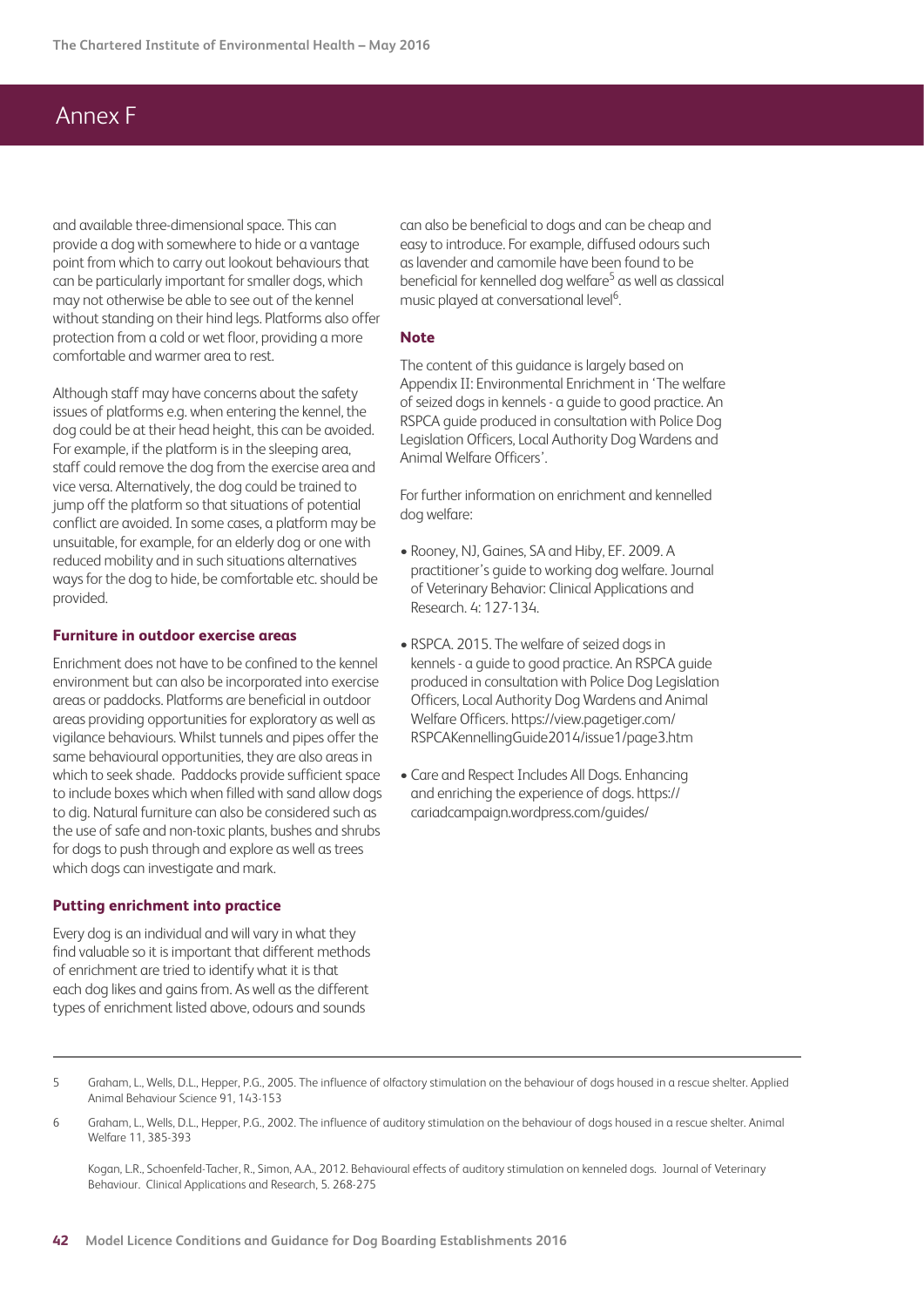# Annex G

# **Annex G: Disease, Vaccination and Disinfection**

Infectious diseases can spread in many ways and adequate precautions should be taken to prevent and control the spread of infectious and contagious diseases and parasites among dogs.

Some infectious diseases are zoonotic i.e. they can be spread from animals to humans and so appropriate cleaning and good hygiene is essential to ensure there is no spread of disease among dogs and visitors. For example, urine should be carefully handled as the human form of leptospirosis is Weil's disease. Infections by zoonotic diseases can affect any age group but immuno-compromised people, the young or elderly are particularly at risk and as such not be in contact with potentially infectious dogs.

It is important that kennel proprietors and their staff are trained to recognise signs of ill-health so that they can seek veterinary attention accordingly. These may include, but is not limited to, vomiting, diarrhoea, coughing, loss of appetite, ocular/nasal discharges, lethargy, excessive drinking. If there is any concern about the health of a particular dog, veterinary advice should be sought.

The diseases listed below are potentially fatal. Vaccination is available in the UK and is a requirement prior to boarding (see Section E).

**• Canine parvovirus:** causes severe vomiting and diarrhoea and is easily spread on hands, clothing, shoes, leads and from the environment. This virus can remain in the environment for a long time and can be very resistant to cleaning. The source is from the faeces of an infected dog.

(Additionally, other infectious diseases affecting the gastrointestinal tract including Giardia, Coronavirus, Salmonella and Camplyobacter can also be spread via contact with infected faeces).

**• Canine Distemper (morbillivirus):** this causes a wide range of clinical signs including fever, nasal discharge, thickened pads, depression, diarrhoea, and neurological signs. This is spread by sneezing droplets but the virus can persist in the environment in appropriate conditions and this is therefore a source of contamination.

- **Canine Adenovirus (infectious canine hepatitis):** causes gastrointestinal and hepatic disease. The virus is spread by close contact with body fluids from infected dogs, however due to its ability to persist in the environment this is also a source of infection.
- **Leptospirosis:** this is a bacterial infection which causes serious liver and kidney disease in dogs. It is spread by contact with infected urine and vaccination does not always prevent the shedding of the leptospires (infectious agents) from the urine. Foxes can also spread the disease. Careful handling of urine is therefore essential.

Vaccination against Kennel Cough (infectious tracheobronchitis) is also available and recommended:

• **Kennel Cough:** This is a complex of respiratory pathogens, the most common being Bordetella bronchiseptica, causing harsh, retching coughing. This can be particularly problematic in the kennel environment, as such staff should be aware of clinical signs. Vaccination is aimed at decreasing the shedding of the disease by infected dogs and reducing clinical signs. The disease is spread by contact with infected sneeze and cough droplets.

#### **Biosecurity, Cleaning and Husbandry**

Whilst vaccination is available and an important part of disease management, good husbandry is also essential. This includes not only managing the dogs in terms of avoiding contact and minimising stress, but also cleaning routines and recognising how the behaviour of staff can impact the transfer of disease.

Cleaning products should have bactericidal, virucidal and parvocidal activity for removal of infectious organisms. i.e. they must have the ability to kill bacteria, fungi and viruses. Surfactant components are needed to clean the residual dirt from the environment prior to disinfection. It might be a combination of products is needed but it is essential they are compatible for use together.

Bleach is commonly thought of as a disinfectant. It is not as effective at killing bacteria, fungi and viruses as more commonly used commercial disinfectants. It may cause toxic effects to animals and staff as well as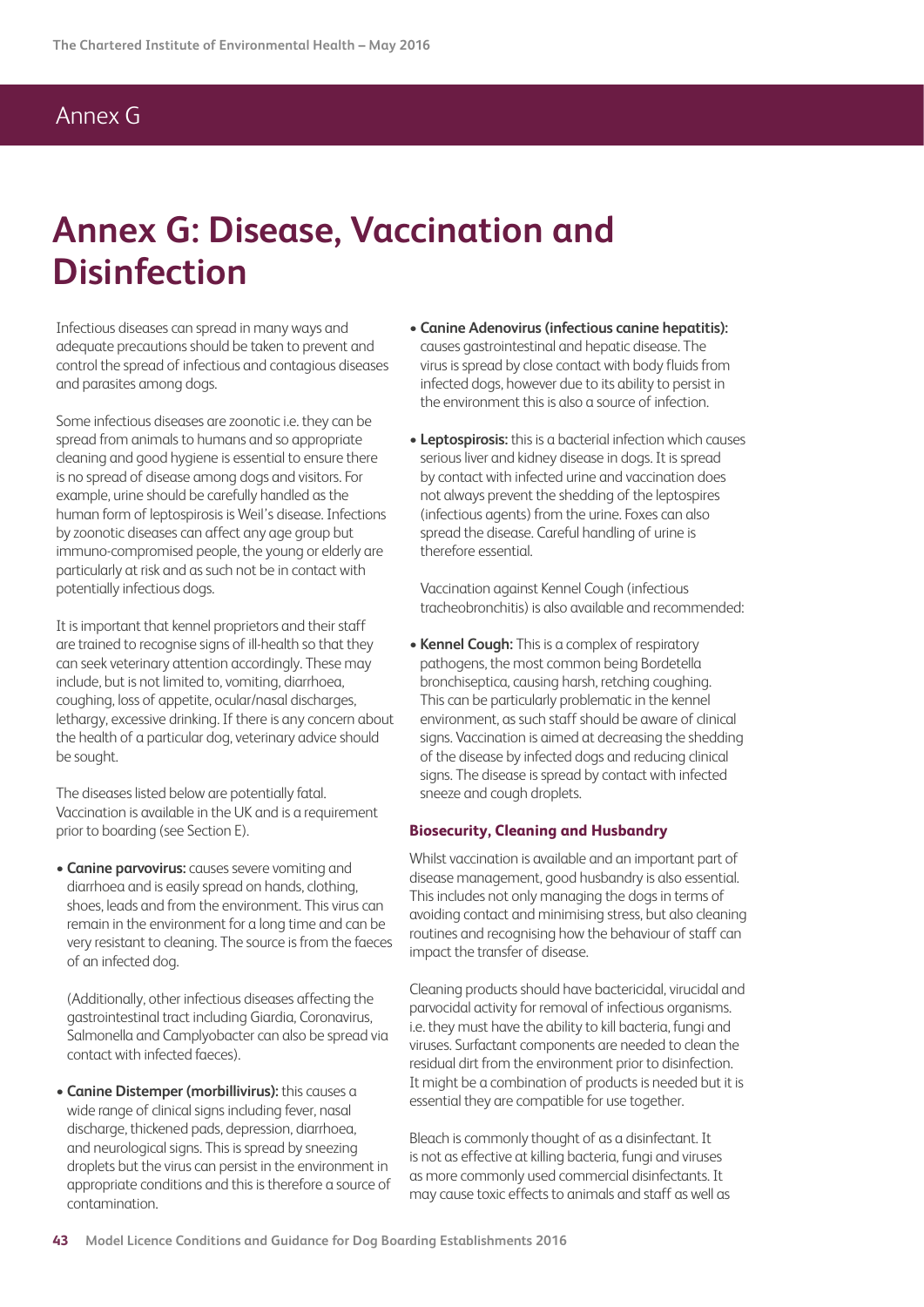# Annex G

degrading the structure of the building. If can also be corrosive due to is oxidative effects. Although it can have disinfection properties at certain concentrations generally due to the risks involved it is not a suitable disinfectant for use in animal premises.

All chemicals and substances must be safe and appropriate for the environment they are being used in. It is important that instructions, both in terms of dilution and contact time with the surface they are meant to be affecting, are strictly adhered to.

Cleaning regimes should be in place for daily, weekly and monthly cleaning. For example:

**Daily:** remove all soiled material and wash contamination away using detergent if necessary. Dry after cleaning. Remove soiled bedding and replace with clean. Hose down and dry exercise areas where impervious material is used. Dispose of faeces according to waste regulations.

**Weekly:** remove all furniture from kennels, hose down using disinfectant and allow to dry before returning furniture.

#### **Notes**

Standing water is a source of infection of certain diseases such as Giardia. Thorough drying of surfaces is essential after cleaning.

Disinfectant will not be effective against solid organic material. It is therefore essential that cleaning takes place *prior* to disinfection.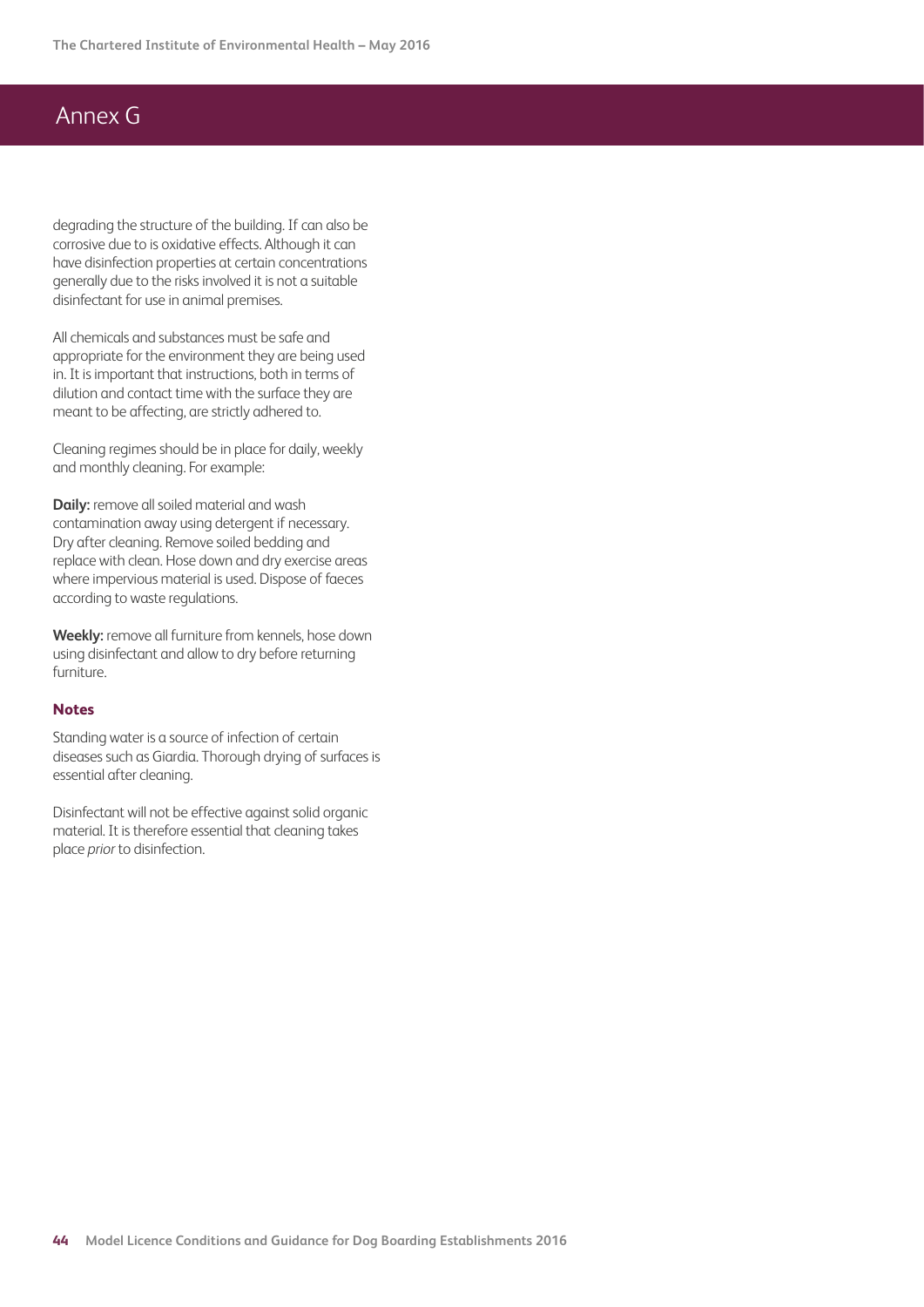## Useful contacts

# **Useful contacts**

#### **Animal and Plant Health Agency**

Woodham Lane Addlestone Surrey KT15 3NB Website: https://www.gov.uk/government/organisations/ animal-and-plant-health-agency

#### **Animal Welfare Foundation**

7 Mansfield Street, London W1G 9NQ Tel: 020 7908 6375 Email: bva-awf@bva.co.uk

#### **British Veterinary Association**

7 Mansfield Street, London W1M 0AT Tel: 020 7636 6541 Email: bvahq@bva.co.uk

#### **British Small Animal Veterinary Association**

Woodrow House, 1 Telford Way Waterwells Business Park, Quedgeley, Gloucestershire GL2 2AB Tel: 01452 726700 Website: www.bsava.com Email: administration@www.bsava.com

#### **Chartered Institute of Environmental Health**

Chadwick Court, 15 Hatfields, London SE1 8DJ Tel: 020 7928 6006 Web site: www.cieh.org

#### **City of London Corporation**

ARC, Beacon Rd. Heathrow Airport. TW6 3JF Tel +44 (0)208 745 7894 E-mail: veterinary.harc@ cityoflondon.gov.uk Web site: http://www.cityoflondon.gov.uk

#### **Local Government Association**

Smith Square, London SW1P 3HZ Tel: 020 7664 3000 Website: www.local.gov.uk Email: info@local.gov.uk

#### **Department for Environment, Food and Rural Affairs**

Nobel House, 17 Smith Square London SW1P 3JR Tel: 08459 33 55 77 Website: www.defra.gov.uk Email: defra.helpline@defra.gsi.gov.uk

#### **The Dogs Trust**

17 Wakley Street, London EC1V 7RQ Tel: 0207 837 0006 Website: www.dogstrust.org.uk Email: info@dogstrust.org.uk

#### **Health and Safety Executive**

Website: www.hse.gov.uk

#### **The Kennel Club**

1-5 Clarges Street, Piccadilly London W1J 8AB Tel: 0844 463 3980 Web site: www.the-kennel-club.org.uk

#### **PIF (Pet Industry Federation)**

Unit 1a Bedford Business Centre 170 Mile Road Bedford Mk42 9TW Tel 01234 273 933 Email Info@petfederation.co.uk Web site: http://www.petfederation.co.uk

#### **Royal College of Veterinary Surgeons**

Belgravia House, 62-64 Horseferry Road London SW1P 2AF Tel: 020 7222 2001 Email: info@rcvs.org.uk Website: http://findavet.rcvs.org.uk

#### **The Royal Society for the Prevention**

**of Cruelty to Animals** Wilberforce Way, Southwater Horsham, West Sussex RH13 9RS Website: www.rspca.org.uk

#### **Borough Council of Wellingborough**

Licensing Section Swanspool House Doddington Road Wellingborough Northamptonshire NN8 1BP Email: licensing@wellingborough.gov.uk Telephone: (01933) 229777